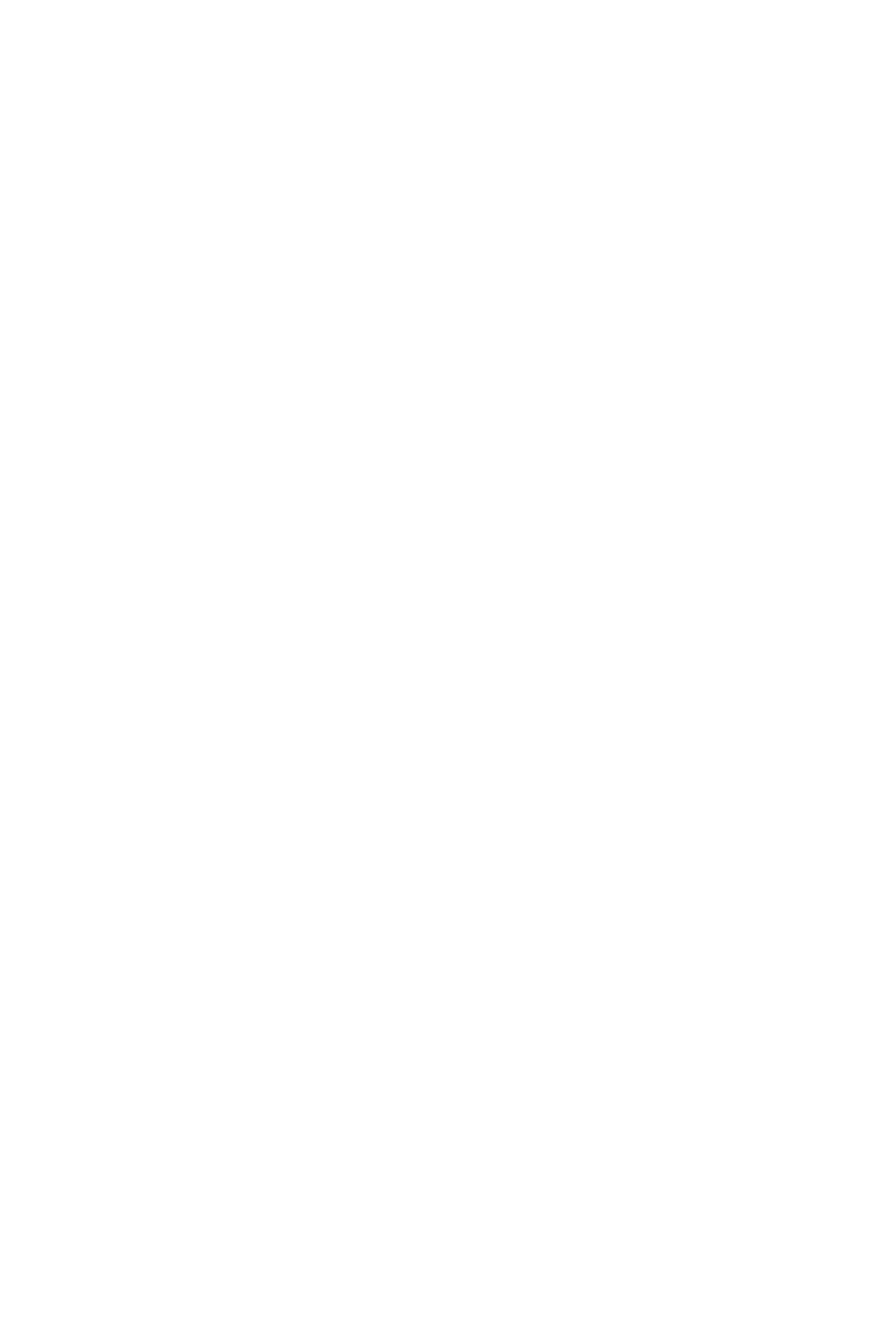### *Living with Oneself and Others*

Working papers on aspects of family life containing queries and advices for Friends meetings and individuals. First edition by the Family Life Subcommittee of the New England Yearly Meeting Ministry and Counsel Committee. 1979. Fourth edition by the New England Yearly Meeting Ministry and Counsel Committee, 2001.

| 1.  |                                                     |
|-----|-----------------------------------------------------|
| 2.  |                                                     |
| 3.  | Contemplating Marriage: Queries for the Meeting  13 |
| 4.  | Contemplating Marriage: Queries for the Couple 17   |
| 5.  |                                                     |
| 6.  |                                                     |
| 7.  | Contemplating Separation or Divorce. 33             |
| 8.  |                                                     |
| 9.  | After Separation or Divorce 45                      |
| 10. |                                                     |
| 11. |                                                     |
|     |                                                     |
| 13. |                                                     |
|     | Appendix: Original Introduction and                 |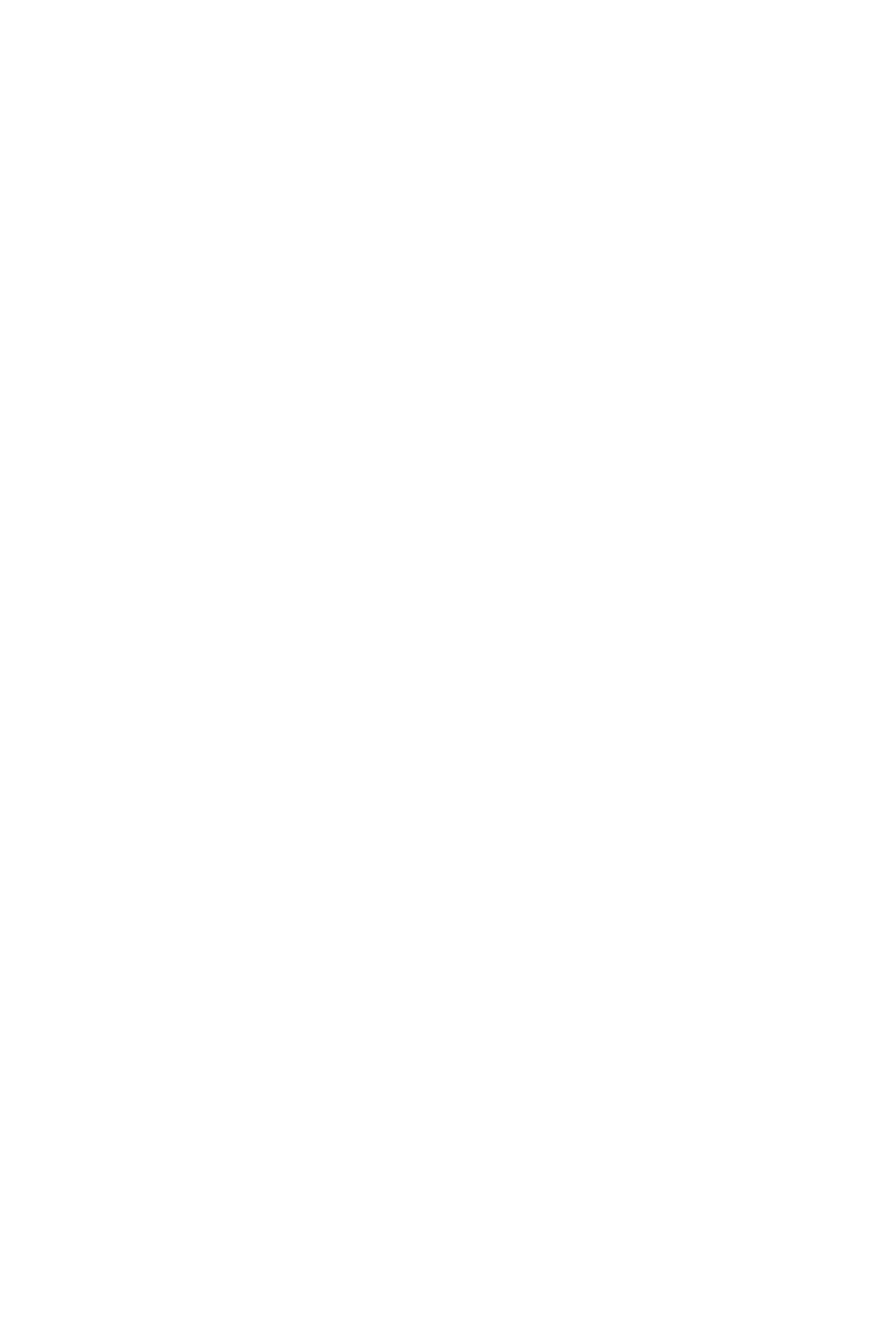### **Growing as an Individual**

If you would know God, and worship and serve God as you should do, you must come to the means He has ordained and given for that purpose. Some seek it in books, some in learned men, but what they look for is in themselves, yet they overlook it. The voice is too still, the Seed too small, and the Light shineth in darkness. They are abroad and so cannot divide the spoil; but the woman that lost her silver found it at home after she had lighted her candle and swept her house. Do you so too, and you shall find what Pilate wanted to know, viz., Truth. The Light of Christ within, who is the Light of the world, and so a light that tells you the truth of your condition, leads all that take heed unto it out of darkness into God's marvelous light; for light grows upon the obedient.

—William Penn, 1694, in Britain Yearly Meeting, *Quaker Faith & Practice*, 1995, #26.44

Individual growth is an indispensable first step in the formation of enduring relationships with others, and the individu<br>and his or her spiritual journey is an essential unit of the<br>Religious Society of Friends, whether t ndividual growth is an indispensable first step in the formation of enduring relationships with others, and the individual and his or her spiritual journey is an essential unit of the Religious Society of Friends, whether that journey is taken affirmed as a unique child of God. Only when we have found the unique self will we have a true self to give to another in a deep and meaningful way.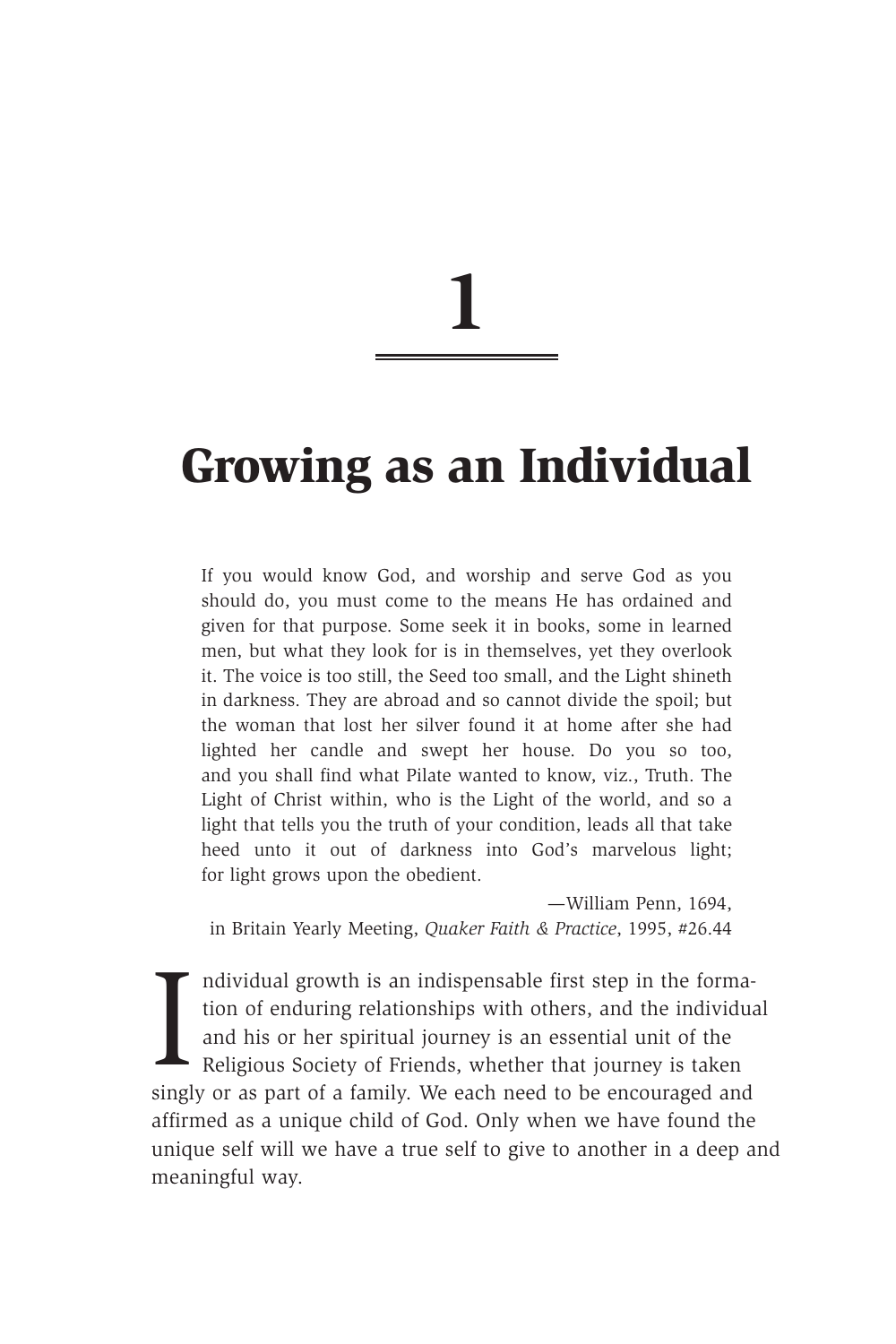Many of us yearn for the meeting of minds and affection, the spiritual and sexual union with another that is true marriage, but whether or not we enter into such a relationship, we find that we must strive for wholeness in ourselves. To spend our energies in search for the perfect (or even nearly perfect) partner, or to think that happiness and self-fulfillment lie only in such a relationship is not the way toward wholeness. We must learn to take responsibility for our own lives. What is essential for the authentic life lies within ourselves, and we reach it through the power of that Spirit in which we live and move and have our being. It is important for us to find ways to use this power, through prayer, reading, meditation, journal-keeping, and other spiritual paths.

#### **Queries for Individuals**

- 1. What are your priorities for living? Do you review your commitments and relationships in the light of spiritual leadings?
- 2. Where is the religious priority in your life? Where does spiritual growth and development stand in relation to your everyday pursuits? What part does prayer have in your life? Do you make time for it regularly along with meditation, reading, journal-keeping or other means of spiritual search and growth? (If these things are difficult for you to do alone, have you explored the possibility of asking a few persons in the meeting to meet with you on a regular basis to discuss these ways of deepening your spiritual lives and encouraging each other to use them?)
- 3. Do you strive, through your relationships, to be your own best self and to help others to achieve the same goal?
- 4. How well do you know yourself, your own strengths and weaknesses? Are you comfortable with change? Are you easily bored with routine? How large a part does regret play in your life?
- 5. Are you in touch with your feelings of anger, hurt, and resentment as well as love, affection, and respect; are you able to express them to others in non-destructive ways? Do you deal with your feelings in their proper places and in connection with their real sources? Do you recognize the danger of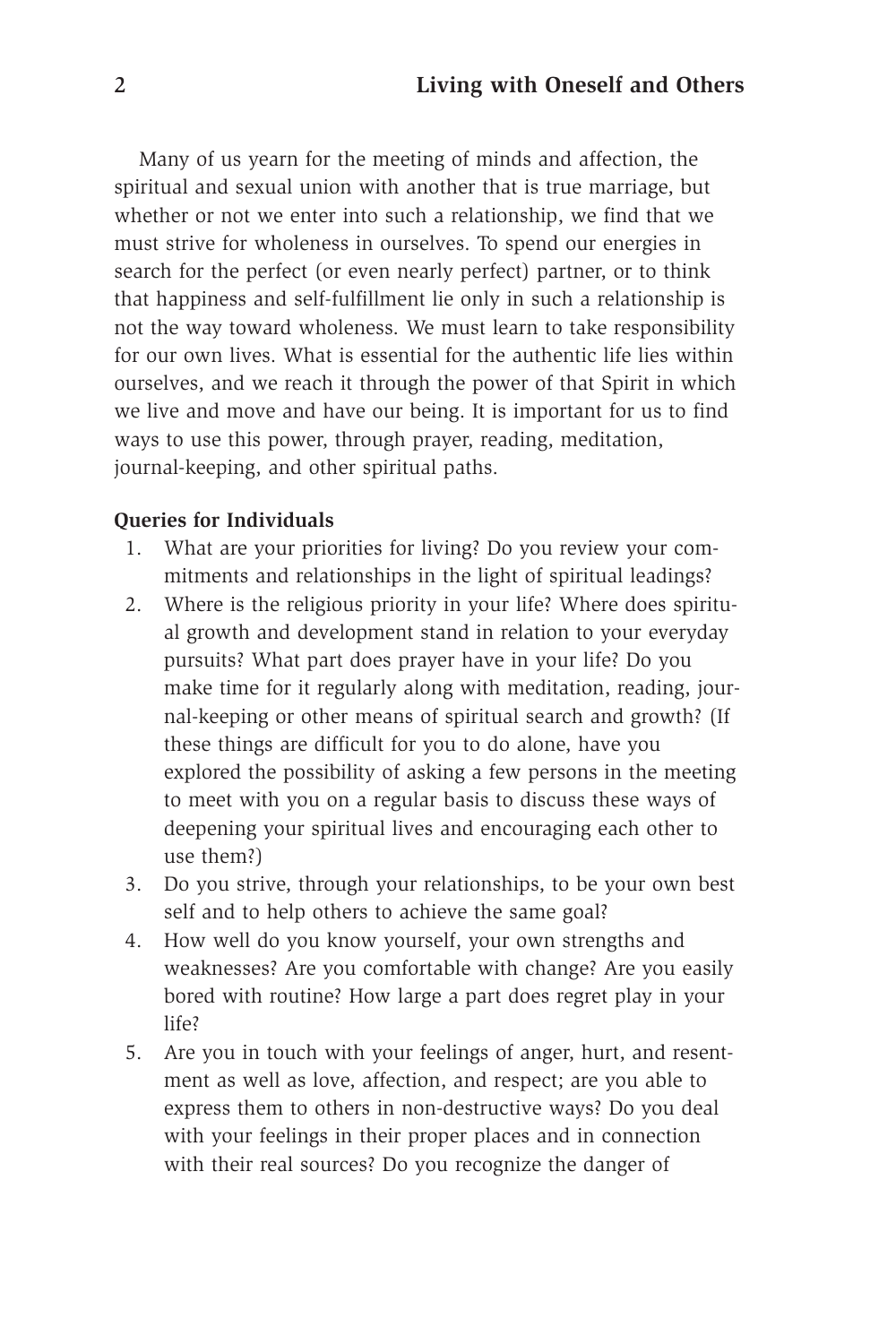repressing and storing up anger, hurt and resentment until they explode for what appear to be trivial reasons?

- 6. Do you have interests that you can enjoy by yourself? Do you wait for external events or other people to rescue you or do you make an effort to reach out to others? When you are unhappy or lonely, what steps do you take to change your situation?
- 7. Are you able to ask for support during difficult periods? Do you reach out to others when they need support? Do you try to remember, in periods of darkness and discouragement, that you may be standing in your own Light? Can you accept yourself as you are—and go on from there?
- 8. Do you seek new and creative ways of relating to your family? Have you established an identity other than your family identity as child, parent, spouse, etc., or are you dependent on your family role to give meaning to your life?
- 9. Do you enjoy a variety of different relationships with persons of different ages, interests, and gender? Are you mindful that there are many forms of intimacy, of closeness, to another person other than sexual? Do you strive to accept each member of your family, each of your friends and acquaintances, as a unique person, without demanding that he or she fill a particular, preordained, role in your life? Do you avoid stereotyping yourself in your own mind in terms of age or sex?
- 10. Do you strive to find a level of intimacy, caring and distance that is comfortable and appropriate for the various relationships in your life? Are you able to balance and choose among conflicting commitments? In making decisions do you find a balance between your wishes and the desires and expectations of others? Do you accept the tremendous variation in people's capacity for relating to others, both in number and depth?
- 11. How do you handle the disappointment of relationships that do not work out in the way you hope they will? Do you have the courage to look at a relationship realistically and if necessary to alter or end it honestly, gently and without blaming? Do you tend to deny your own needs for the sake of holding on to a relationship, or demand that the other do so?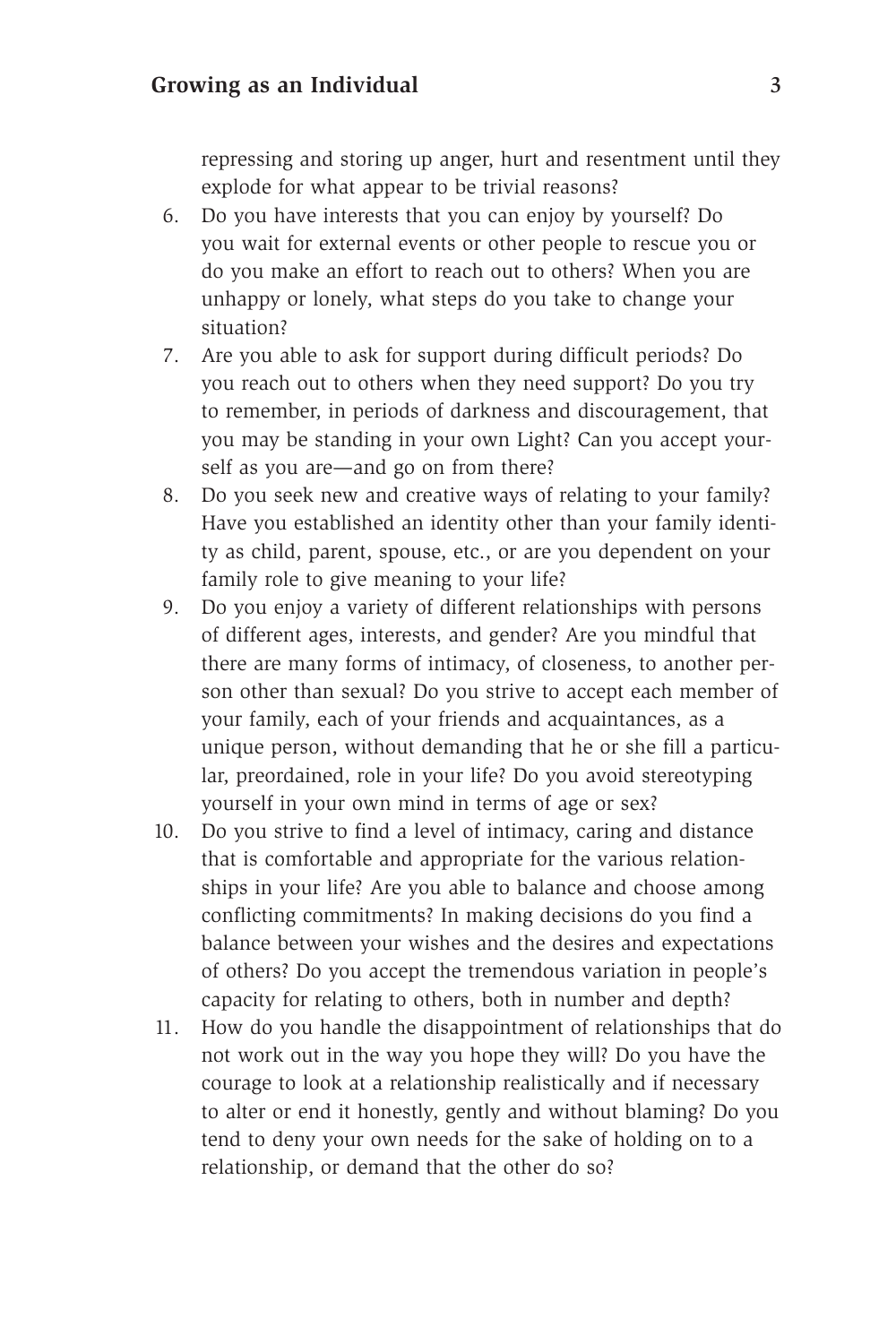- 12. Does love radiate through you in a way that includes others and quickens their awareness of God? Can you reach beyond finite judgments of incompleteness and failure, holding human choices up to God's infinite love? Do you try to share honestly and sensitively with others of differing views and ages to appreciate the Divine and human bonds such sharing brings? In seeking Divine guidance, do you realize wisdom can come through the words, actions or experience of others? Do you open yourself to these avenues as part of your religious journey?
- 13. In periods of change or crisis, when decisions are particularly difficult, do you seek a clearness committee to help reach and carry out a decision? (See chapter 13.)

#### **Queries for Meetings**

- 1. What can the meeting do to foster enduring relationships and friendships in general?
- 2. Does the meeting try to avoid categorizing people according to age and/or marital status? To what extent are our committee appointments based on stereotypes of sex, age, marital status, profession?
- 3. Do we interact with each other as individuals rather than as appendages to a spouse or family?
- 4. Does the meeting respond to each person who comes seeking companionship, counsel and a place to participate, as well as spiritual nurture?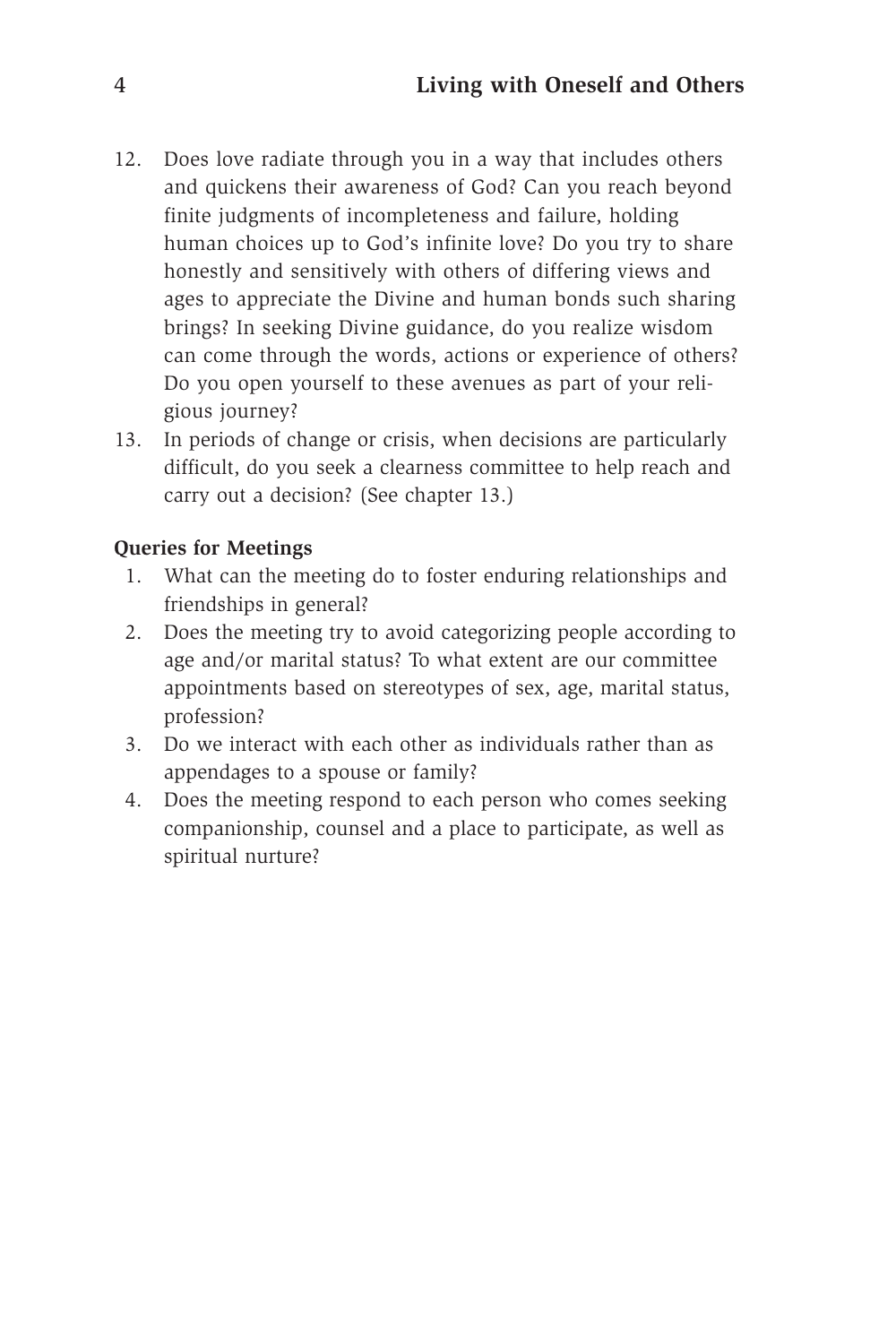### **Human Sexuality**

Our sexuality is ultimately tied to who we are as spiritual persons. The spiritual life enhances our sexuality and gives it direction. Our sexuality gives an earthy wholeness to our spirituality. Our spirituality and our sexuality come into a working harmony in the life of the kingdom of God.

> —Richard J. Foster, *The Challenge of the Disciplined Life: Christian Reflections on Money, Sex, and Power*, 1985

Extending we are given; it is part of us as<br>human beings, the physical aspect of the life force. We choose to ignore it (as sometimes people choose to ig<br>their spirituality) but we all have it. Sexual behavior<br>we conscious human beings, the physical aspect of the life force. We can choose to ignore it (as sometimes people choose to ignore their spirituality) but we all have it. Sexual behavior is how we consciously choose, or choose not, to express our sexuality. Alone or in relationship to others, we can choose from a wide range of possible expressions. Within that range, monogamous marriage has traditionally been the norm among Friends. Both the sexuality and the spirituality we are given can be ignored, or explored, discovered, and expressed in different ways; one developed at the expense of the other may leave either less deep, less understood, than it might be.

Our sexuality does not disappear as we grow older, and as we grow old. Becoming comfortable with our sexuality may make the aging process easier; if we have no quarrel with our bodies and their needs when we are young or as we mature, we may adjust more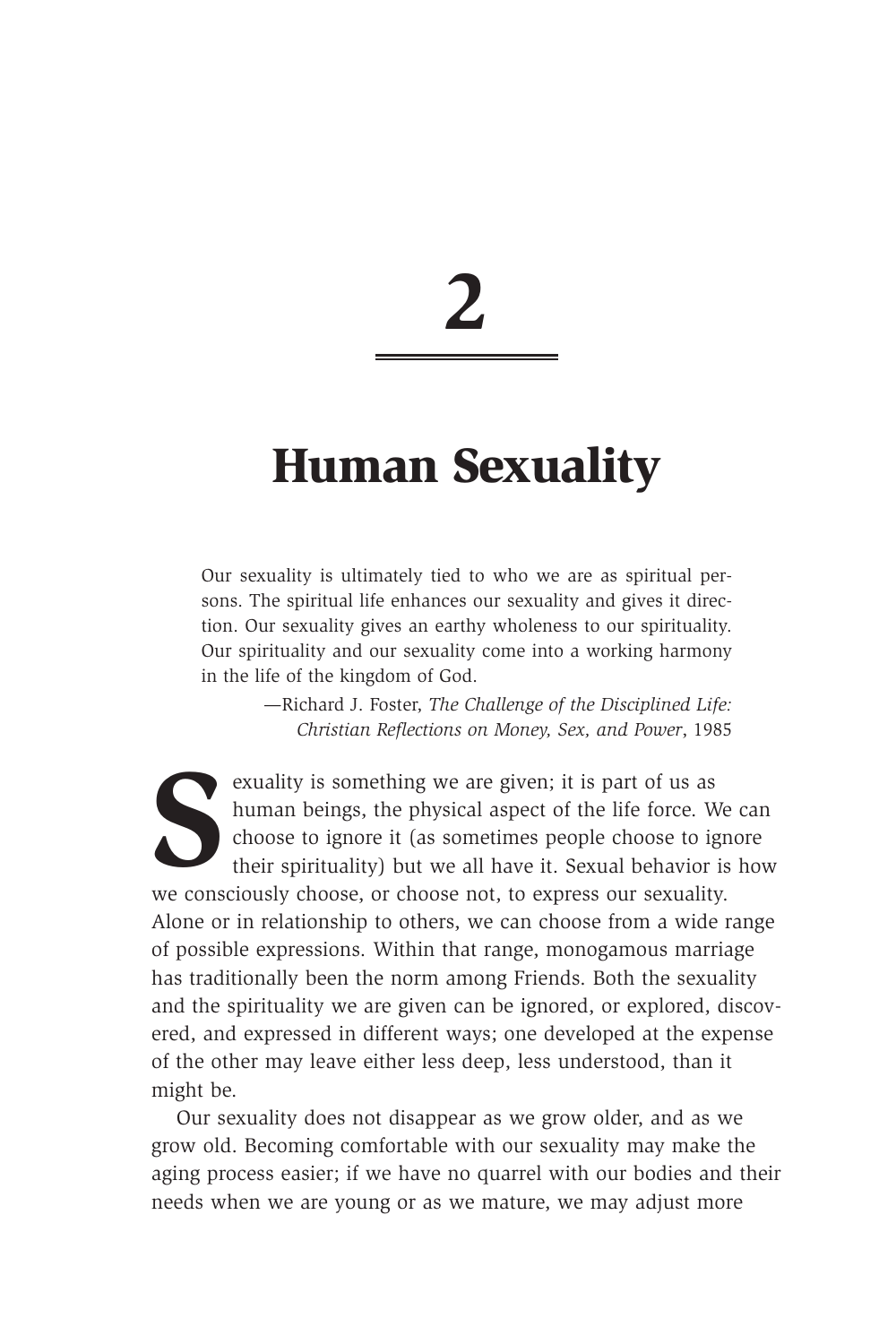easily to changes in our bodies brought about by aging. At all ages individuals differ greatly in their sexual needs, and these needs will change to some degree in everyone as we age. Recognition of changes and of continuing needs will also differ according to the individual and because of differences in condition (single, divorced, a partner who has died).

The working group writing the 1992 draft of this chapter was not clear about what or how much to include on sexual abuse. In 1994, publication of the pamphlet "Addressing Sexual Abuse in Friends Meetings," culminated the work of the Working Party on Sexual Abuse of New England Yearly Meeting Ministry and Counsel Committee.

#### **Queries for Individuals**

- 1. Do you bring to the sexual area of your life, as to all others, the certainty, born of experience, that there is a good, acceptable and perfect will of God for you to come to know, when you are open to it?
- 2. Do you see a distinction between your sexuality as an integral part of yourself and your sexual behavior? What in your experience might help you to understand this distinction? Are you aware of the diverse ways that your sexuality can be expressed, both alone and in relationship?
- 3. How have your attitudes about sexuality been formed? How have your attitudes about sexuality been influenced by the society you have grown up in? How have your attitudes about sexuality been influenced by holding up your choices, ethics, goals and values to the Light? What new information has changed your ideas regarding sexual behavior over the years?
- 4. What do you do when you do not understand or you disagree with the sexual behavior of another Friend? Are you willing both to ask questions about their behavior and to articulate your concern with that behavior, in the faith that you are both seeking truth?
- 5. Do you accept yourself as a sexual being, rejoicing in and finding fulfilling expression of that God-given reality? Are you open to the possibility that such joy and fulfillment may be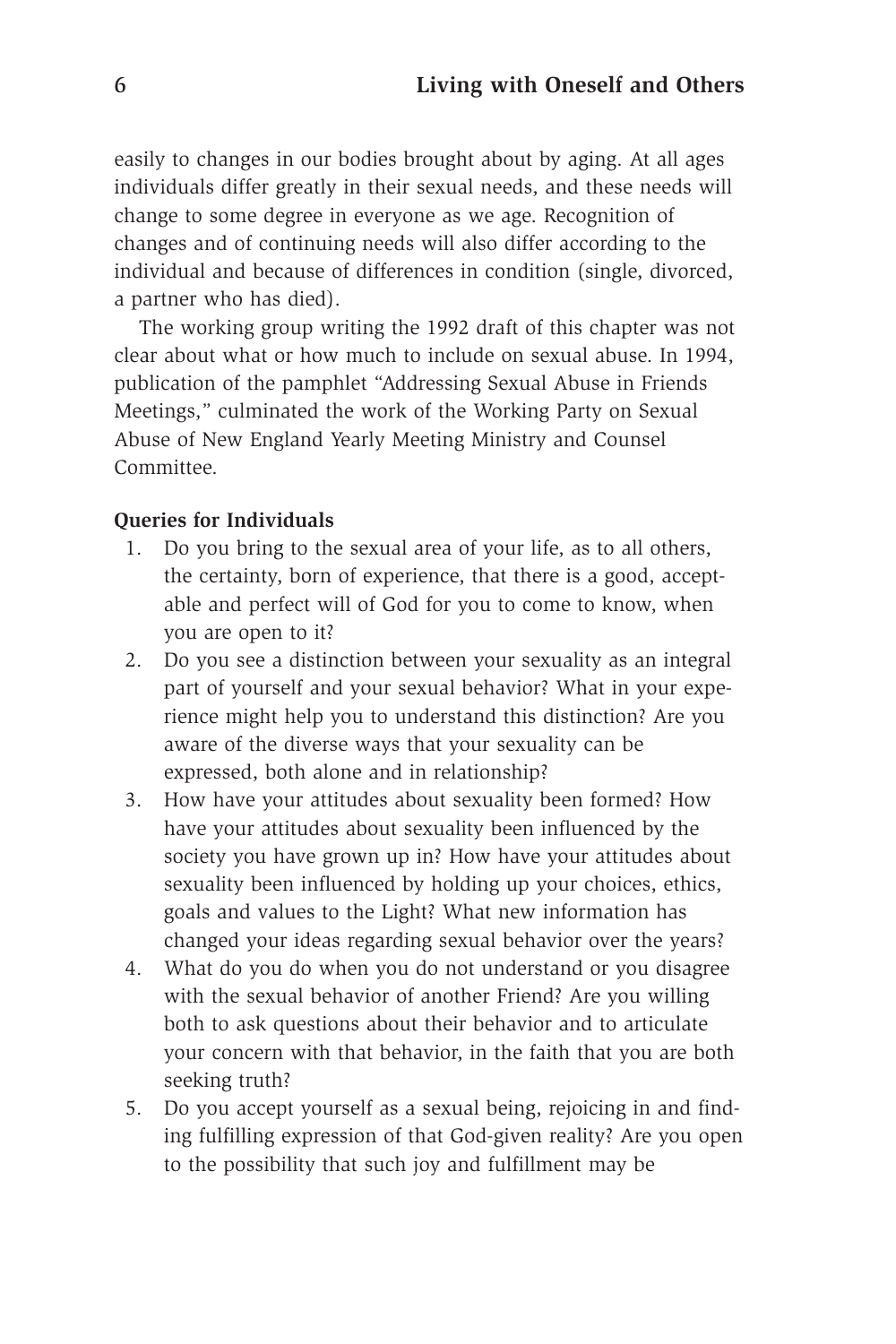#### **Human Sexuality** 7

expressed through celibacy as an intentional redirection of your sexual desires?

- 6. How does your experience of God influence your perception of your sexuality? How does your personal sexual experience influence your concept of and relationship with God? How have you sought God's will for yourself as a spiritual and sexual being? How do you test your insights with others in your religious community?
- 7. What spiritual values underlie the decisions you make about your sexual behavior? What helps you to understand sexuality and spirituality as related parts of a single wholeness? Do you feel Divinely led in the ways you have chosen to express your sexuality?
- 8. How do you define responsible sexual behavior? Where and to whom are you accountable for your sexual behavior? How do you distinguish between appropriate and inappropriate sexual behavior? How does your sexuality relate to your sense of personal power as an individual and in the culture? Do you participate in relationships that allow you to be disempowered as a person or allow you to disempower others?
- 9. In making decisions regarding your sexual behavior, do you carefully consider the consequences (emotional, spiritual and other) for yourself, your partner and others? Do you respect yourself sufficiently to protect yourself and to insist that your partner protect you from sexually transmitted diseases and unplanned pregnancy? Have you found clear ways to communicate with your partner about the possibility or presence of a sexually transmitted disease in your relationship?
- 10. Are you and your partner spiritually and emotionally comfortable with your relationship? Do you experience mutual happiness, pleasure, caring, sadness and joy? Is there something in your relationship or within yourself or your partner that needs healing before your sexuality can be freely and joyfully expressed? Do you respect your differences and strive to find unity that is respectful of each of you as individuals? What do openness and honesty mean in your relationship? Do you speak the truth in love to each other? Is your communication good enough to determine this?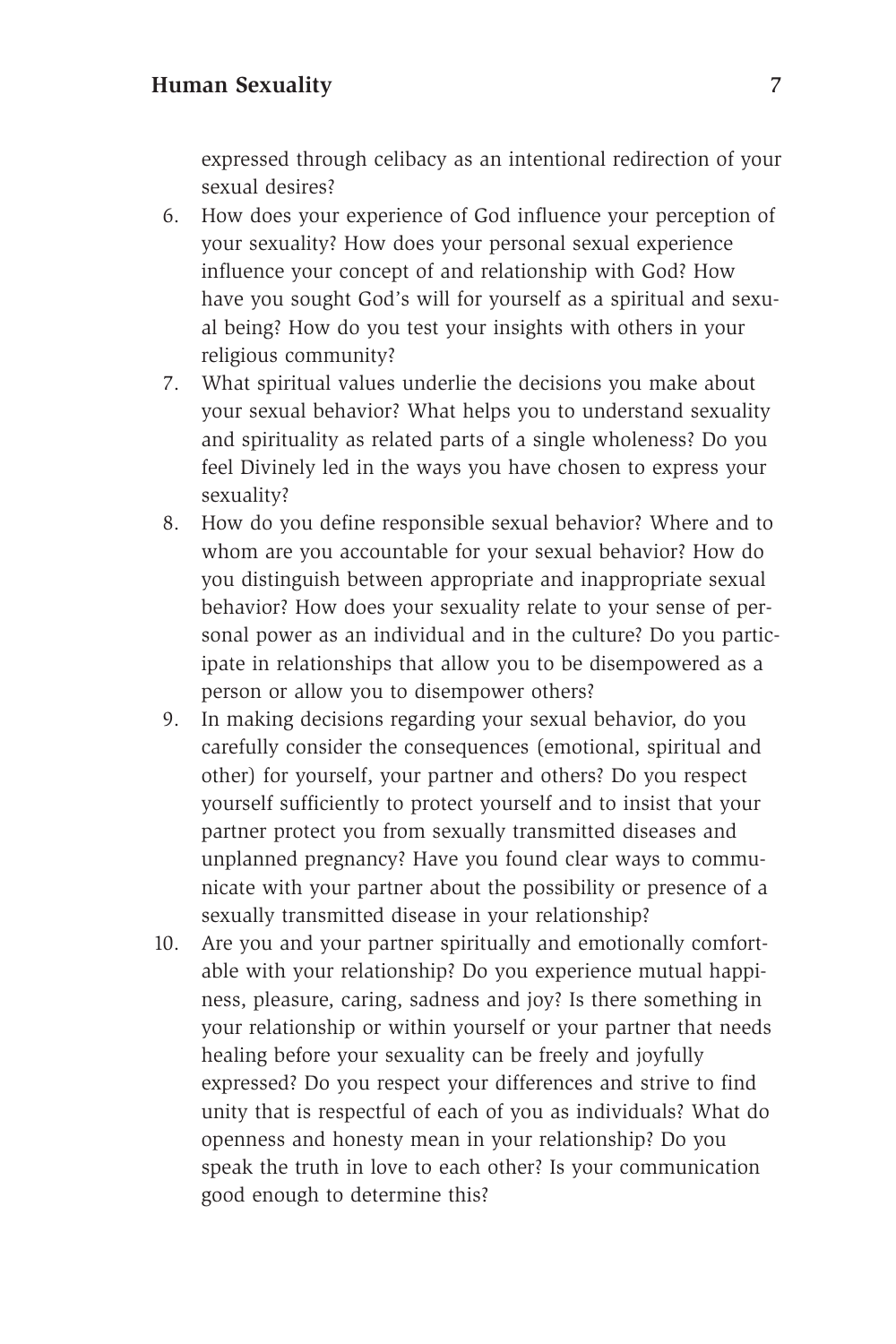- 11. What expectations do you have of a close personal relationship? Do you know what expectations your partner has? How do these expectations affect your closeness, affection and sexual behavior? Do any expectations or demands that you place on your partner, or your partner places on you, stand in the way of your mutual joy? What might you offer to, or ask from, your partner that might make such joy more possible?
- 12. What does fidelity, or faithfulness, mean to you and your partner? Is exclusivity a gift that you need to offer to, or require from, your partner? What responsibility do you and your partner have to your community in making such decisions?
- 13. Have you considered the question "What will we do if we become pregnant?"
- 14. Are you comfortable allowing your partner to share in the decision of whether or not to terminate a pregnancy or carry it to full term? Are you able to accept your part of the responsibility for such a decision? Have you prayerfully considered the emotional, ethical and spiritual aspects and consequences of abortion or adoption? Would the creation of a new life be a present blessing for you as an individual, as a couple, for the child and for the larger community? Can sexual intimacy be appropriate if you cannot agree on whether or how to prevent pregnancy, or on what you will do if a pregnancy occurs?

#### **Queries for Meetings**

- 1. Do we remind ourselves that it is not only our belief but our experience that all of life is sacramental, including our sexuality?
- 2. Does the meeting provide opportunities for study of the Bible and Quaker writings with a chance to discuss the meaning of such writings for us as sexual as well as spiritual beings? Are we aware of the various interpretations of what they say about sexuality and sexual behavior?
- 3. Do we accept that in sexuality, as in other areas of life, there may be diversity among us, but that we are a Religious Society because we have found together a unity more profound than that diversity?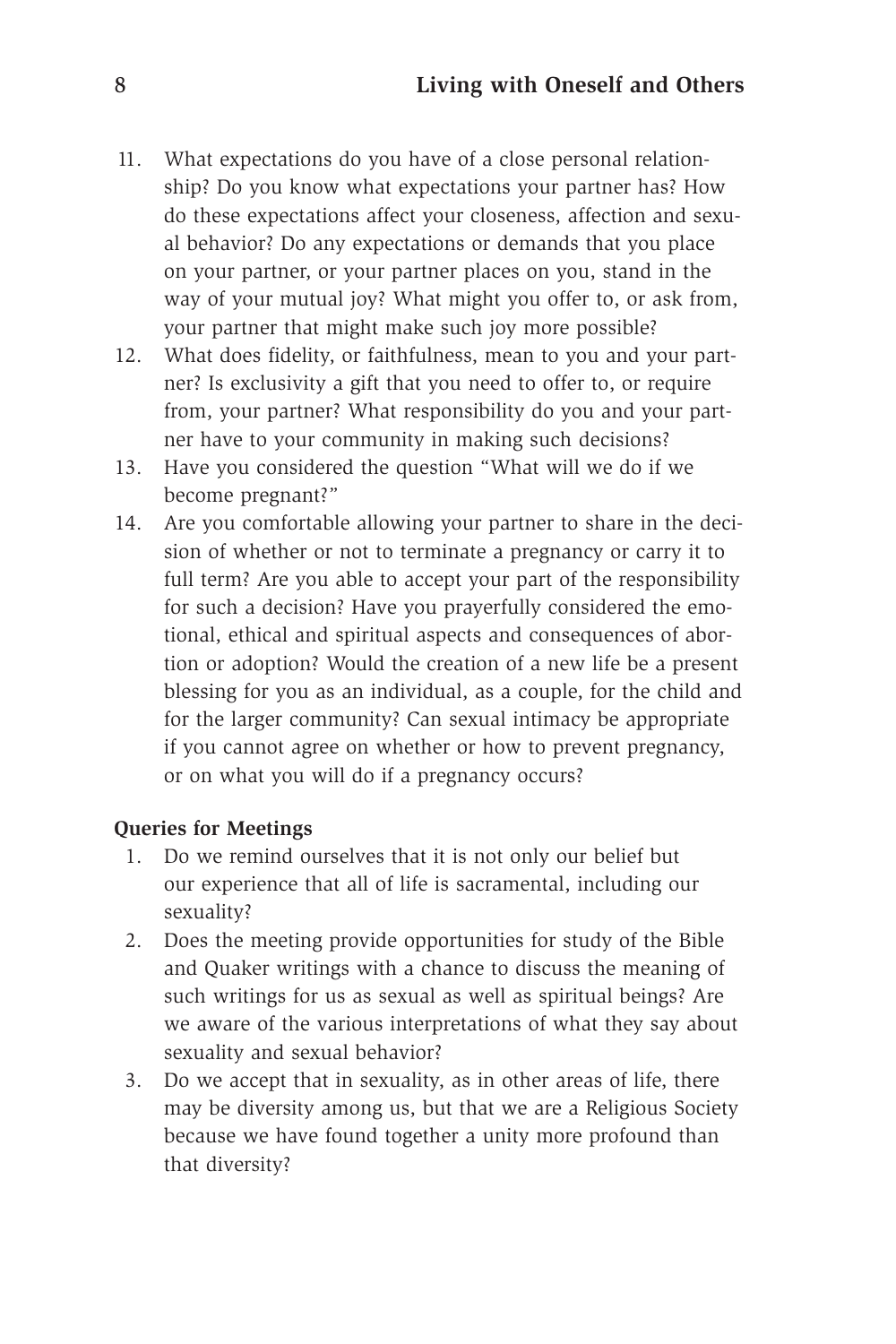#### **Human Sexuality** 9

- 4. How may the meeting consider with spiritual openness the variety of viewpoints and sexual experiences that exist within the Religious Society of Friends? Can the meeting provide an atmosphere where people who are not heterosexual and people who are not monogamous can feel safe sharing truth as they experience it? Can the meeting provide an atmosphere where people who have concerns about such relationships share their concerns without being labeled as oppressors or bigots?
- 5. Are we careful to confirm that any family structure may be Spirit-led? Do we make assumptions about families based on appearance rather than truth?
- 6. How may we help one another be faithful in expressing our sexuality—in solitude, in relationships, in worship, in our work and in our families? How can we help each other test whether our actions are rooted in faithfulness to spiritual guidance?
- 7. Do we take seriously the meeting as community, and know that none of us acts in isolation, but that what touches, uplifts, degrades, injures or inspires one of us is significant to all?
- 8. How can the meeting be helpful to its older members in recognizing and expressing their sexuality and sexual concerns?
- 9. How can the meeting help those in committed relationships celebrate and deepen their commitment to one another?
- 10. In what ways can the meeting nurture and provide resources for the development of loving interpersonal relationships that do not include sexually intimate behavior?
- 11. Does the meeting accept and support those in the meeting community who choose celibacy and those whose circumstances leave them without partners? Are such community members intentionally included in social activities in a manner that results in their feeling fully welcome? What other support for celibate people may be appropriate?
- 12. How do we nurture the lesbian, gay and bisexual individuals and families in the meeting community? How would gay men or lesbians who have been married under the care of another Friends meeting be welcomed and nurtured in the meeting? Does our experience in attempting to nurture heterosexual individuals and families help us to address these questions?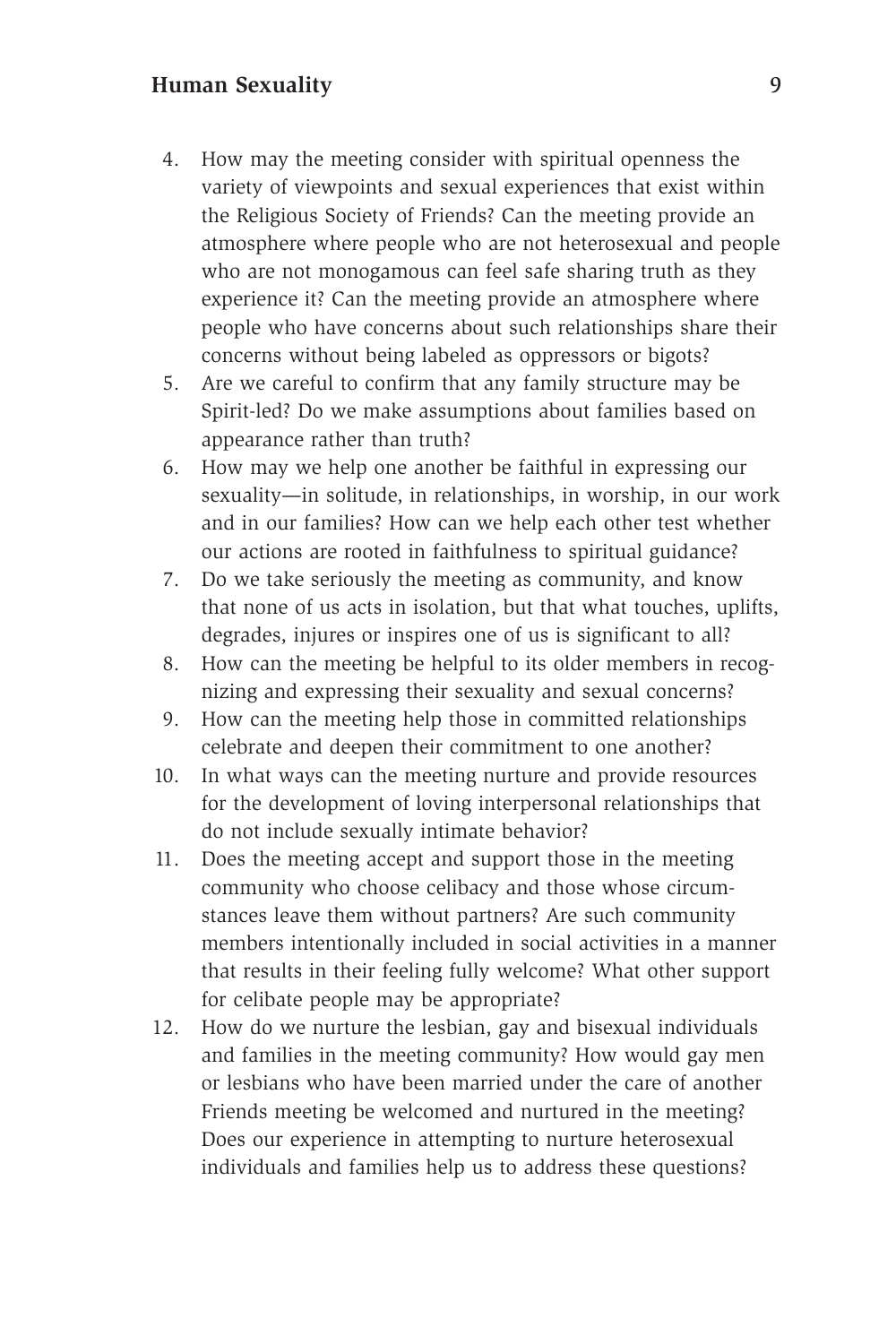- 13. Does the meeting encourage members of the meeting community with sexual or other relationship concerns to seek help? Are the committee members who are responsible for such pastoral concerns skilled, sensitive and willing listeners? Are they aware of their own degree of comfort, or lack of it, in discussing aspects of life that involve sexuality? How can listening skills about sexuality be increased in the meeting? Do the appropriate meeting committees understand the limits of what they can do, and are they knowledgeable about professional resources for referral?
- 14. Can the meeting's religious education program help young people explore and discuss their feelings and confusions about sexuality, without judgement or embarrassment? How can communication between adults and children regarding sexuality and sexual behavior be appropriately facilitated by the spiritual community?
- 15. How can we respond to questions about all aspects of sexuality in a way that provides confidentiality and openness to God's guidance?
- 16. Are we aware of sexually-related conflict, harassment and oppression existing in the lives of meeting attenders? Are we aware of sexually-related conflicts and oppressions that occur within the meeting community? If someone within the meeting feels sexually threatened, how does the meeting respond?
- 17. Is the meeting sensitive to problems that are not specifically brought to its attention, particularly in regard to matters involving sexually inappropriate behavior? What might be done to increase our sensitivity and capacity to respond?
- 18. Are those members of the community who are being sexually abused, or who have been sexually abused in the past, receiving the help they need? Is the meeting prepared and able to offer emotional support and physical protection when necessary? Is the community sensitive to a person who stays in an abusive relationship? Is the community sensitive to a violated person who may want to terminate a relationship to which s/he once committed themselves? How can the meeting be supportive of the individual in either case? How can the meeting further the healing process of all those affected by sexual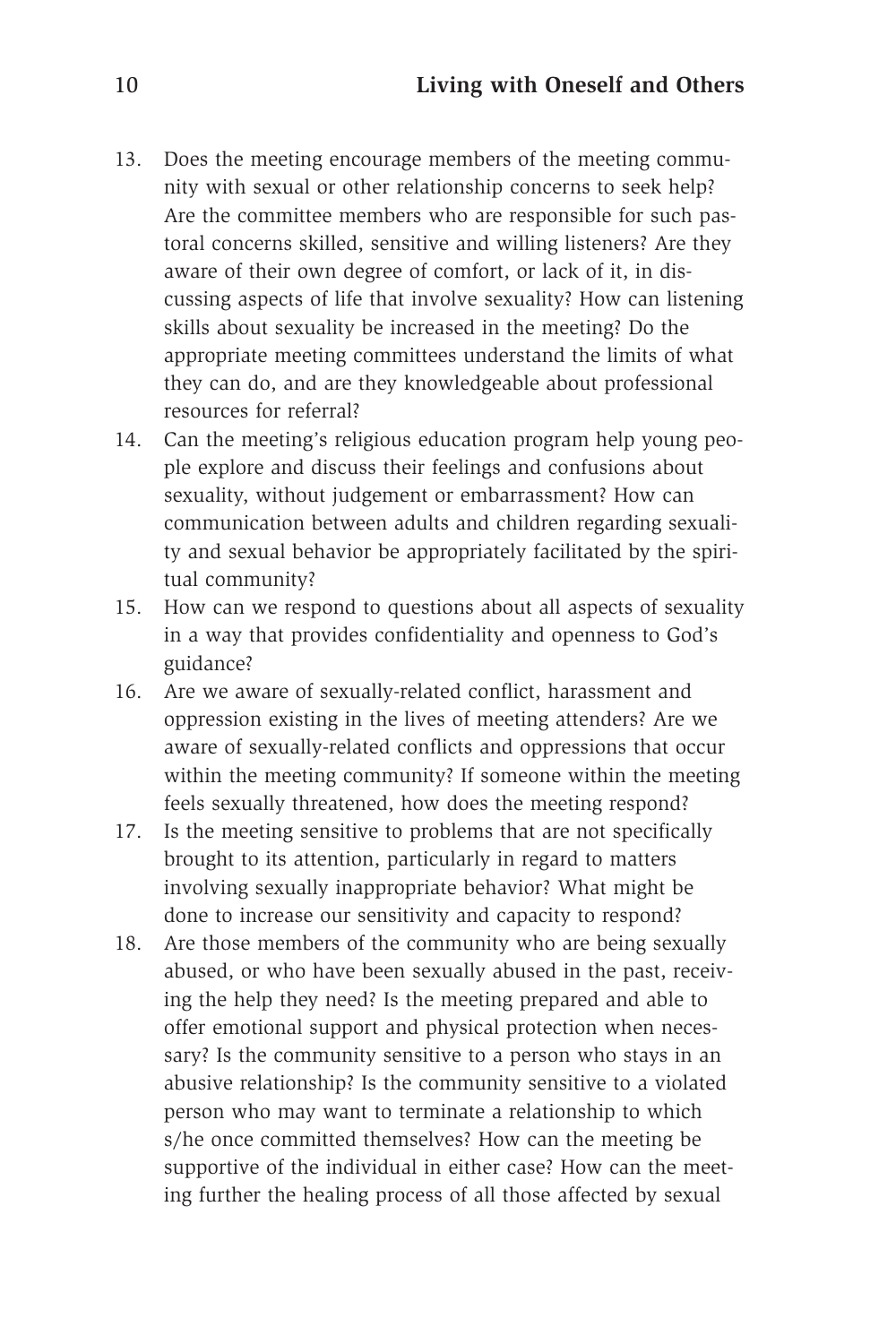abuse? Is the meeting prepared to be helpful insofar as is possible to the person who has abused a loved one? How can we discover truth in such complex and sensitive situations?

19. When a person of any age is raped or otherwise sexually violated, is the meeting prepared to be helpful in comforting the individual and in assuaging feelings of guilt that often are a part of that person's experience? Is the meeting prepared to refer those affected by sexual abuse to reliable professionals? Is the meeting prepared to respond in regard to all manifestations of sexual abuse and harassment?

#### **Queries for Adults Concerning Children**

- 1. Do you provide straightforward information about sexuality and sexual behavior to your children in ways appropriate to their ages and concerns? In what manner should sex education be supported in home, school and meeting?
- 2. Are you aware of the sexual values that you model? Do your children know what your sexual values are? Do they know the spiritual values that underlie your sexual decisions?
- 3. When talking with your children about sexual matters, can you share feelings as well as facts? Are you sensitive to adolescents' special need for open discussion of sexuality? Would it be useful to help your children find other adults to talk with in addition to yourself?
- 4. How can you help your children rejoice in their sexuality as a holy gift, at the same time that you try to educate them about the real dangers of epidemic disease, unwanted pregnancy, hurtful relationships and peer pressure? When you are led to counsel restraint in sexual behavior, do you also affirm the wholeness that we believe is inherent in right sexual expression?
- 5. How can you help children and young people learn to express affection physically without getting involved in intimate sexual behavior? How would you answer a teenager's question: "How and where do I draw the line?"
- 6. In your home, how do you treat the reality of the variety of sexual orientation and experience in the meeting and in the wider community?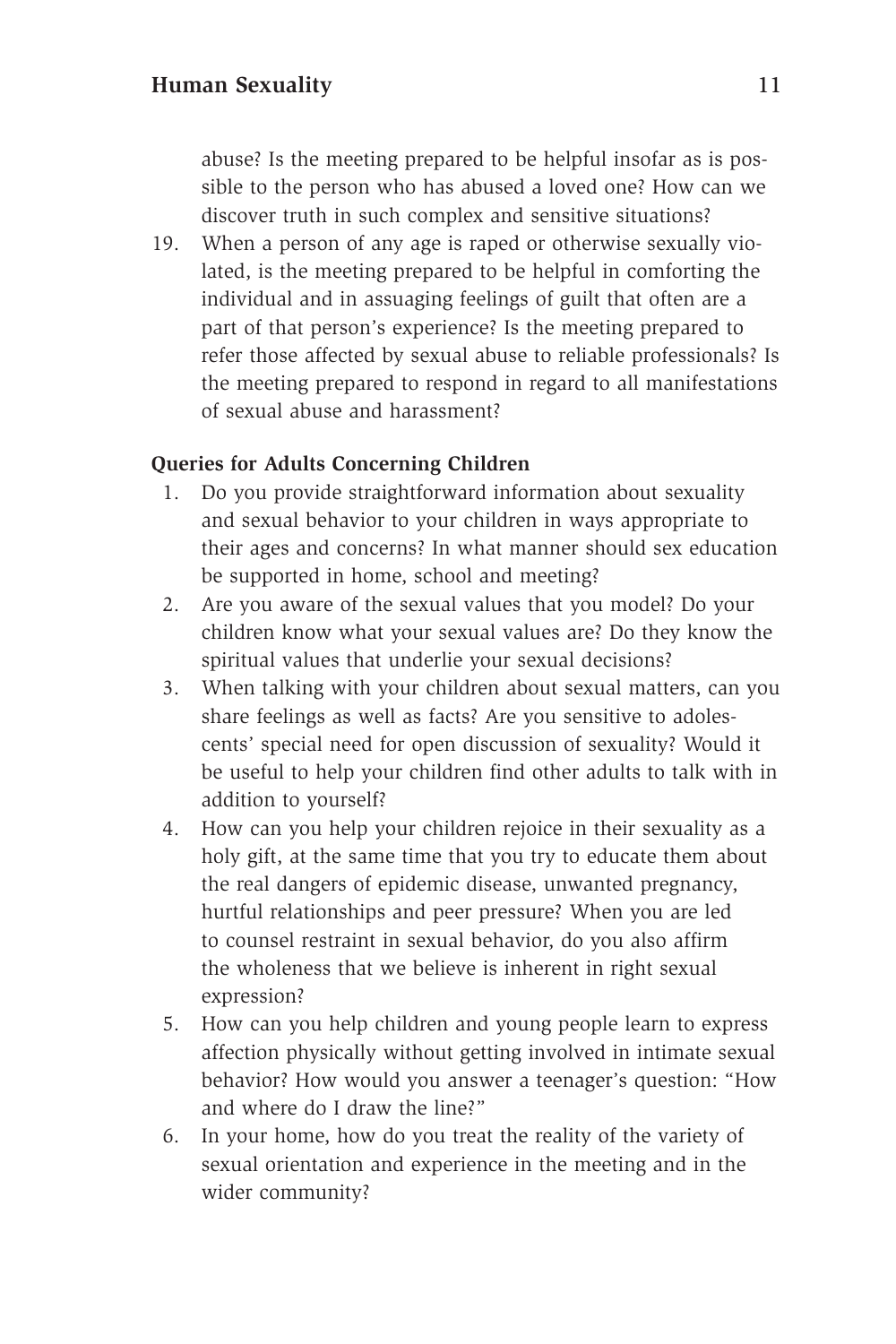- 7. In the emotional nurturing of children by their parents, siblings, other relatives and friends, do you affirm the value of appropriate encouragements, including physical affection?
- 8. How do you encourage appropriately affectionate physical contact between adults and children and also insure that all adults and children understand clearly that there is a line that cannot be overstepped? How do you clarify as individuals and as a community where that line is? How can you teach children to recognize and resist inappropriate sexual behavior directed toward them?
- 9. Are rules easier and safer for your children because they may make it unnecessary to make decisions again and again, according to circumstances? What risks and benefits might be involved in replacing rules with guidelines, so that more of the authority and responsibility of decision-making rests with the growing child?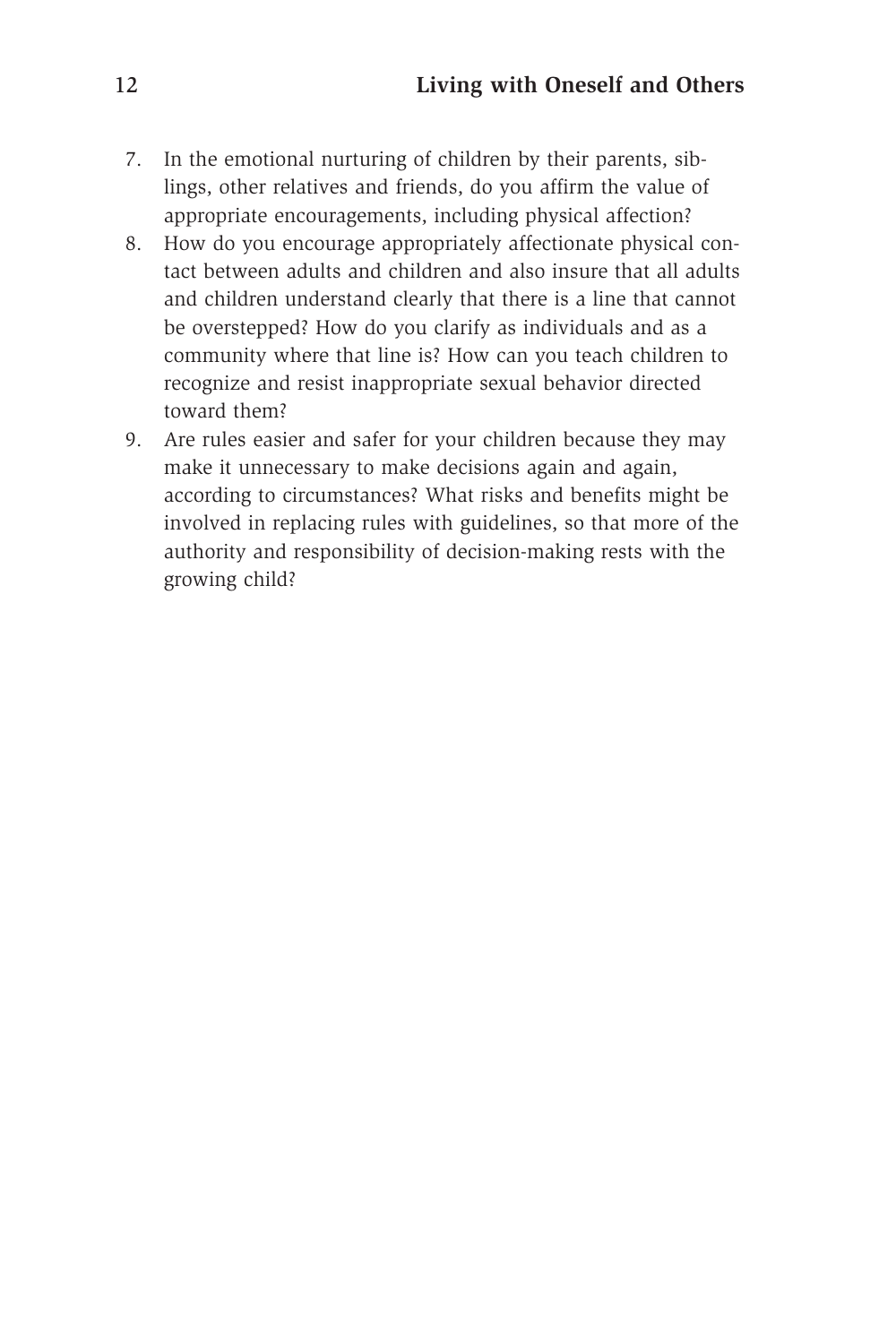### **Contemplating Marriage: Queries For Meetings**

We ask all our Monthly Meetings very seriously to consider whether everything possible is being done to give timely, wise, sensitive and continuing help and guidance both before and throughout marriage, not only to prevent breakdowns but to build up and maintain the unity and happiness of enduring marriage.

*—*London Yearly Meeting, *Christian Faith and Practice*, 1959, #496

**Friends believe that the marriage ceremony is far more than<br>the mere fulfillment of legal or social obligations. It is<br>rather the consummation of a period of searching for<br>God's will and purpose in two lives and therefore** the mere fulfillment of legal or social obligations. It is rather the consummation of a period of searching for God's will and purpose in two lives and therefore should be entered into joyfully, reverently and soberly. In the midst of a specially called meeting for worship, in the presence of God, surrounded by a loving community of family and friends, two individuals take each other freely and equally, asking for God's help in realizing their high hopes for a creative, lifelong partnership. We feel that it is an awareness of the Light within each person that gives to this new and deepening relationship the special grace of steadfastness and trust, no matter what the future may hold. As we grow in love, constancy and forgiveness in response to God's presence in our lives, we find our marriages raised to new levels of courage and cre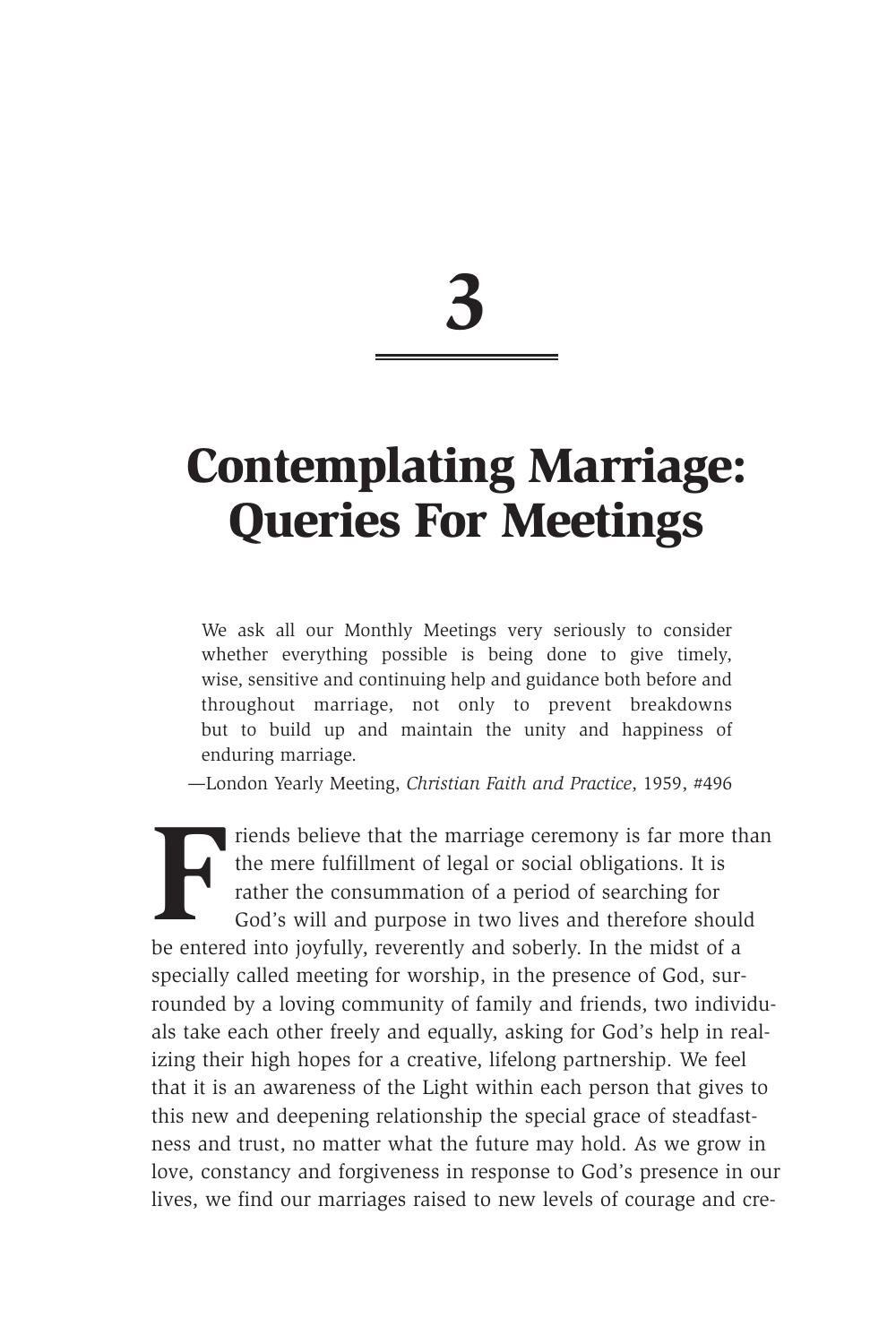ativity. Within marriage it is in the promise to love, rather than in the external form of the relationship, that the potential for spiritual growth lies. What is required of us is our commitment, because whatever comes will be change, often totally unexpected.

Because marriage is an important expression of the spiritual life of individuals and the community, we believe that a Friends meeting has a responsibility to take positive action in the spirit of love to support marriage and to try to assist marriages in difficulty. There are three avenues of action open in this area: First, to search for ways to educate people before they choose a marriage partner; to make available resources for people to learn about themselves, human relationships, and what marriage means—the problems, responsibilities and rewards that it brings—so that when they come to consider marriage Friends will be better prepared to make a mature and wise decision. Second, to be very careful in the guidance and clearness process with couples who seek to be married under the care of the meeting. Third, to provide whatever guidance and support possible to married couples as they seek to work out their life together. It is important that a meeting make known to a couple that the wedding is not the end of the meeting's concern for the marriage. Communication can be maintained even if the couple does not live nearby.

A meeting should distinguish in its policies between requests for marriage under the care of the meeting and requests for the use of the meeting house as a setting for a wedding that is not under the care of Friends.

These queries, questions and advices, are set forth with the hope that each meeting will have a tender care about the examples their families are setting for others, the nurture of individuals in the proper preparation for marriage, and an ongoing concern for a continuing happy marriage relationship.

We realize that there are both pastoral and non-pastoral meetings in New England Yearly Meeting. Pastors, at times, may perform the function of the committee on clearness. In such cases the pastor may find these materials helpful.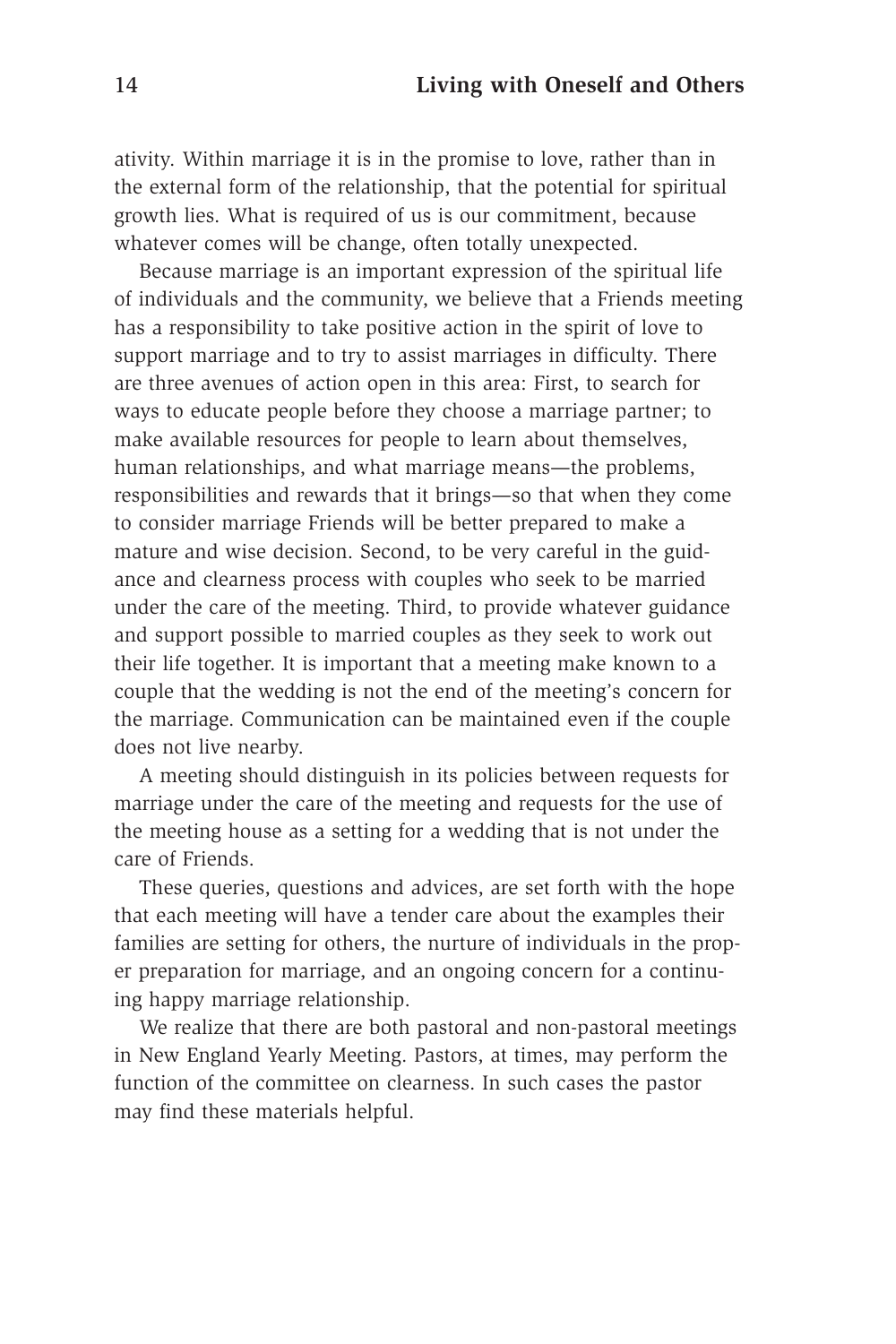#### **Queries for Meetings**

- 1. Does the meeting have prepared material outlining Friends' marriage procedures, including appropriate questions (such as those that follow) to be made available to persons considering marriage?
- 2. Is the meeting familiar with the laws relating to the marital relationship in your state and the extent to which they often discriminate against women? Are we familiar with the laws governing marriage procedures under the care of the meeting?
- 3. Has the meeting recently discussed the responsibilities of the committees on clearness and oversight for a marriage? What training and guidance do we offer to persons asked to serve on such committees?
- 4. Is a clearness committee willing to work with a couple when it feels uncomfortable about any aspect of a planned marriage? Is the meeting willing to refuse oversight of a marriage because it has doubts about the soundness of the proposed marriage or the appropriateness of the arrangements?
- 5. Is the committee prepared to meet with the couple several times, if necessary, to achieve clearness? Are couples requesting marriage under the care of the meeting aware that more than one meeting is usually necessary?
- 6. In the case of remarriage, is the meeting aware that it, as well as the individuals directly involved, may have to do some adjusting to the new family pattern? Is the clearness committee prepared to take this into account in their work with the couple? If the meeting is still in a state of anger or grief over the ending of the former marriage or marriages, how can this be prevented from intruding on the help and outreach requested of a meeting in the case of remarriage? If the individuals concerned are still in a state of anger or grief over the ending of the former marriage or marriages, how can the committee prevent this from making the foundations of the new marriage unsound?
- 7. How do the committees on clearness and/or oversight (or the pastor) play a continuing role in the planning of a wedding?
- 8. How does the meeting help couples understand the process of seeking the Divine guidance invoked in the marriage promise?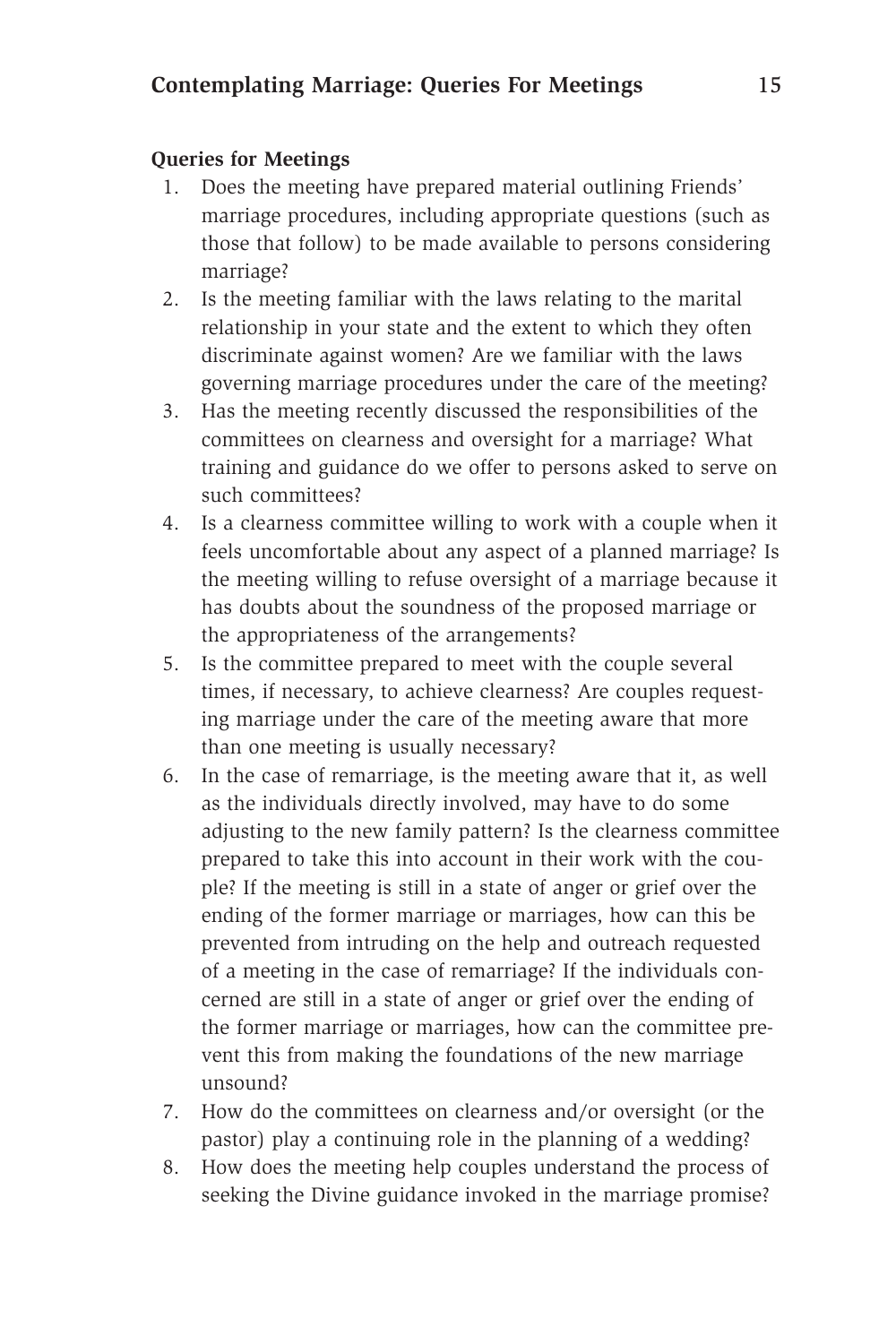- 9. Does the couple understand the relationship of a marriage to the stability and depth of the whole community?
- 10. How does the meeting encourage consideration of the concept of marriage, of what makes a marriage different from living together, and of what makes a marriage under the care of the meeting different from a civil marriage?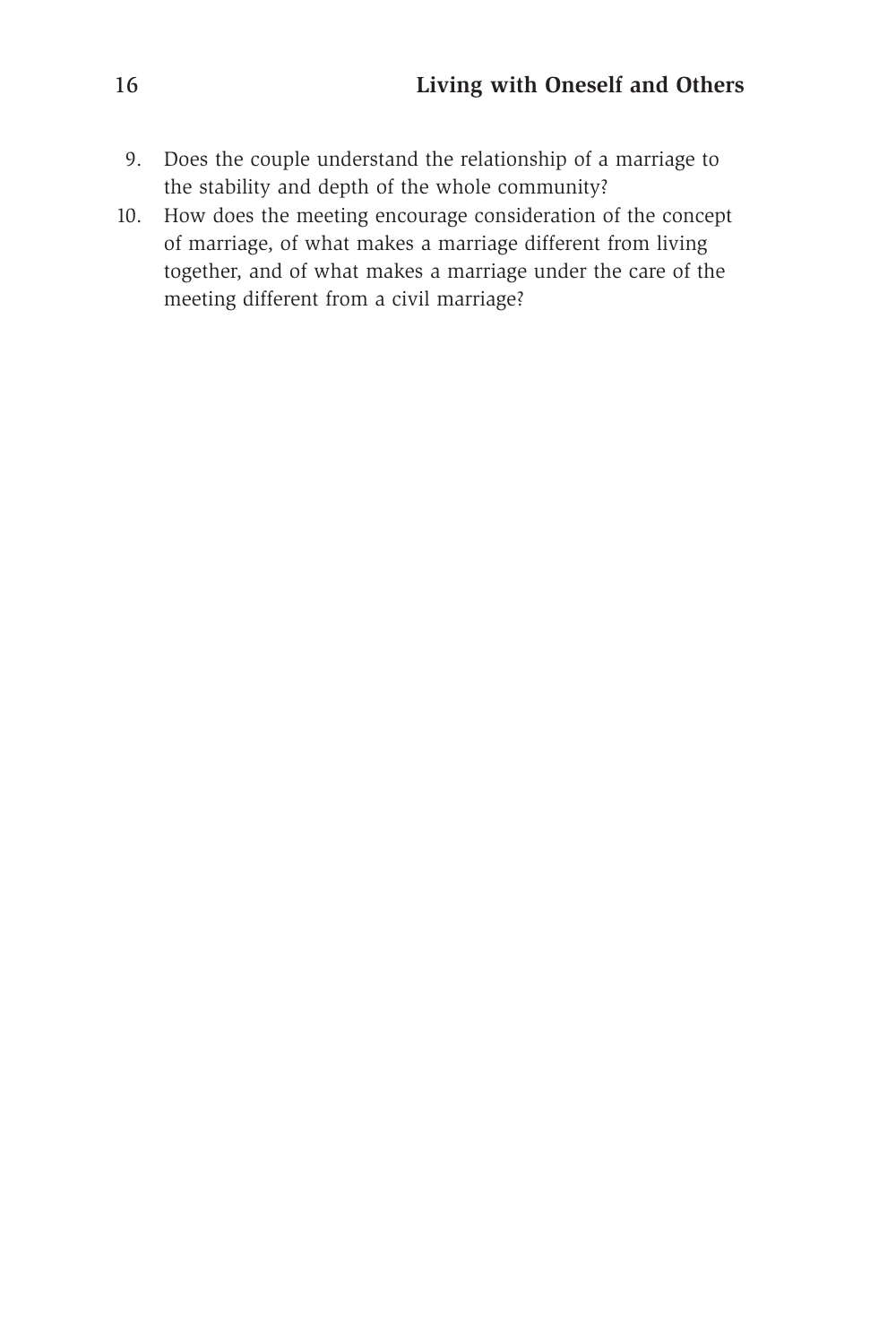### **Contemplating Marriage: Queries for the Couple**

It is a time of anticipation and joy when a couple approaches marriage, but it is important to realize that there cannot be a happy and satisfactory coming together unless there is mutual understanding and sharing of values and life styles. It is in this context that these difficult and probing questions are put forth not to discourage or affright but simply to come face to face with reality; an acknowledgment that problems and conflicts are a part of life and are less formidable if faced honestly and frankly from the very beginning and not underestimated. Stresses understood and handled in this manner contribute to insight and growth not possible in any other way and can avoid much later misunderstanding and pain.

> —"Queries to Those Contemplating Marriage" Hartford (Connectictut) Monthly Meeting

#### **Queries for the Couple to Consider Together**

- 1. Does each of us see marriage as a sacred and lifelong relationship to be entered into with appreciation of its spiritual basis and its exacting demands of mutual consideration? Are we aware that a marriage relationship needs constant care and nurture to insure good growth?
- 2. What are our basic common values? Can we accept differences in our backgrounds, religion, temperaments or interests? Can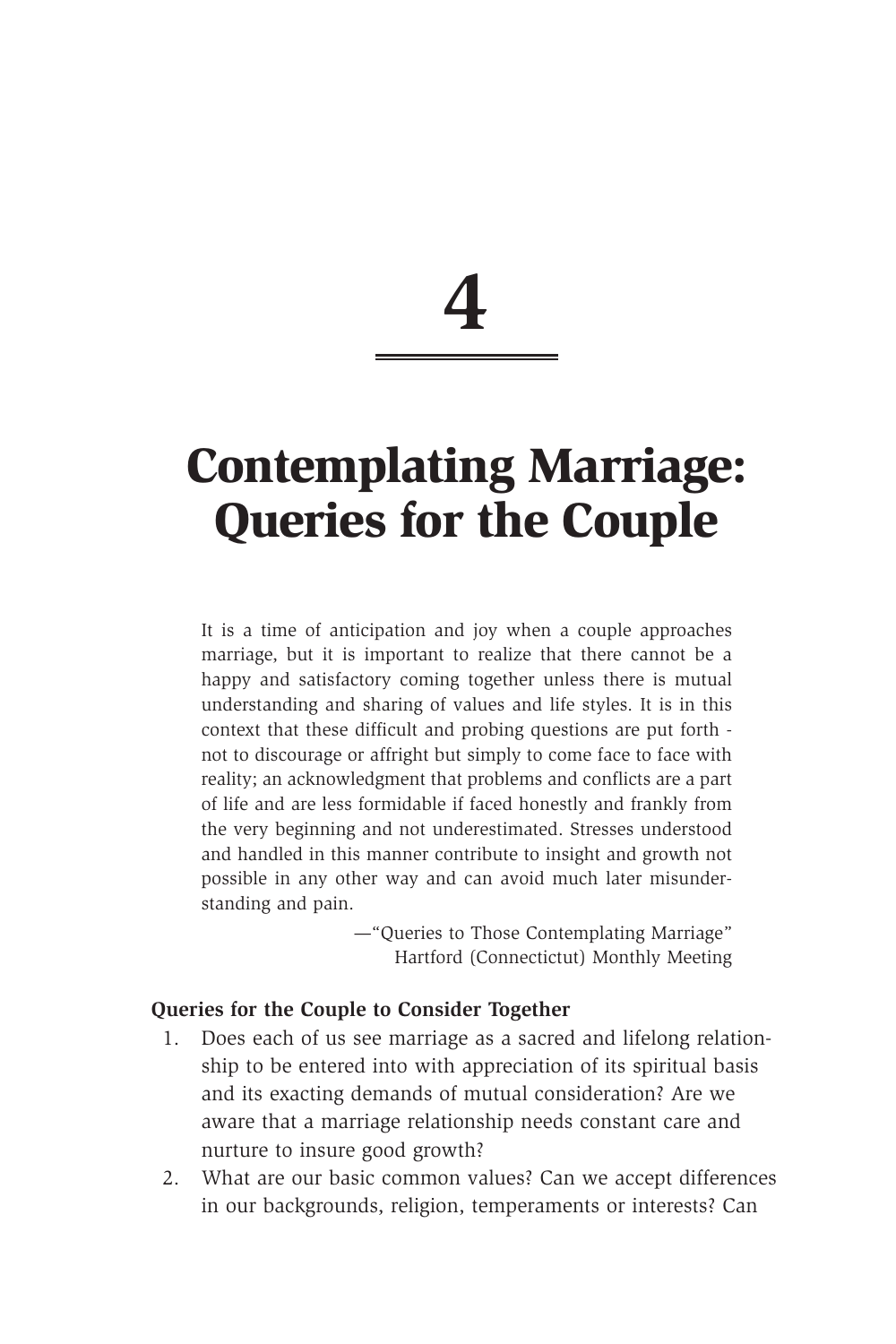we meet these differences with humor, mutual respect, patience and generosity? Are we willing to resolve misunderstandings in a spirit of love? Have we the courage and the willingness to go together for outside guidance with any problem we are unable to solve?

- 3. Do we think of ourselves as trusted and equal partners in marriage, sharing the responsibilities and decisions of home and children? Are we mutually supportive of each other's goals for personal growth and fulfillment? Have we reviewed these goals together in the Light?
- 4. Have we considered together our desire for children, the problems as well as the joys they will bring, and our responsibilities for nurturing and guiding them? Do we expect to honor as well as to enjoy them, allowing the individual freedom for development due each of God's children within a family?
- 5. In the years to come, how do we plan to seek the Divine assistance we will invoke in our marriage vows?
- 6. How do we feel marriage will change our relationship? What are our expectations of marriage? Are our goals, lifestyles and expectations similar? How do we hope to be living in ten years? How do we hope to be living in fifteen years?
- 7. Have we lovingly and prayerfully considered the differences in values, needs and habits between us? Are we aware that differences need not be occasions for blame or accusation? If they become so, will we be willing to seek outside help? Has anger or hurt already flowed between us because of such differences? If so, has it been deeply felt and expressed? How has it ebbed? How can we use it in constructive ways?
- 8. Can we each speak our positive and negative feelings in an open and trusting way? Can we encourage each other to do so? Can we listen to each other?
- 9. Do we seek accord in the spiritual aspects of our lives? Is this search a source of guidance and strength in both good times and bad? To what extent do we share spiritual values? Are we careful not to force our individual beliefs on the other, or to make the other feel excluded if he or she does not share them?
- 10. Has our commitment to each other been tested by time, closeness, ordinary daily contact or distance? Have we had opportu-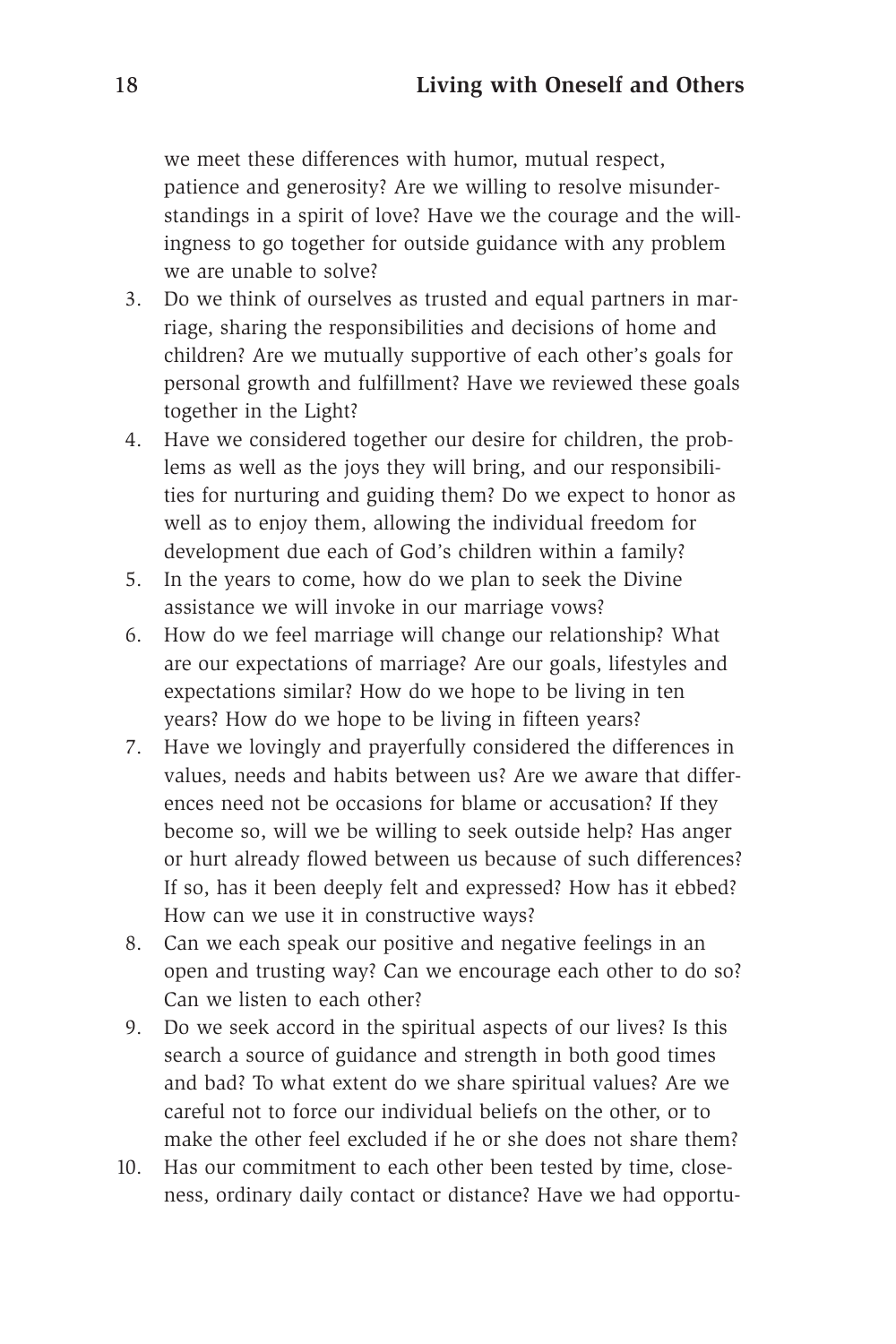nities to experience both good and bad times together and appreciate each other's reactions?

- 11. Do we understand that achieving a good sexual relationship will take time, patience and a sense of humor?
- 12. Do we recognize temperamental differences that could lead to difficulties but may also be complementary strengths?
- 13. Are there cultural differences that might make for conflict? What are they? How well do we know each other's family?
- 14. What do we identify as sources of potential conflict between us? When conflicts arise, how do we handle them? How do we set priorities? In the resolution of differences between us, are we committed to seeking new insights with God's help? Are we able to discuss such commonly difficult issues as money, property and use of time in a constructive manner?
- 15. How do we feel about the traditional masculine and feminine roles? Have we discussed our individual responsibility for jobs in the home? What is the relative priority of our individual careers? In terms of time and attention, what is the relationship between home and career for each of us?
- 16. Have we a financial plan for our life together, incorporating incomes for housekeeping necessities, education, recreation, medical needs, contributions, travel, etc.?
- 17. Have we thoroughly discussed any health problems, both physical and mental, that each of us has or has had?
- 18. Do we agree on the number, or absence, of children in our marriage? Are we in agreement on the timing and rearing (methods, discipline) of children, and the economics involved?
- 19. Are we aware of the need for developing a variety of other friendships that contribute both to individual growth and to the marriage relationship? Have we explored and are we comfortable with each other's needs for such friendships, and about their nature and meaning?
- 20. Do we realize that we will not be living an island-like existence after our wedding, but will be part of a community in which our relationship will make a difference to others? Are we aware that we can benefit from the friendly help and experience of others?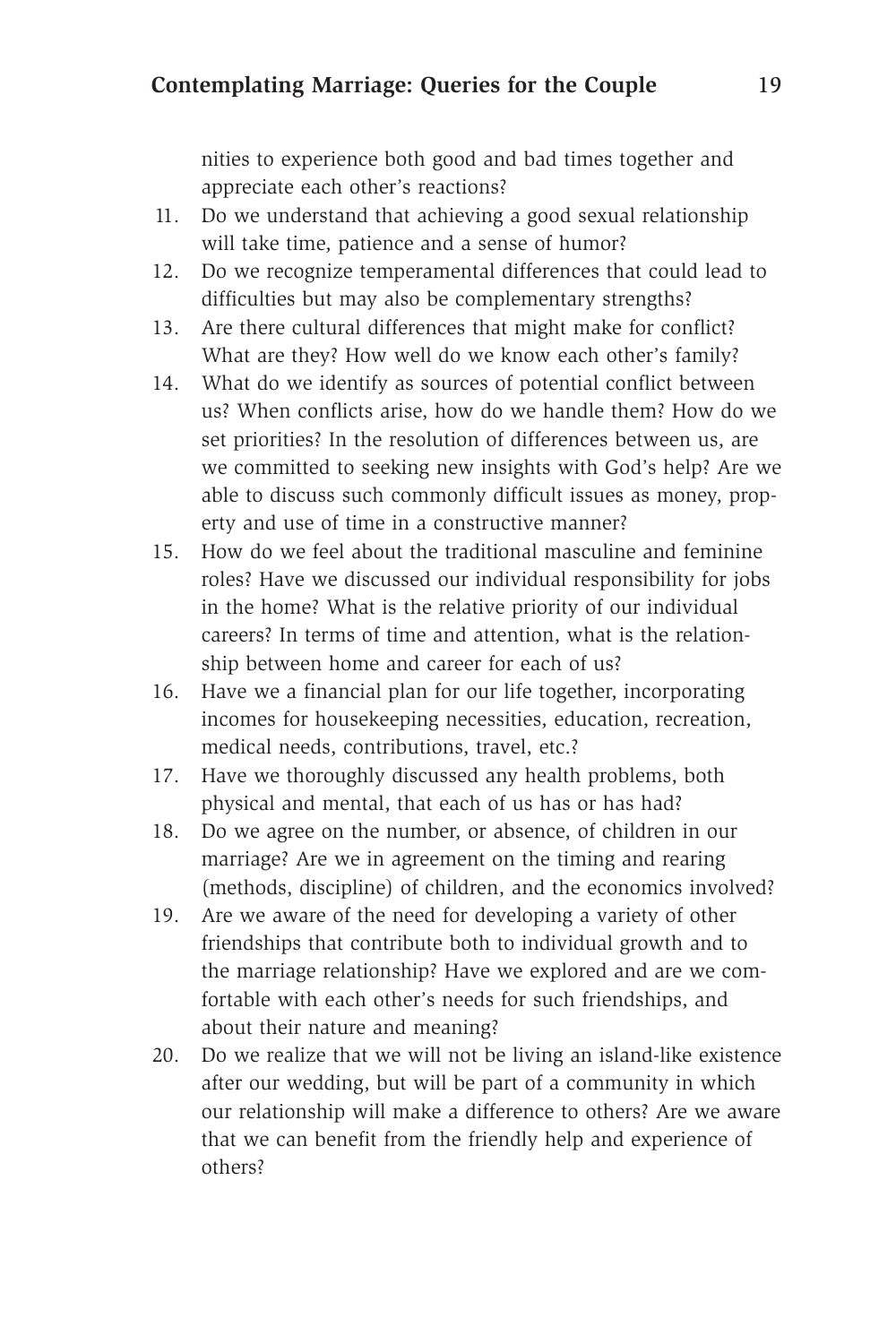#### **Queries to Be Considered by Each Individual**

- 1. To what degree is my decision to marry based on: intense feelings; careful, thoughtful and prayerful consideration and mutual discussion; physical attraction; practical convenience; fulfilling the expectations of others (family, friends, meeting, culture); rebelling against the expectations of others?
- 2. Do I think that I will make a good partner? Can I compromise my plans and wishes out of respect for another's? Can I put myself in the other's position?
- 3. Is my desire to marry grounded in a network of existing friendships? Am I getting married because I don't have any friends, or perhaps as an escape from uncomfortable circumstances?
- 4. Do I try to be in touch with my partner's feelings and needs? Do we help each other in the sometimes difficult expression of them? Can I communicate my own feelings? If not, why not?
- 5. Do I find frequent and varied ways to express the joys of sharing with my partner? Am I sensitive to the timing of these expressions?
- 6. What is my present image of marriage? Am I open to changing this image as reality dictates? What relationship does this image have to my parents' marriage or to an earlier marriage of my own?
- 7. How free am I from old dependencies such as family, parents, grown children, friends or other emotional involvements? How do I expect to relate to each of these from now on?
- 8. Do I regard close relationships with people outside marriage as complementary or competitive with the marriage relationship? Do I expect to be all things to my partner? Do I expect my partner to be all things to me? To what extent does my partner meet my needs? How important are the needs my partner doesn't meet? Is it all right to meet these needs elsewhere?
- 9. Am I aware that accepting my own responsibility for change may be more fruitful than demanding change of my partner?
- 10. Do I know, or am I willing to learn, how to praise my partner and myself appropriately? Am I willing to struggle against my tendency to control my partner, or to be over-demanding? Am I able to share responsibilities comfortably and not insist that it be done my way?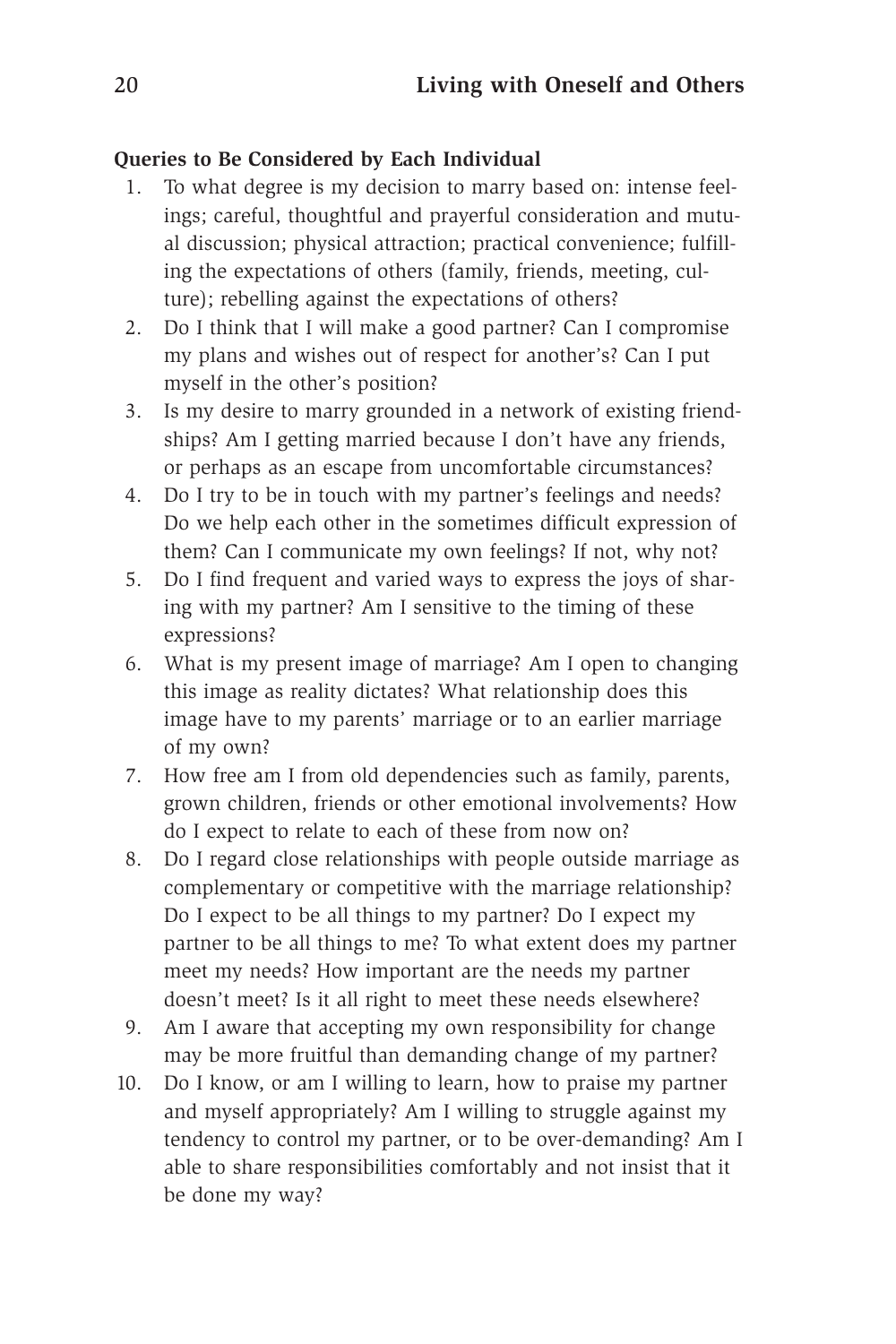#### **Contemplating Marriage: Queries for the Couple** 21

11. Am I willing to recognize, accept, love and live with the individuality of another person? Do I look for and revere that of God in my partner and the individuality that makes him or her unique? Can I be a continuing factor in the expression of God's love in her or him?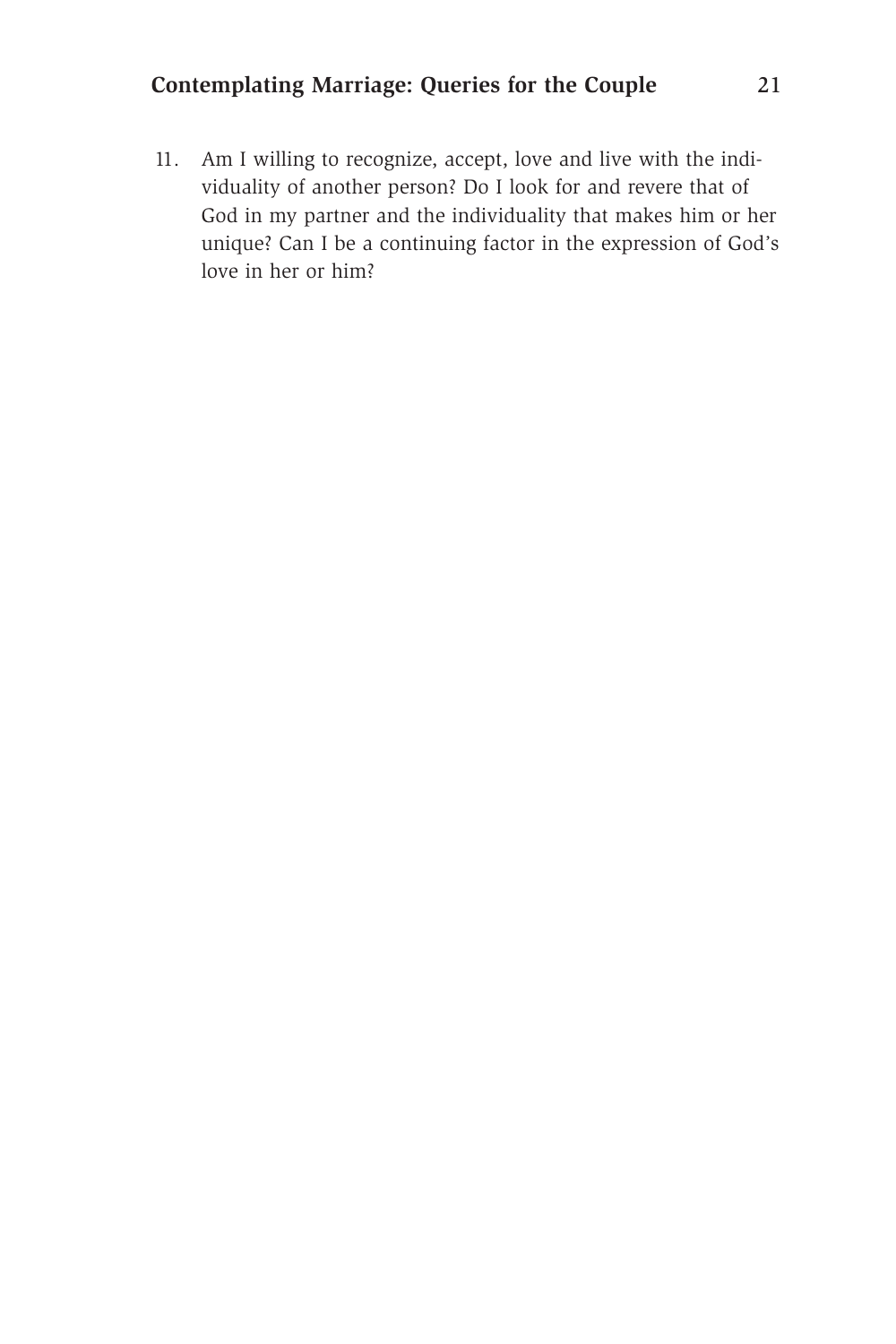## **Nurturing Marriage**

Do you recognize marriage as a sacred, loving and permanent relationship requiring mutual consideration and adjustment? Are you an example to your children in your faithfulness to the ideals you profess? Do you practice the daily reading of the Scriptures in your family, giving time for reverent meditation? Do you make your home a place of friendliness, refreshment and peace, where God becomes more real to those who dwell there and to all who visit there?

> —New England Yearly Meeting, *Faith and Practice*, 1985 Excerpts from Queries #7 & #8

In the true marriage relationship the independence of husband and wife is equal, their dependence mutual, and their obligations reciprocal.

—Lucretia Mott, 1850

Election and his or her spiritual in the selection of Friends. We wish also, however, especially, in the beauty and goodness of the marriage partnership, the sharing journey as an important unit of the Religious Society of Friends. We wish also, however, especially, in this time of differing cultural mores, to bear witness that the beauty and goodness of the marriage partnership, the sharing of mutual pleasures and joys, and the caring in sickness and health through the ups and downs of life can provide profound satisfaction and great opportunity for growth for oneself and for those whom we love and are responsible for. Within the covenant relationship of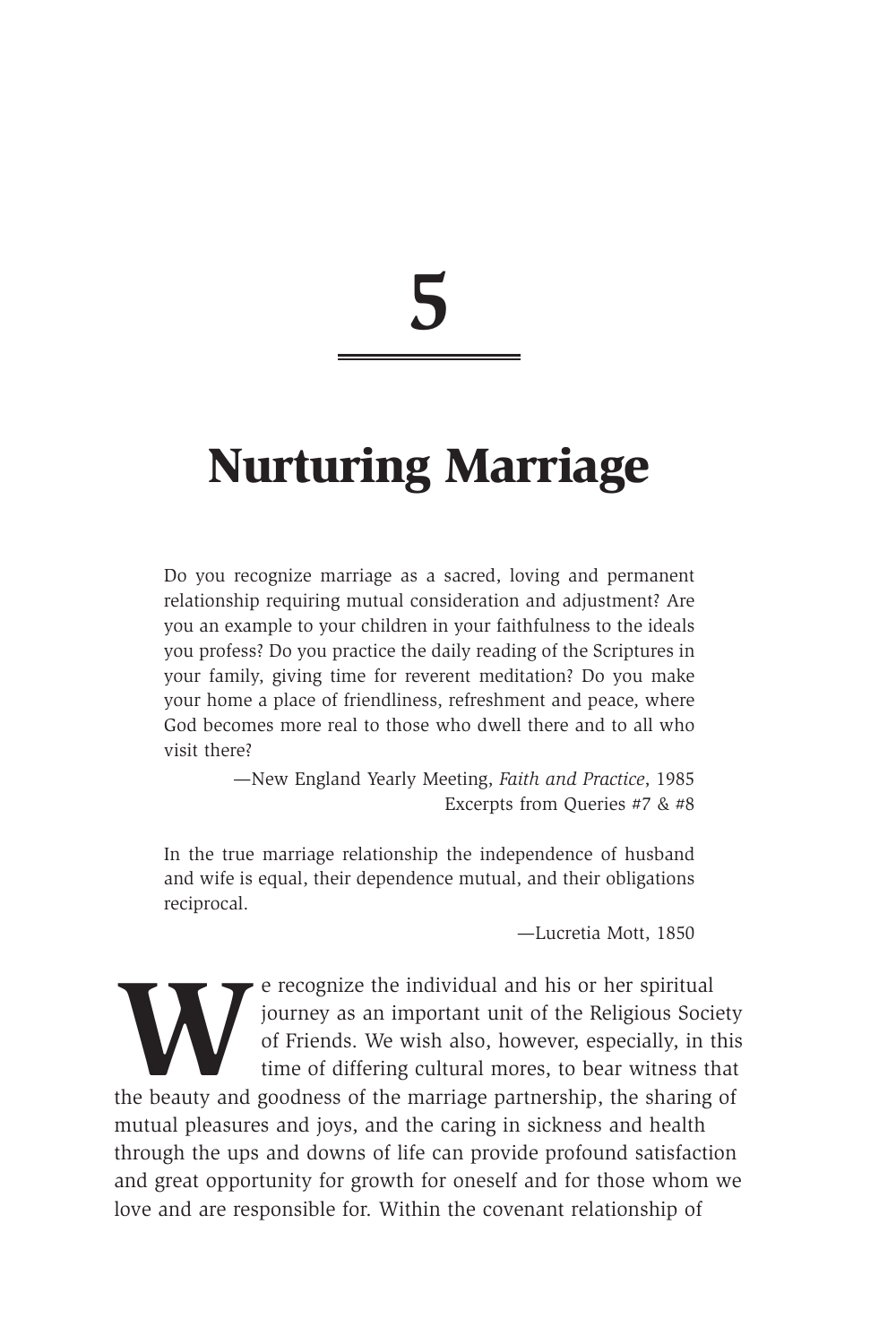marriage, the partners are free to love deeply and unreservedly, and to trust and nurture each other's growth. Much of what is said about nurturing marriage is equally applicable to any other enduring relationship.

#### **Queries for the Couple (either as individuals or together)**

- 1. Do you take time to affirm the other, to show appreciation for all the qualities and gifts that he or she brings to your relationship?
- 2. Are you willing to recognize, accept and nurture growth and change in your partner, allowing the other to develop her or his unique self? Do you offer tangible, as well as emotional, support in order to assist that growth?
- 3. What is most important to you in building an enduring relationship? Are your priorities the same? Have you reviewed them together recently in the Light?
- 4. Is your commitment not only to what is known, but also to the unknown? Can you use those times that stretch you to realize more fully a dependence on God?
- 5. In making decisions, do you hold choices up to the Light, trusting in the deeper leading of the Spirit, rather than being shaped by the rules and roles that others may thrust upon you? Do you seek to hold up to the Light conditions of stress or change in your life together?
- 6. Are you open in communicating your deep feelings to your partner, especially those feelings, negative or positive, that are persistently clear to you, being mindful that a creative, wholesome relationship is based on honest sharing of the needs and hopes of each of the partners? Do you seek to become clear about your own feelings, recognizing and allowing for those needs that are important for your growth as individuals and as a couple?
- 7. Are you able to express anger and hostility or frustration honestly but tenderly so that a creative resolution of such feelings may be sought? Do you try to share without unnecessary hurt, to forbear implying "I told you so" or striving to have the last word?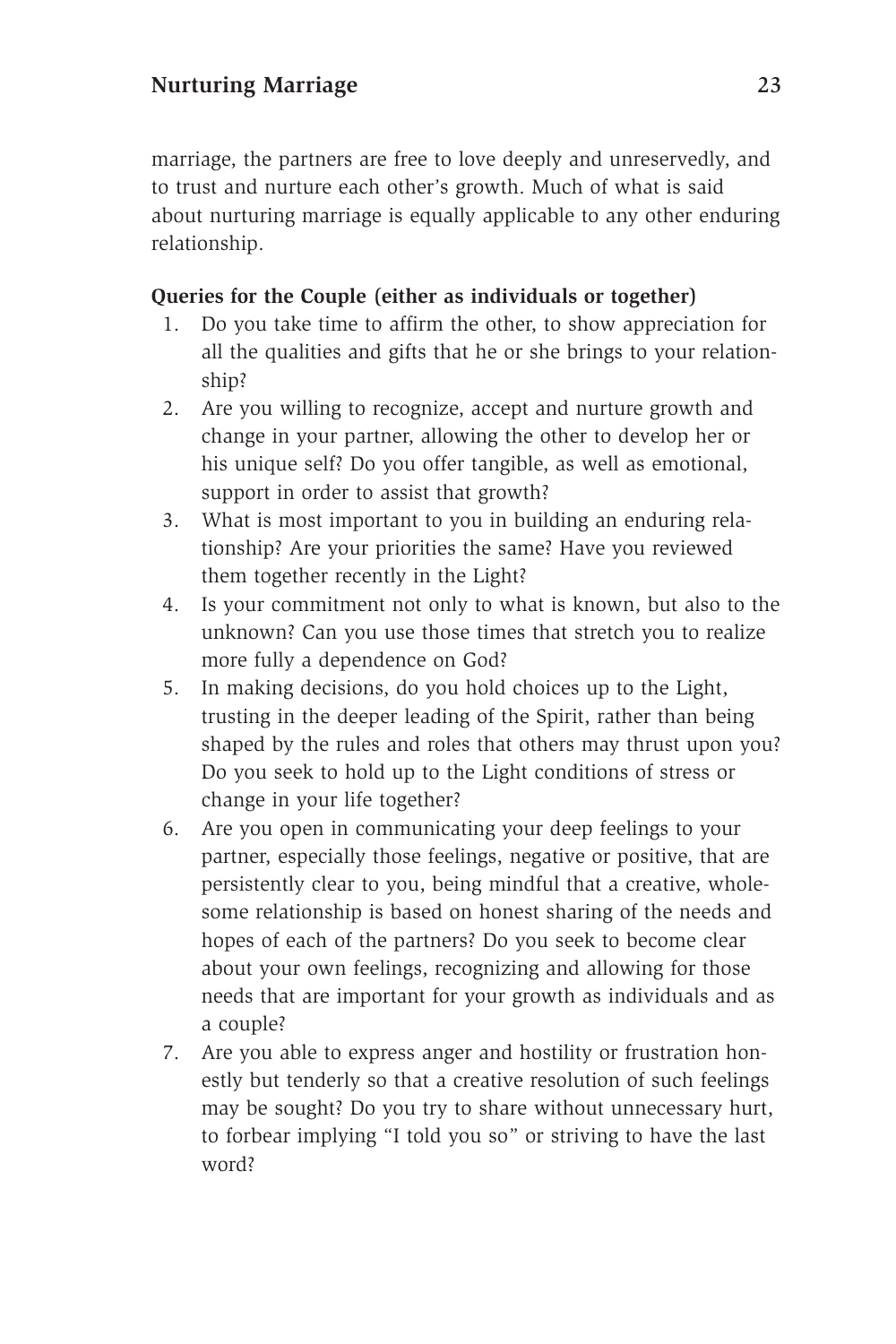- 8. Are you open enough to the leadings of the Spirit and to each other to face in love those things that divide you? Do you try to listen creatively to each other, without interruption or contradiction? Do you seek to speak the truth in love, and to hear the truth in love? When conflicts arise, do you seek communication and mutual understanding rather than self-justification? Do you remember that openness is only a means, while the goal itself is trust? Do you remember that, when the sharing is hurtful to the other, it may be inappropriate?
- 9. Do you try to be sensitive to sources of conflict between you and willing to initiate communication toward their resolution? Have you considered new ways of looking at yourself, such as creative listening groups, professional or co-counseling, and couple enrichment retreats? Do you look to the meeting and shared worship together in this context?
- 10. Do you view all of life as sacred, including the sexual relationship, as the outward symbol of spiritual commitment, of inward love, trust, caring and sharing? Do you recognize that a good sexual relationship requires honoring one's own as well as one's spouses sexual needs, and that it takes patience, time and a sense of humor as well as love?
- 11. Do you share equally the responsibility, burdens, and joys of parenthood and family planning?
- 12. Are you careful about holding in trust what has been shared deeply between you?
- 13. Are you mindful of each other's need for emotional and physical privacy? Are you able to combine independence and interdependence?
- 14. Do you seek to avoid possessiveness toward each other, recognizing each other's needs for a variety of friendships, as well as being mindful that human relationships need to be grounded in each individual's relationship with God?
- 15. Is there ample opportunity in your relationship for each partner to initiate as well as to follow? Are you prepared to take different responsibilities as conditions change?
- 16. Are you patient with one another, and do you make time for relaxation and play together, as well as your shared tasks, that you may maintain and enrich your knowledge of each other?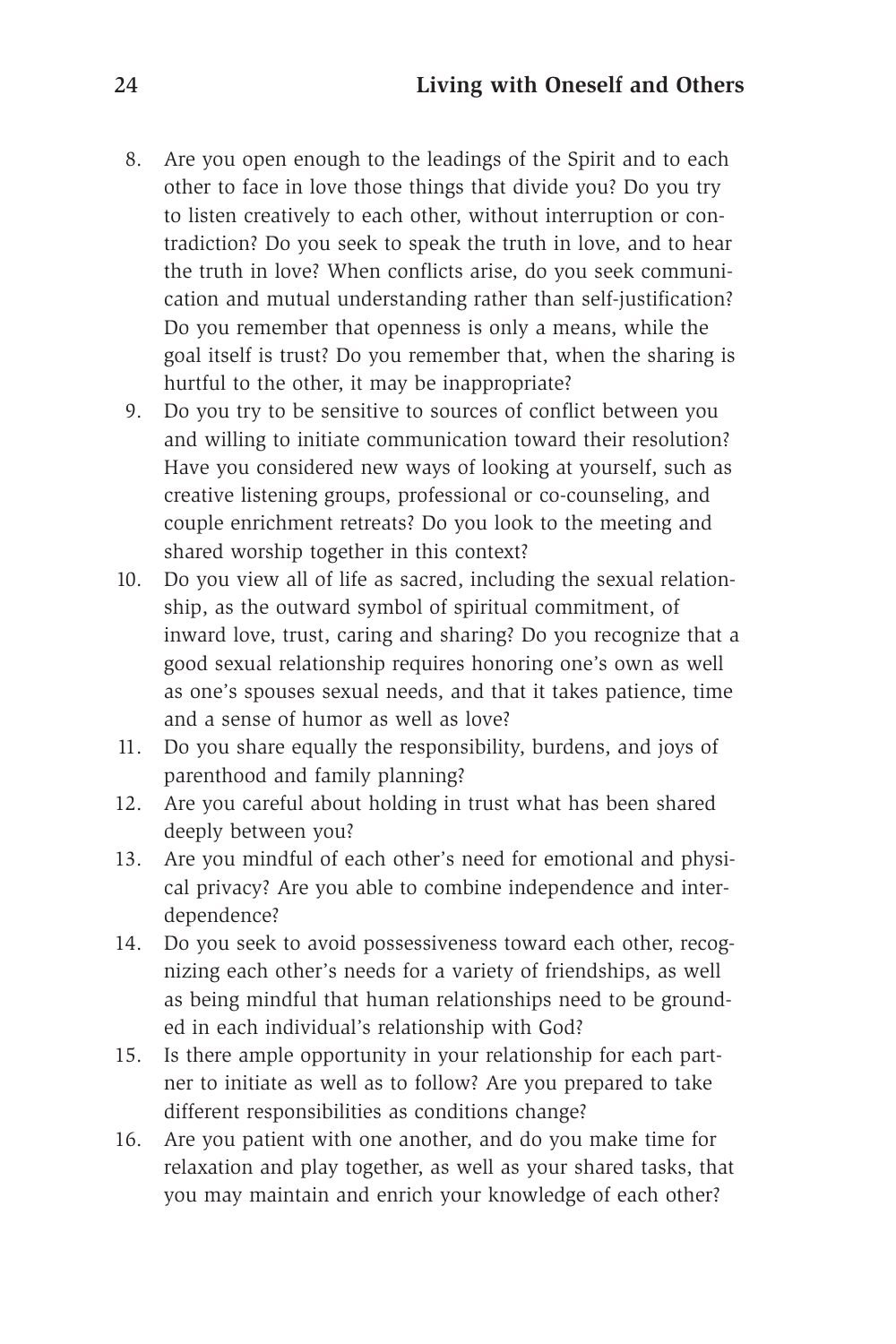Do you take the time to share celebrations and small moments of joy?

- 17. Are you aware that your individual searchings and growth may not be concurrent, and that it may be important for each to be gently present to the other during times of searching and change?
- 18. Are you committed to working together on the changing process of this relationship, acknowledging that effort and care are needed to nurture any relationship if it is to grow and deepen?

#### **The Meeting's Role**

Meetings have an important role in nurturing, supporting and celebrating the marriages under their care. Among persons of similar values and priorities, marriage partners can be sustained and guided in their efforts to build an enduring relationship. Communication among the members of the meeting is vital, however, and cannot be properly fostered if members only meet together for worship on First Day mornings and for business meetings. Celebrations, workshops and supportive discussion groups are all important within the life of the meeting.

There may be times of stress, even among the most stable of marriages, when special caring by the meeting may be needed. Such events may include:

- change of job or role for either partner;
- children—their arrival, rearing, and departure;
- illness:
- economic difficulties;
- times of loss:
- breakdown of communication within the family;
- devotion to a cause on the part of only one member;
- development of an individual and exclusive friendship;
- strain on the primal covenant relationship.

We should all be more willing to ask for help when we need it, learning to be more sensitive to others' needs and demonstrating that self-containment is not necessarily strength. Although there may be no one who has had the same experience as the one in present need, we have all experienced stress or crisis of some kind.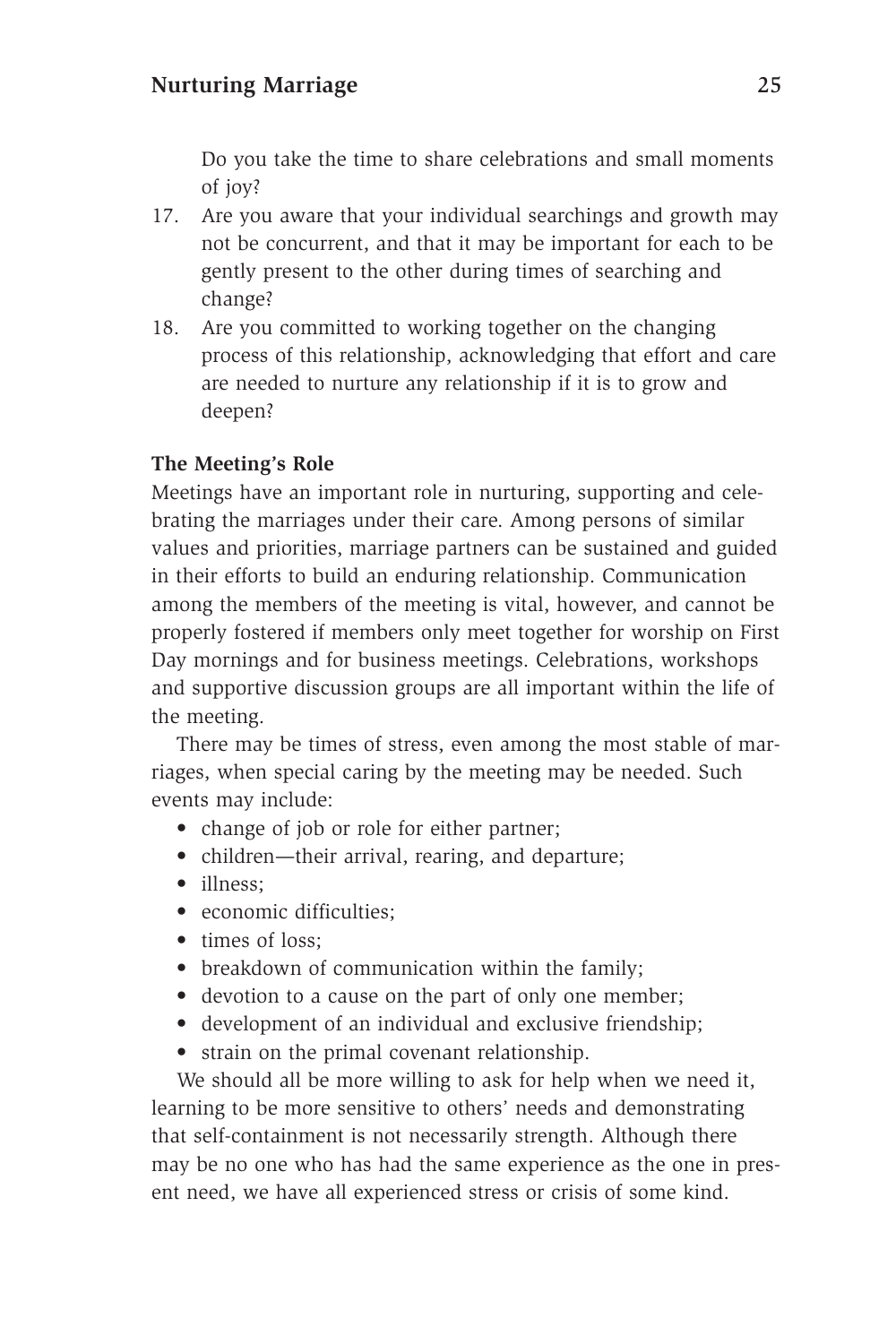Many couples have been helped by a clearness committee at such a time. (See chapter 13.)

Meetings need to be supportive without being intrusive. While a meeting usually cannot offer professional counseling or therapy, it can offer loving concern. This, along with our witness to the neverfailing love of God, is our gift. Friends should be aware that people give and receive help in different ways, so we must be open to the leading of the Spirit. For some, help might come from a small meeting for worship, called especially that we may search for truth together in the healing presence of God. For others, a listening ear and loving consideration are what is desired. Sometimes a simple neighborliness and helping hands will alleviate the stress. Even if an offer of help is rejected, it may still be appreciated.

#### **Queries for Meetings**

- 1. Do we try to know each other well so as to be aware when help is needed? Do we seek to foster an atmosphere of spiritual oneness that encourages the development of trust among all members of the meeting?
- 2. Does the meeting provide opportunities to share the problems of living with others in a loving manner? Many people have found spiritually oriented creative listening groups, men's groups, women's groups or couples' groups very helpful.
- 3. Does the meeting have up-to-date books on family life, marriage and sexuality? Does it have a resource file of counselors, and therapists sympathetic to Friends' values who can be recommended to those requesting such help?
- 4. As a meeting, do we celebrate and affirm the efforts of couples within the meeting to build enduring relationships?
- 5. Does the meeting have workshops or retreats on topics relating to marriage and family living such as "couple enrichment" or "building enduring relationships"? If not, do we help and encourage our members to attend such events sponsored by other Friends' groups?
- 6. What special support do we as Friends offer those who are experiencing significant stress in their primary relationships? What role and ministry does the meeting have in such instances? Do we provide individual counsel?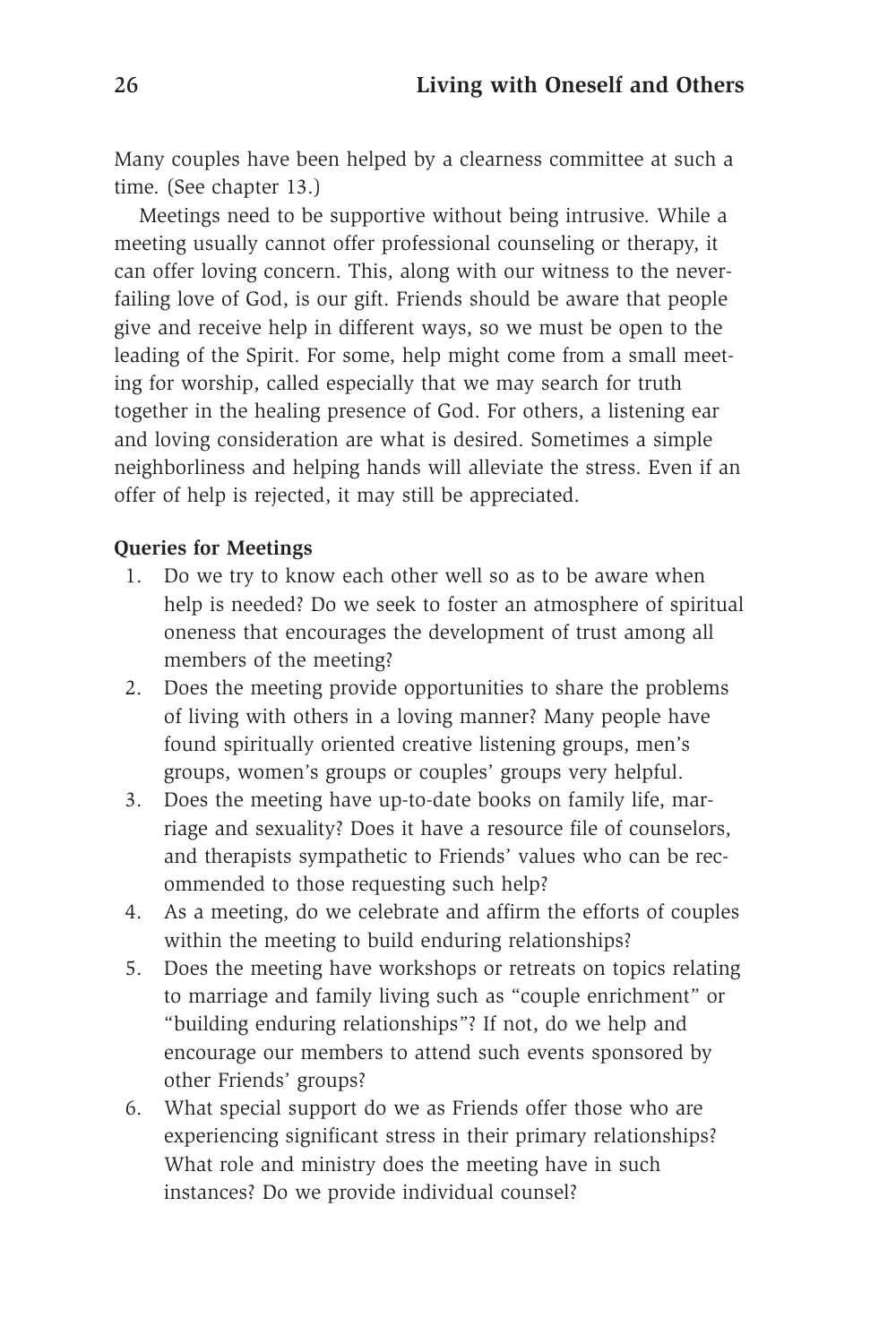#### **Nurturing Marriage** 27

- 7. Are we careful to avoid inappropriate interference and thoughtless gossip, offering instead help that is confidential, tactful and understanding? Do we seek to avoid taking sides or listening more to one party than to the other? Do we hold in loving care each of the persons involved?
- 8. In times of stress, do we seek together for guidance through shared worship by holding those concerns up to the Light?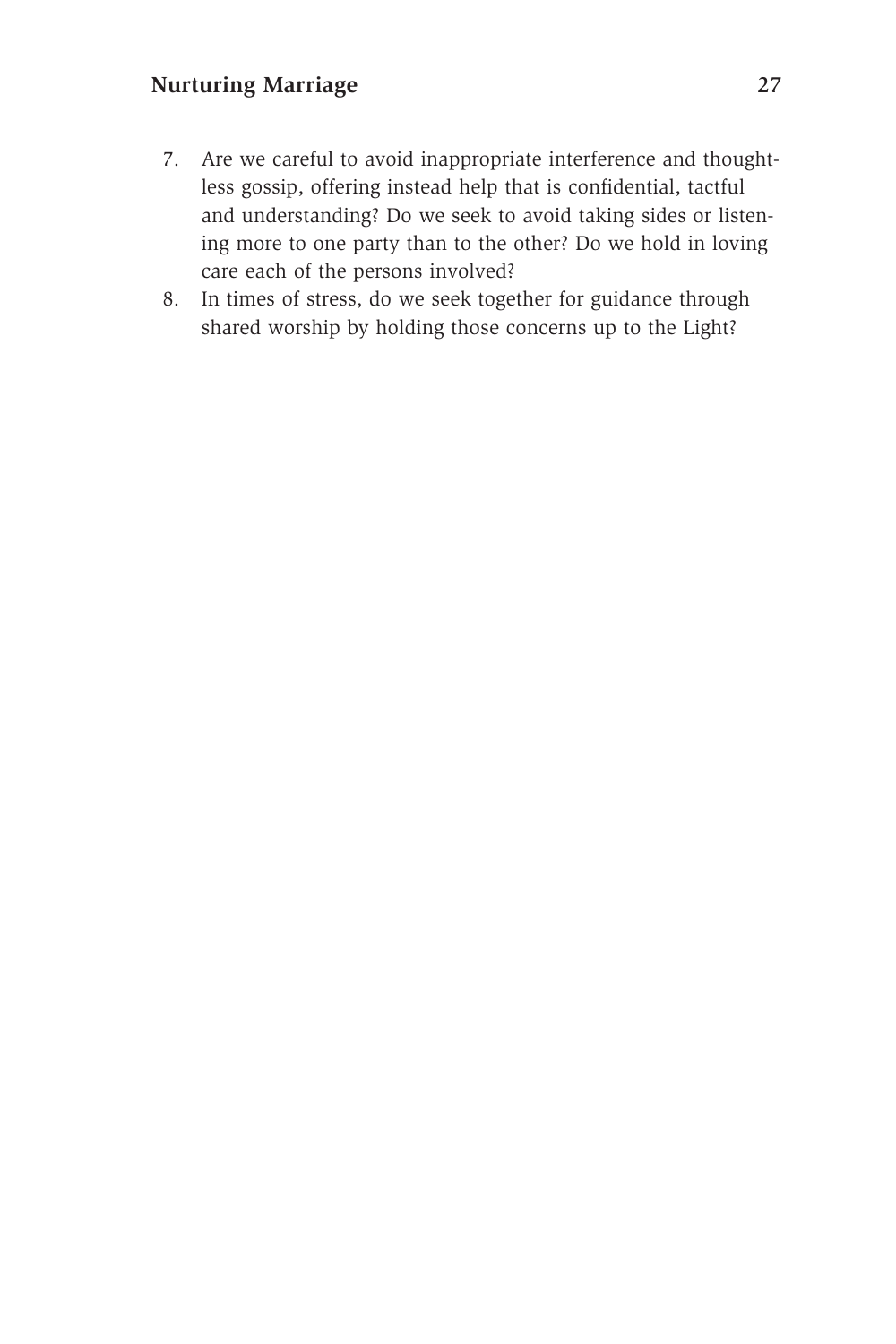## **Living with Children**

Home and family are both a refuge from the hazards of the world and a path to a better world. In the loving home and family, young and old learn about equality and its limitations, simple forms of stewardship, integrity in its many guises, simplicity in all its complexities, and how hard but how satisfying it is to be peaceable.

—Philadelphia Yearly Meeting, *Faith & Practice*, 1997

If is in the home that Friends' principles first become practice:<br>The home is founded upon love, which reaches farther than<br>words and is understood long before words have meaning.<br>Love is expressed in the respect members h t is in the home that Friends' principles first become practices. The home is founded upon love, which reaches farther than words and is understood long before words have meaning. Love is expressed in the respect members have for each other Love binds the family together and yet allows freedom for all to develop uniquely. The testimonies and beliefs that make Quakers unique in the world community are primarily learned through experience and by example in the family. They are absorbed as children see their parents living their beliefs.

#### **Our prayers for ourselves and our children are these:**

- *to be open to the love and power of God within and among us,*
- *to respond to the leadings of the Spirit,*
- *to keep always in mind that each person is a special gift from God.*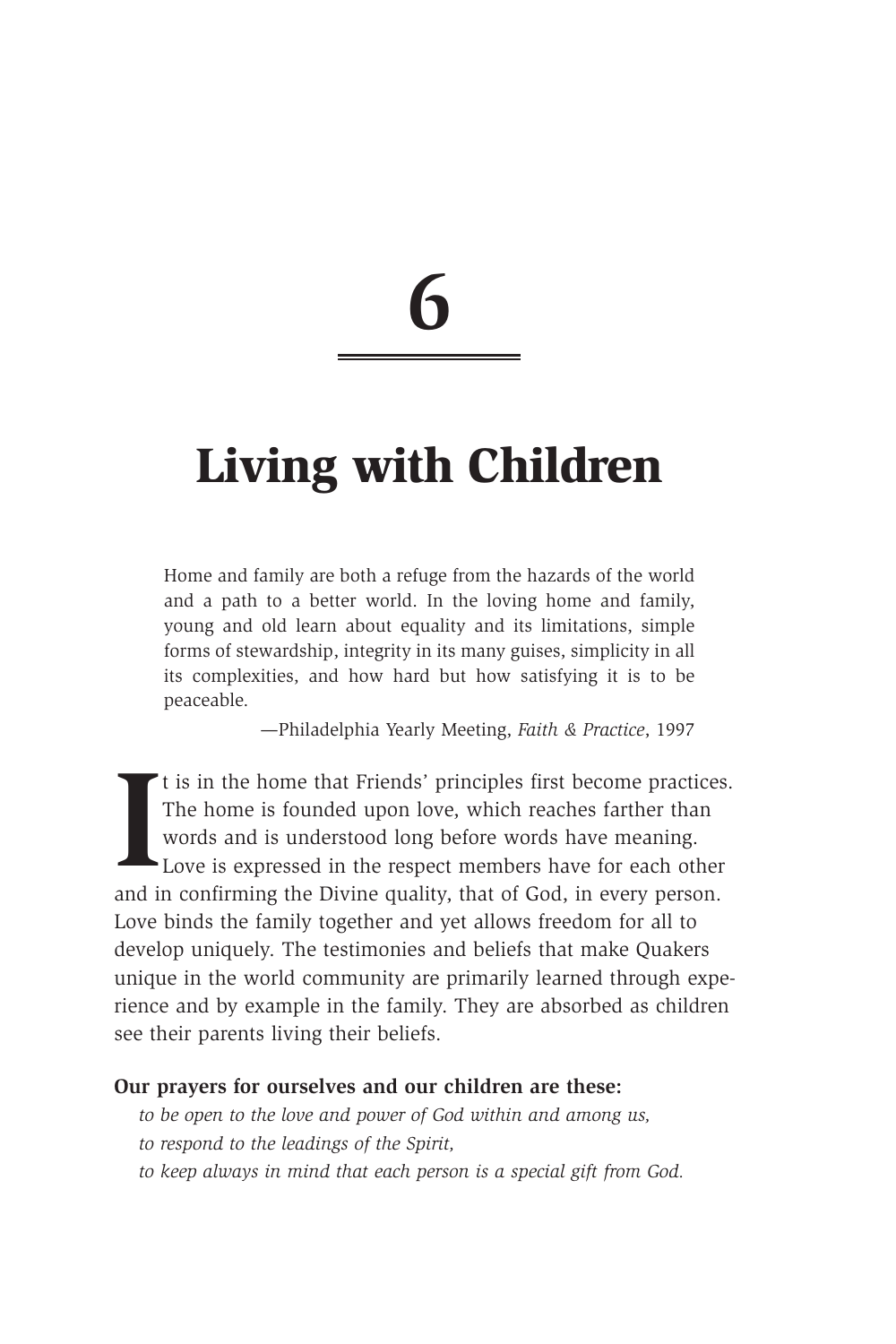#### **Queries for Parents**

- 1. Have you prayerfully considered your readiness for parenthood? Can you welcome your children into your life in an atmosphere of love and peace? Do you accept the responsibility for nurturing your children as appropriate throughout your life?
- 2. Have you considered the implications of being a Quaker parent? Do your religious convictions and your involvement in the Society of Friends enlighten your thinking and your behavior as a parent?
- 3. Do you seek out available sources of support and inspiration family, friends, neighbors, coworkers, professionals, books? Do you also look to your meeting for the support you can use to meet your family's special needs?
- 4. Have you identified and worked towards resolving issues from your past that may impede your abilities as an effective parent?
- 5. Do you understand the spiritual and developmental requirements of growing children? Are you willing to make the necessary changes in your life to meet your child's evolving needs?
- 6. Do you share with your children your religious principles and those of our Quaker heritage, while leaving them free to develop as the Spirit of God may lead them? Do you help them to find that of God in themselves and other people, including people from other cultures? Are you an example to your children in your faithfulness to the testimonies you profess?
- 7. In your own life, do you teach your children directly and by example the various spiritual disciplines: meditation, devotional reading, prayer? Do you set aside time at home for regular worship-sharing within a family context?
- 8. Is sharing with and service to others, starting with family and friends, recognized as an important element in the life of your family?
- 9. Do you teach your children respect—for themselves, for you, for family members, for others, for the animal and plant life and other resources of this world?
- 10. Do you lead a disciplined life that expresses your values? Does your life convey to your children an integrity of beliefs and actions? Do you set limits for your children with love and patience and without becoming overly authoritarian?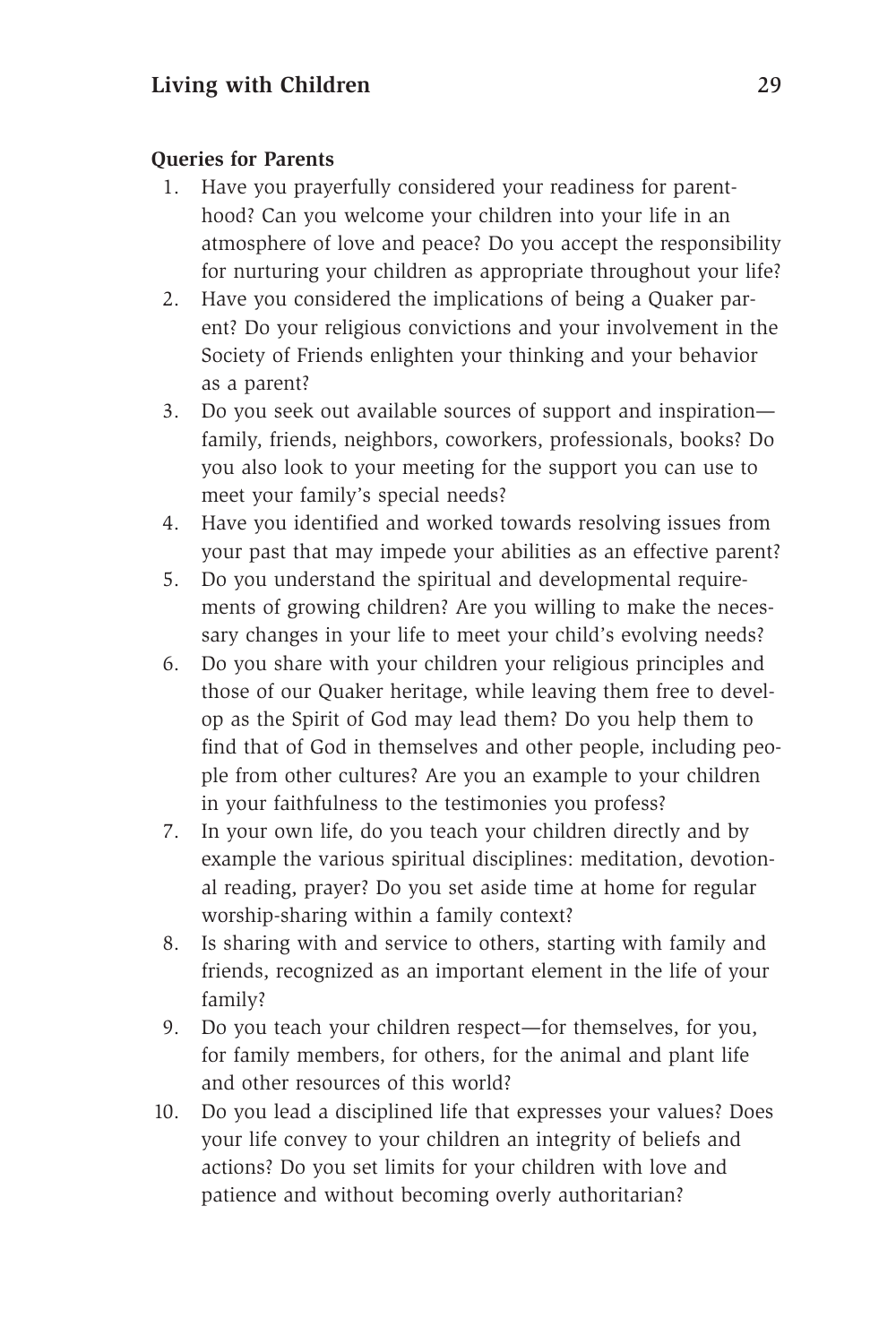- 11. Do you teach your children to communicate their thoughts and feelings effectively and appropriately? Do you lead them in being sensitive to the thoughts and feelings of other people, including yourself?
- 12. Do your children have opportunities to explore and experiment? Do you encourage them to develop their interests without taking control of them yourself? Do you discuss the need for good judgment in their choices of companions and activities?
- 13. Do you encourage your children to develop close, but not narrowly exclusive, friendships with others from an early age? Do they see you in more than superficial relationships with others outside the family?
- 14. Do you give loving oversight to your children's activities? Can you promote their safety, balancing their need for protection with the risks of being overprotective?
- 15. Do you find effective ways to introduce difficult issues and ideas to your children, appropriate to their age and understanding?
- 16. Do you share the spiritual bases of your economic values and priorities? Do you help your children learn that the way we earn our livelihood is as important as the possessions we acquire in the process? Are you candid with your children about your financial resources?
- 17. Do your children participate appropriately in the decisions and responsibilities of the home? Do you ensure that they take a meaningful part in the work of the home?
- 18. Do you acknowledge your feelings of hostility, anger, fear and guilt—both your own and your children's? Do you refrain from physical, sexual and emotional abuse? Do you prevent your children from being physically or emotionally abusive to you and to others?
- 19. Are you prepared to handle with honesty and love the conflicts that inevitably arise among family members? Are you open to the indications of needed changes that conflicts often carry? Do you offer guidance when needed in ways to solve problems without resorting to violence?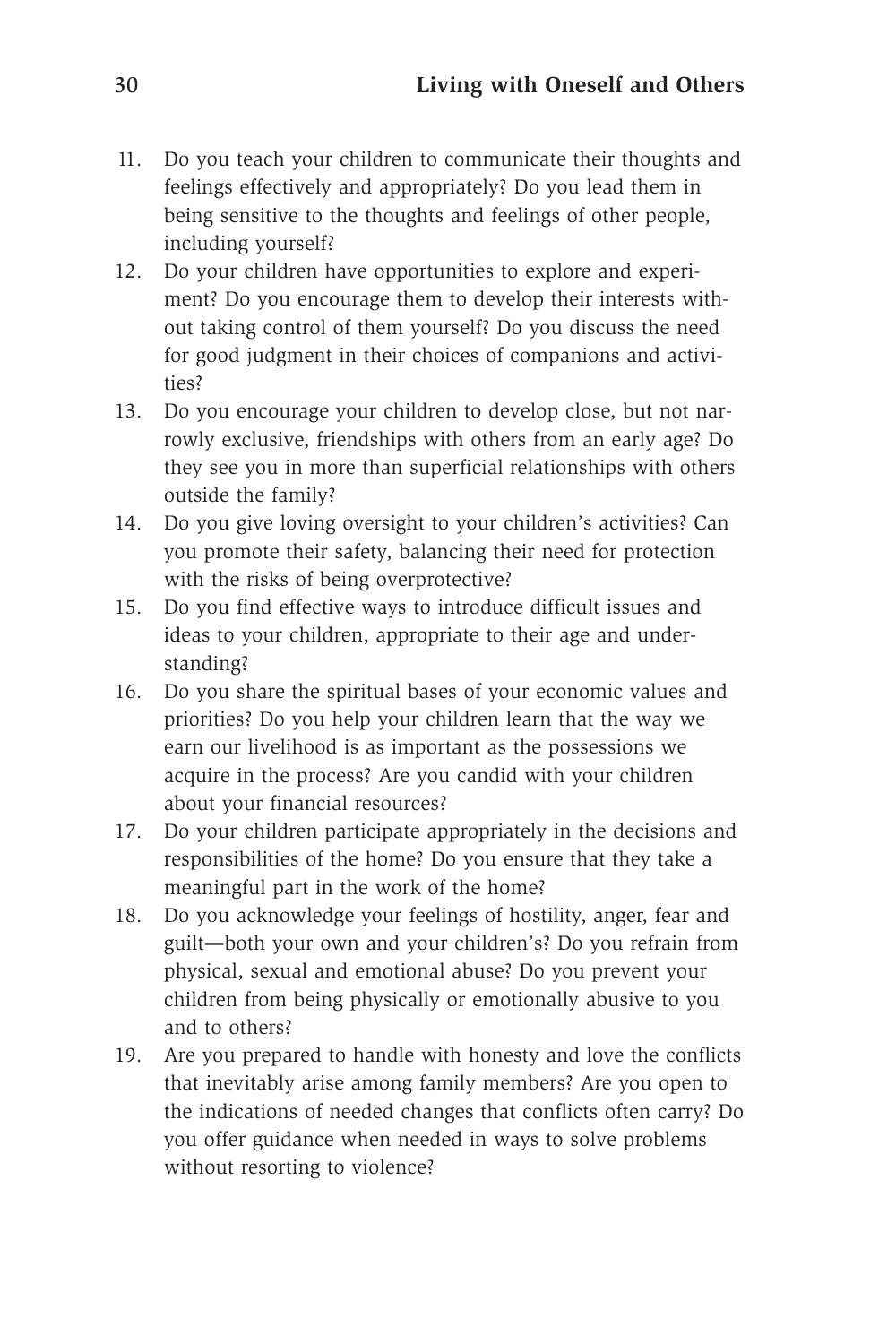#### Living with Children 31

- 20. Do you strive to simplify your life so you regularly have uninterrupted time to spend with each of your children?
- 21. Do you involve yourself with your children's schooling?
- 22. Do you respect each other's privacy?
- 23. Are you aware of the emotional and spiritual needs of your children during times of crisis? Do you help them to deal in a healing way with trauma or grief?
- 24. Do you share the spiritual basis of your sexual values with your children? Can you support your child as he or she develops responsible sexual behavior and a healthy sexual identity?
- 25. Do you offer loving guidance in your children's teenage years, knowing when to hold firm and when to let go?
- 26. Will your home continue to be a home for your children long after they have left it?
- 27. Are you open to learning about God from children?

#### **Queries for Meetings**

- 1. Does the meeting welcome children into our spiritual community? Do our children and young people feel that they are loved and respected by Friends?
- 2. Do we appreciate the spiritual gifts as well as the needs and problems of the children and young adults of the meeting?
- 3. Does the meeting provide opportunities for children and adults to come together in worship, in service, in social gatherings and for special occasions? Do families in the meeting also have opportunities to help one another? Do we observe and support important occasions in people's lives, such as birth, marriages, deaths and other milestones?
- 4. Does the meeting help children and adolescents recognize what is sacred of their physical, intellectual and social selves?
- 5. Does the meeting provide First Day School classes in which children and young Friends can learn about Quaker beliefs, practices and history? Are the goals of the different classes coordinated so that children will be exposed to a broad overview of spiritual values over the years? Does our meeting show appreciation to the teachers of First Day School?
- 6. Is the meeting welcoming and helpful to single parent families?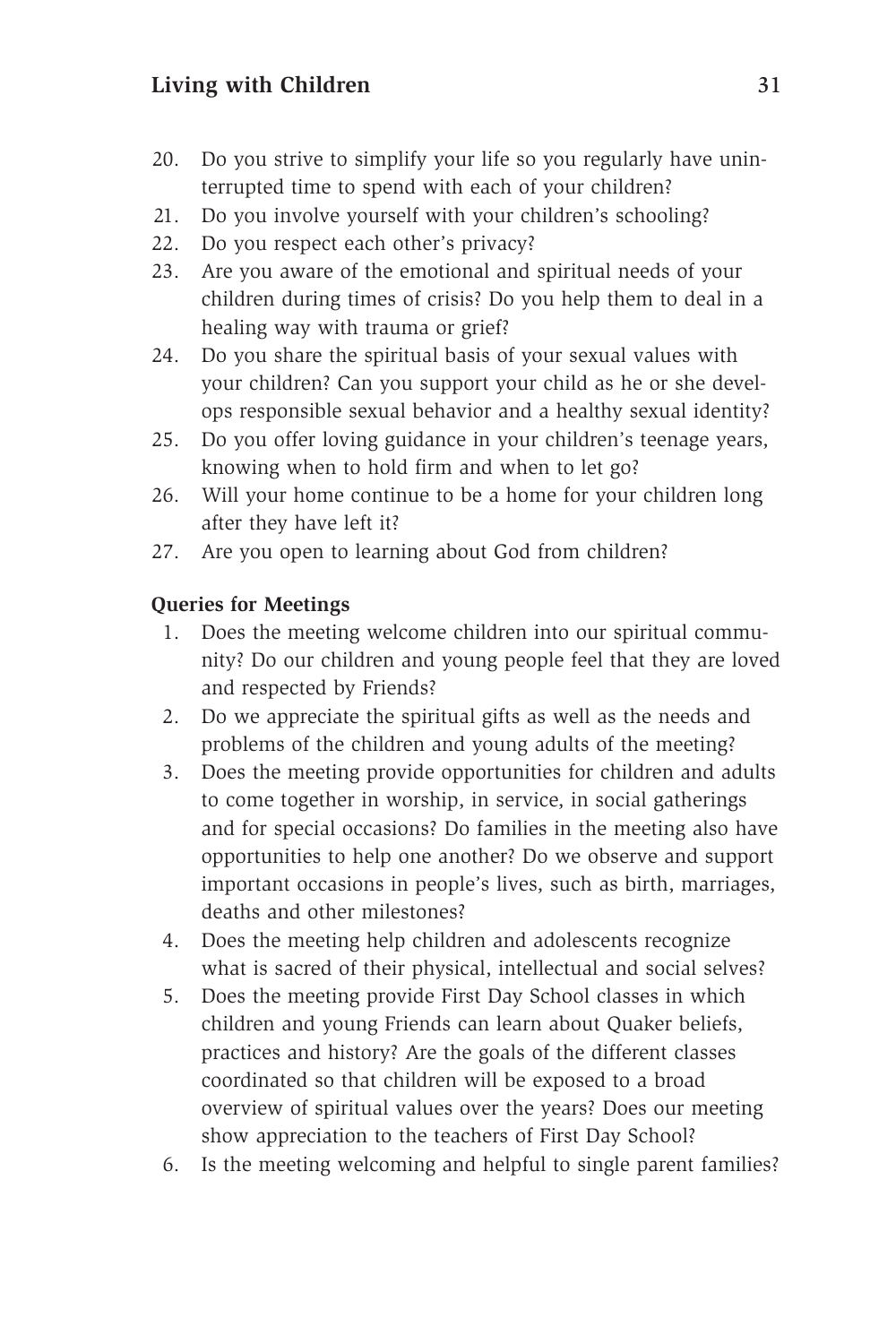- 7. Does the meeting recognize and respond to the unique needs of each family?
- 8. Has the meeting made every effort to insure that persons with responsibility for children are spiritually grounded and able to relate to children in a healthy and safe manner?
- 9. Does the meeting provide counsel and assistance in times of crisis or hardship for particular families? Do we offer clearness or support committees as a way of strengthening the family and the meeting?
- 10. Do we maintain a library of relevant writings and resources, encouraging children and their parents to use it?
- 11. Does the responsibility for religious education rest on the whole meeting, not just on the parents or the religious education committee?
- 12. As children grow older, are they encouraged to attend business meetings and to conduct their own with adult guidance? Are they invited to participate on committees and to share otherwise in the work of the meeting?
- 13. Does the meeting maintain relationships with its young adults as they move away from home?
- 14. Does the meeting provide times for worship, recreation, meals and work when all ages are together?
- 15. Does the meeting provide classes and special activities for children, and help them find opportunities for contributing to the life of the meeting?
- 16. Does the meeting make sure that parents have worship and study opportunities, with child care provided?
- 17. Does the meeting keep in touch with families regularly, so that needs such as those arising from illness or stress may be met?
- 18. Does the meeting assist families in developing their spiritual practices both at meeting and at home?
- 17. Does the meeting make sure that persons of all ages are welcomed, talked with and made to feel valued?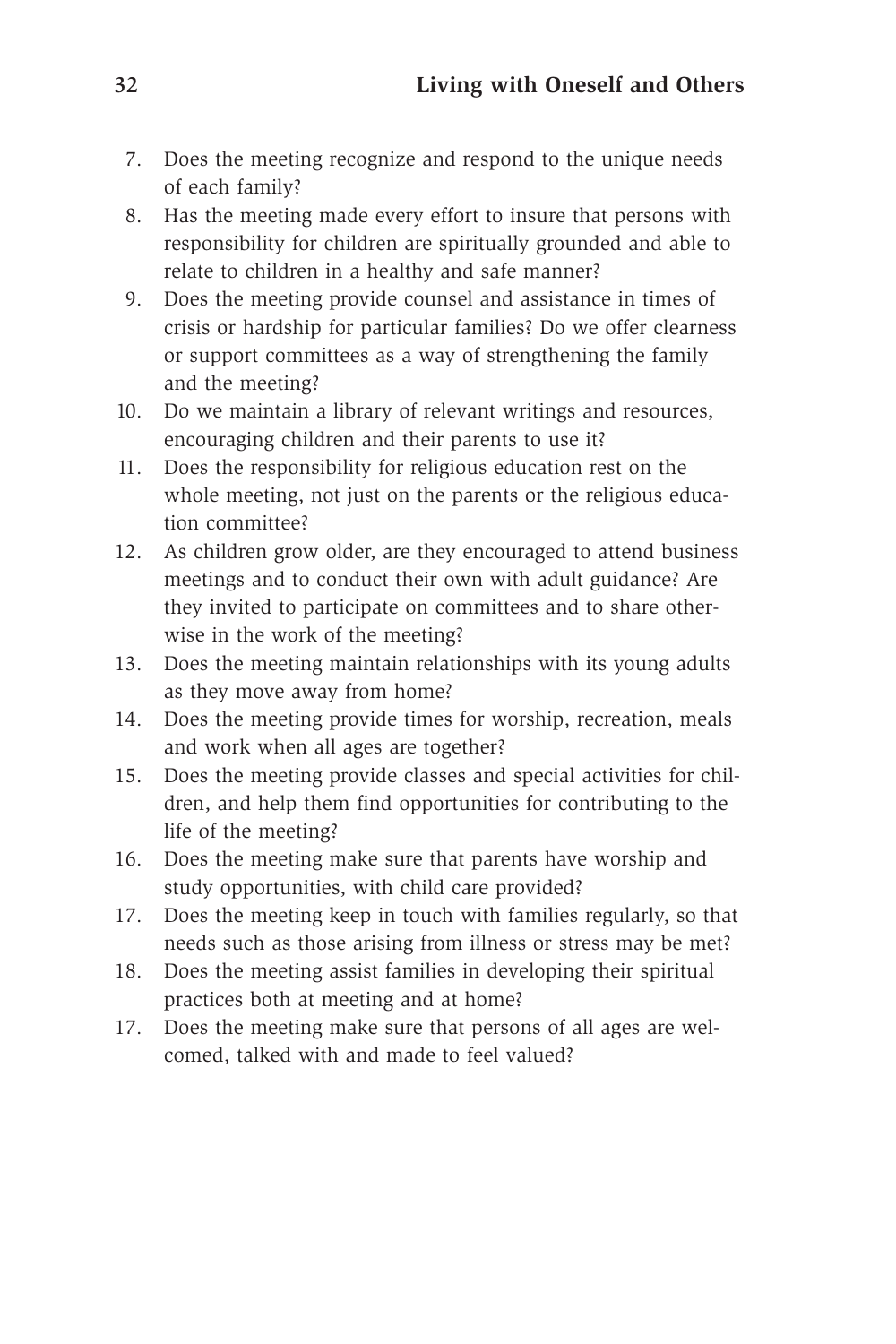## **Contemplating Separation or Divorce**

We need to encourage an understanding, and action upon, our marriage testimony…we have to consider how to help those whose marriages are in crisis to deal with their spiritual responsibilities.…We must not give up the ideals just because acting on them is difficult. So we cannot say that the breaking of marriages is right. The attempt to reconcile, to forgive, to start again, must always be of first priority. However, from time to time, there may be situations where a couple have genuinely tried but have come to feel that their marriage is no longer sustainable. At this point, we have to recognise that Christianity places people and their needs before the keeping of rules.

—Britain Yearly Meeting, *Quaker Faith & Practice*, 1995, #22.75

Marriage is undertaken seriously, before God and the community, with a promise of lifelong commitment. The strength of the institution of marriage is important for the community, for the children and for the individuals involved. The marriage commitment requires sacrifice, patience and mutual consideration. No marriage should be broken lightly or quickly, without serious and prayerful consideration of the welfare of everyone in the family. A divorce or separation is the last resort, to be used when it is clear that it is impossible for the marriage to continue.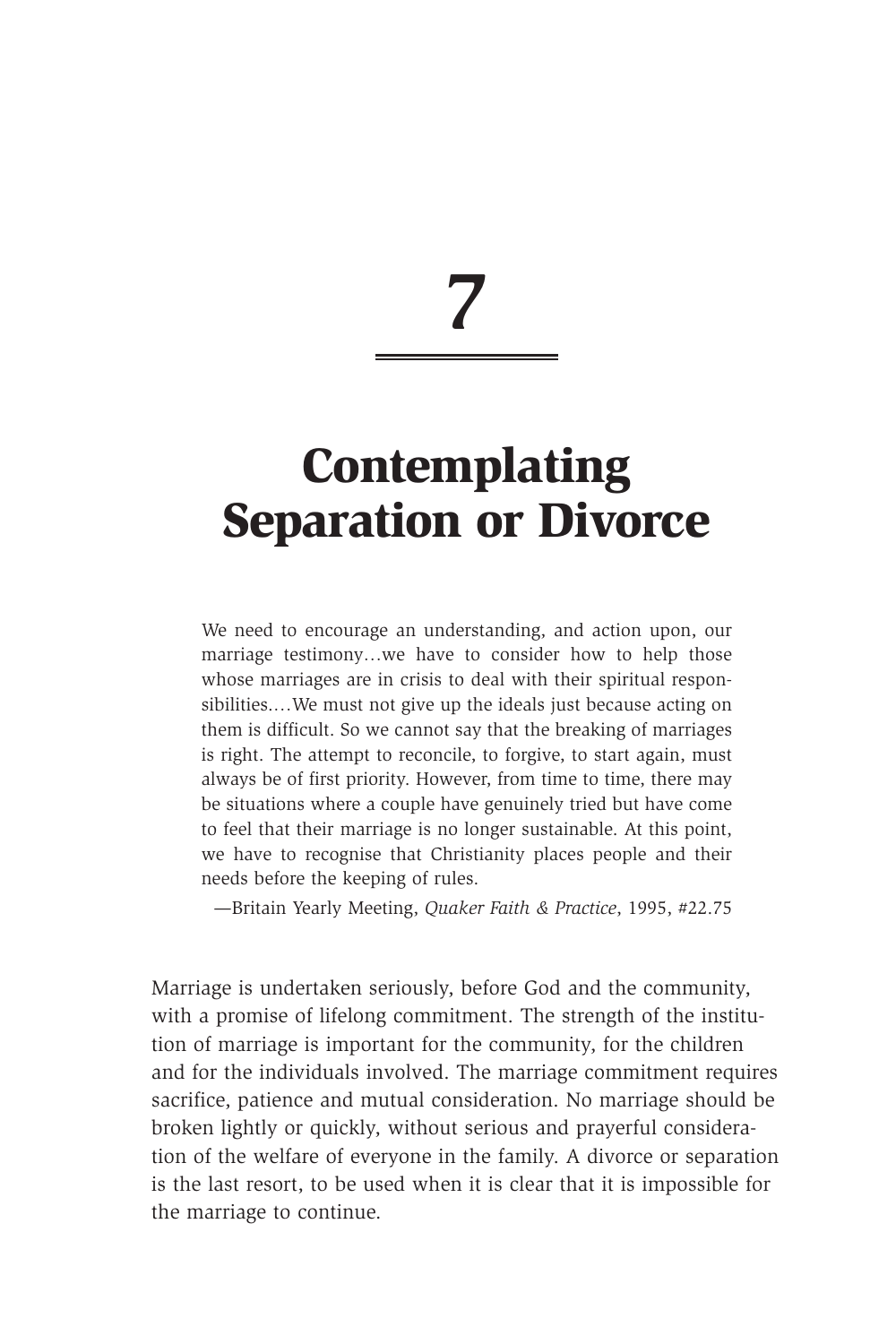Some Friends feel that to discuss separation or divorce is to condone and encourage them. Others feel that to ignore the reality of divorce among Friends is to be hypocritical and that our silence rejects those undergoing the anguish of marital stress, separation or divorce. In our silence we also seem to assume that divorce is a mutual choice, when one of the couple may see it instead as a choice between divorce and abandonment. Queries seem inadequate to deal with such suffering, especially as we feel how limited our insights are.

### **Queries for Individuals or Couples**

- 1. What bound you together at the beginning of your marriage? What has happened to those ties?
- 2. What is your present image of your marriage relationship? What provision could you make for rediscovering and renewing it? How do you reconcile the tension between stability and flexibility?
- 3. How do your experience in marriage and your faith in God enrich each other? How have Biblical teachings and Christian traditions about marriage and divorce affected your decisions?
- 4. Are you open enough to God and to each other to face in love those things that divide you? Have you the courage and imagination to neither fight nor give in, but to find instead ways of being helpful to each other?
- 5. Do you struggle against any desire to control each other? Are you able instead to substitute caring and follow the leading of the Spirit? Are you able to avoid being over-demanding?
- 6. Have you shared your dreams as well as your fears with each other? Do you try to help each other in the sometimes difficult expression of them? Are you communicating your feelings and needs to each other? If not, why not?
- 7. Being aware that one's own unmet needs may get in the way of seeing and meeting another's needs, have you assessed your own needs and the extent to which they are not being met? Are you aware of your partner's needs, especially those that seem not to be met? Would it be enough if your partner should become better able to understand and meet your needs, or would you be likely to find some other reason for dissatisfaction?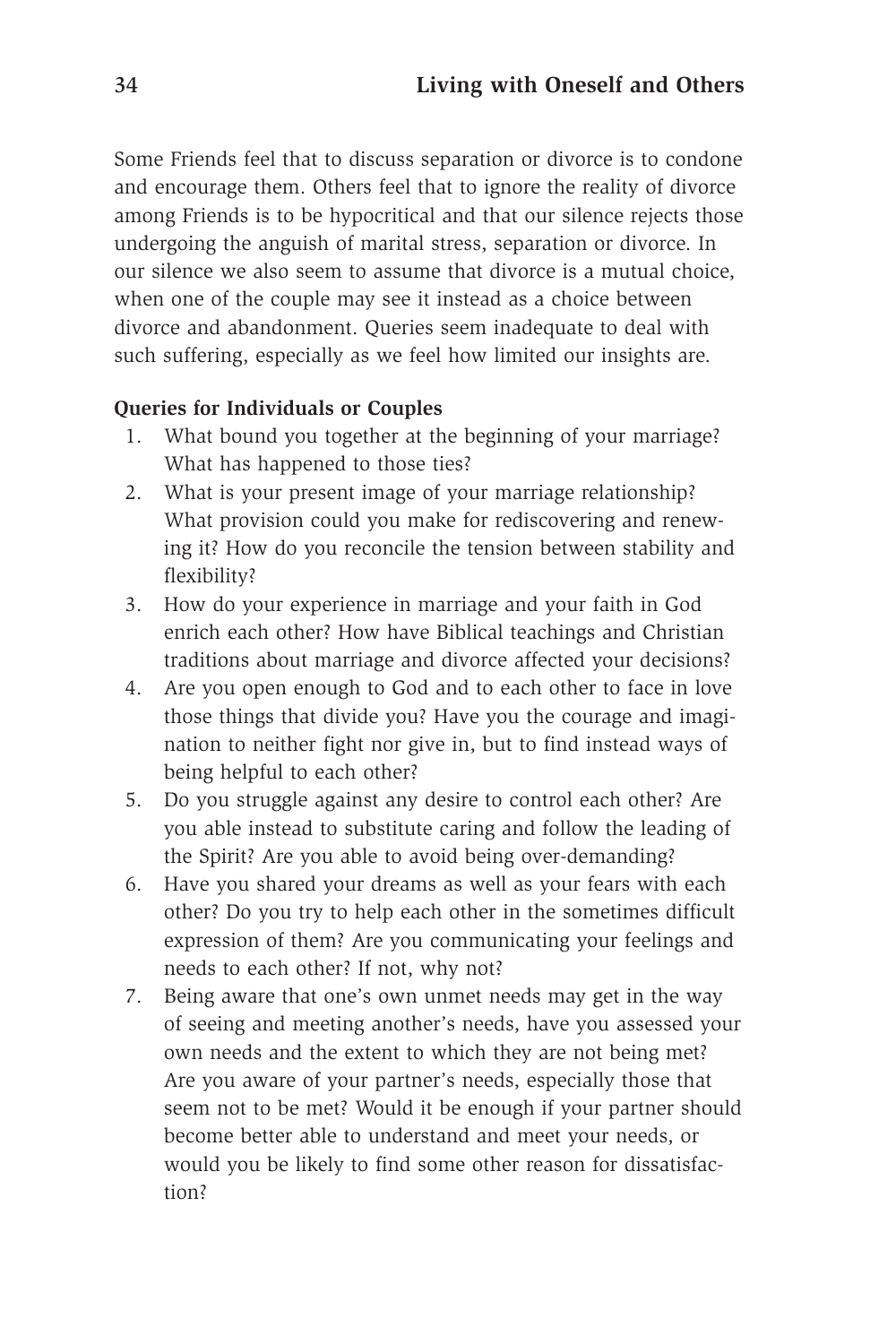### **Contemplating Separation or Divorce** 35

- 8. Can you allow space to be separate within the marriage without thinking you are inevitably headed for divorce?
- 9. Have you thoroughly discussed any health problems, both physical or mental, that may be a source of trouble in the relationship? Are you careful not to ascribe physical or mental disabilities to your partner without professional backing?
- 10. Is your sexual relationship mutually satisfactory? If not, have you sought appropriate medical or psychological advice?
- 11. If you are strongly attracted to another person, can you be honest about it? Can you honestly face up to such an attraction, in hopes that your honesty can flow into revitalizing changes for your marriage?
- 12. If your spouse is strongly attracted to another person, how do you handle it? Can you talk about it and try to learn if the reason lies in dissatisfaction with your relationship? Can you ask for and try to accept honest answers?
- 13. Is each of you willing to recognize, accept, love and live with the individuality of the other?
- 14. Do you want to continue to share your lives? Are you willing to make changes so that you can?
- 15. How alike in basic personality are you and your partner? Is this likeness or unlikeness a source of conflict? Are the things you wish your partner would be and do things you can reasonably expect from a person of that personality type? Must your partner develop a different nature in order to meet your needs and be acceptable to you?
- 16. Are there things in your personality that make it hard for your partner to respond to you, things you want to change and with help can change? Are the things you would need to change such integral parts of your personality that they do not lend themselves to change?
- 17. Did you marry with a hidden agenda of changing your spouse to suit you? Can you now understand that this may be impossible?
- 18. Is there still a solid base of mutual love, caring and respect on which to rebuild? Is the damage so deep, the differences so irreconcilable, that an ending would be the beginning of healing?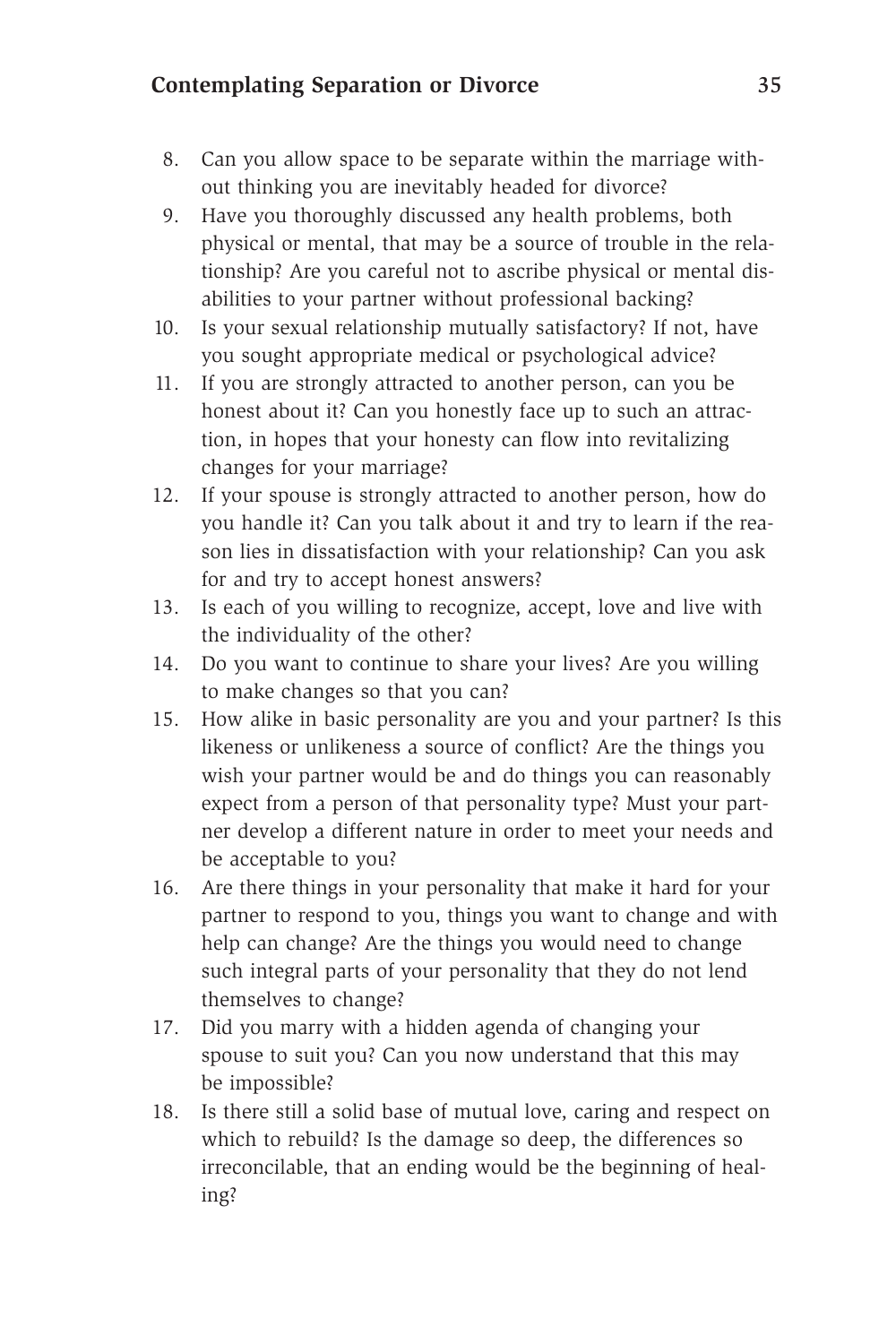- 19. Have you considered an experimental separation for a short, agreed upon time, rather than assuming that any separation will be a permanent one?
- 20. Have you participated in marital or family counseling or mediation? If not, will you consider it?
- 21. Can hurt pride be kept from getting in the way of reconciliation if a decision to separate is later reversed?
- 22. Do you realize that, especially where children are involved, separation and divorce do not end the difficult emotional and spiritual issues or the need for hard work and continued communication?
- 23. Are you prepared to continue a home-life for your children as a single parent?
- 24. Have you considered asking a clearness committee to meet with you?

The decision to seek the legal dissolution of a marriage is a weighty one. A specific desire for some regular means of approaching the meeting with a request for help has been expressed by people in trouble, resulting in the request to New England Yearly Meeting's Ministry and Counsel that such procedures be discussed, implemented and evaluated. One possible way that meetings might respond to such requests for help is through a special committee appointed by the Ministry and Counsel of the monthly meeting in conjunction with, and at the request of, the parties seeking help in making this decision. The committee is to listen without prejudice, facilitate communication, mediate but *not* prescribe, and provide as much impartial emotional support as possible. It is a time of seeking together for Divine guidance in working through one of the most difficult and painful times individuals can face. It is essential that an aura of love and concern surround those involved in their search for clarity. If dissolution of the marriage is the decision of the couple, the committee may be in a position to help minimize the traumatic effects on all concerned. (See chapter 13.)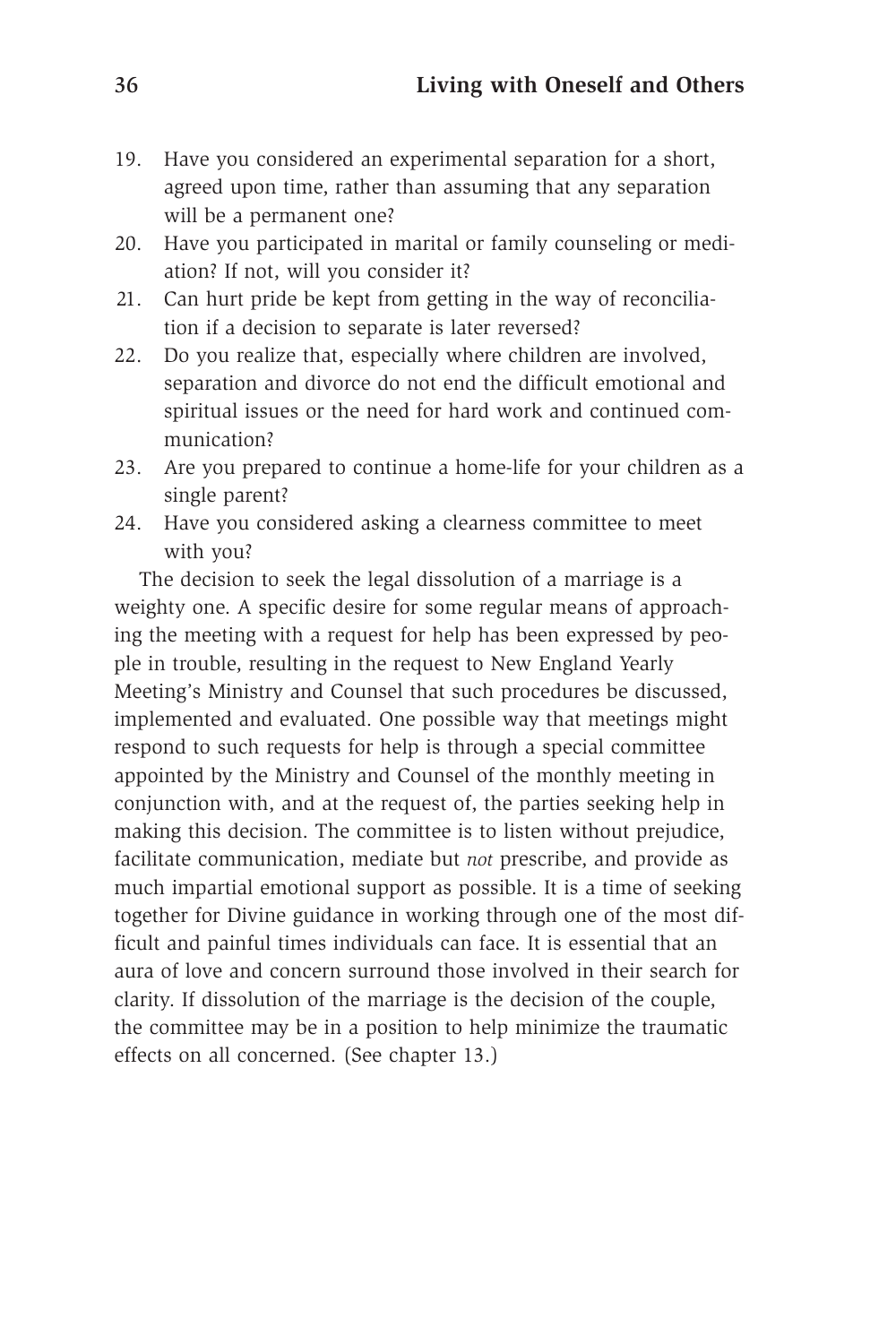Clearness committees for divorce could serve the same purposes as clearness committees for marriage. If couples in love may be blind to their incompatibilities, couples in trouble may be blind to latent possibilities in their relationship. Just because two people claim that their marriage is over does not mean that it necessarily is. A substantial proportion of decisions to divorce are ultimately reversed, even after couples have filed suit for divorce. Thus, a couple who informed their Meeting that they were contemplating divorce should no more be assumed to have made the right decision than a couple who informed their Meeting that they were contemplating marriage.…

> —Bob Blood, 1972, in New England Yearly Meeting, *Faith & Practice*, 1985

Friends must be careful to avoid judging or blaming one another. No one except the individuals involved knows all the circumstances. The final decision of what is right must be left to the individual conscience. Balancing compassion and conviction is a challenge for many of us. We must try to offer guidance and help to each person, to be open to the Light, and to grow in our understanding of God's will.

### **Queries for Meetings**

- 1. How can we as individuals or as a meeting express our religious convictions about marriage without coercion? Does our fear of being coercive inhibit our expression of these convictions? Is it appropriate to give advice based on these convictions?
- 2. Has the meeting explored ways to help couples to see the value of working through a long-term relationship?
- 3. Does the meeting hold or encourage attendance at workshops and retreats such as those on building relationships, nurturing and enriching marriage, conflict resolution, etc.?
- 4. Does the meeting have available resources such as a list of family and marital counselors who are sympathetic to Friends' views?
- 5. Does the meeting encourage members whose marriages have survived marital crises to be tender to those who have made other decisions?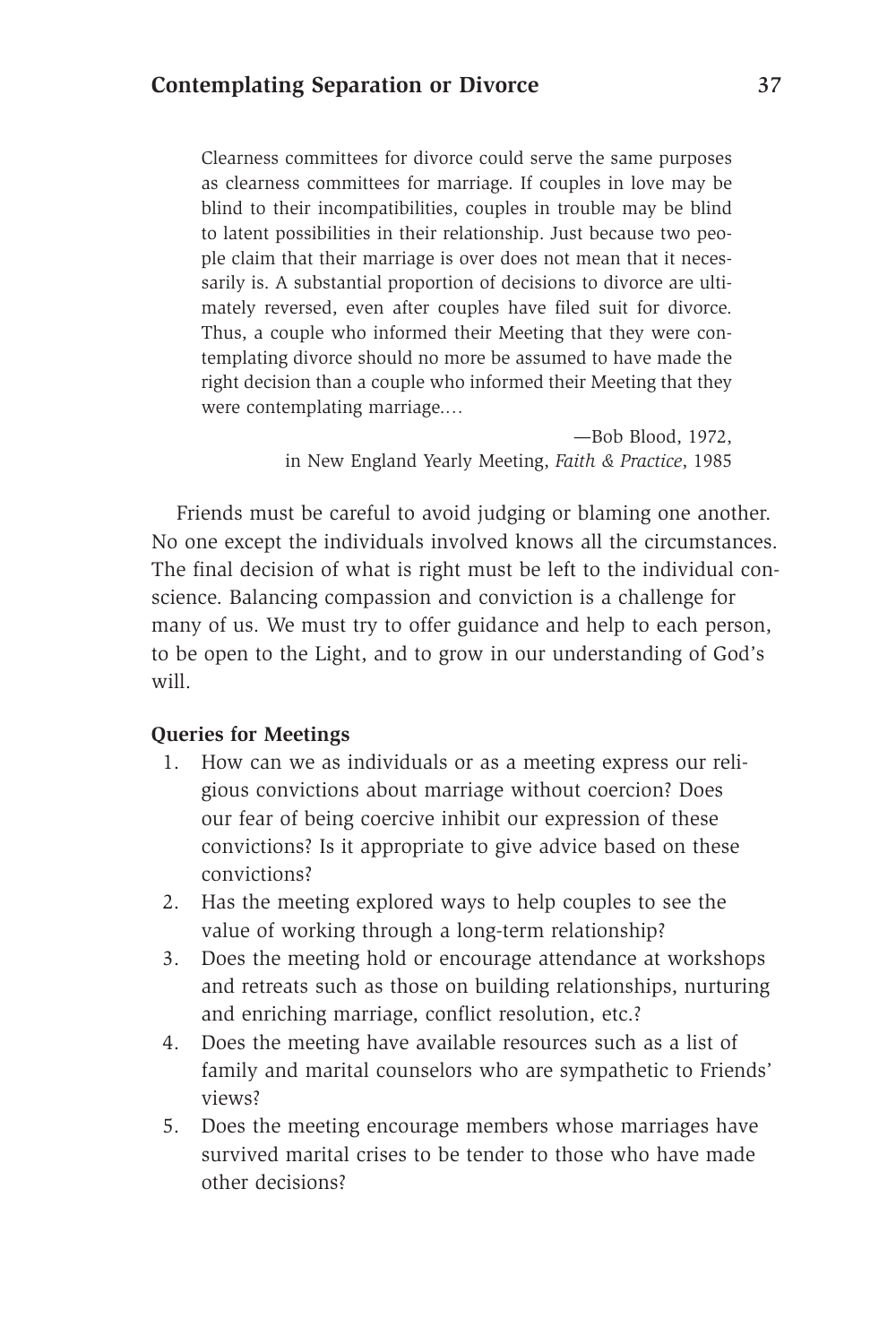### **Separation or Divorce**

One of the realities of our meetings these days is that sometimes two people, whom we have come to know as a couple, are unable to sustain their relationship and decide to separate.…It is important to affirm our love for all those who are directly affected, especially if there are children known to the meeting. The task of supporting an abandoned partner may call for special sensitivity and a willingness to be available during the dark moments. But the need to show our care for the other partner should not be overlooked either. Above all, the meeting must try to affirm that of God which is in all of us, whatever our feelings about who is to blame. This is a time for great prayerfulness, unobtrusive caring and gentle support. We must trust that, with grace, we may all find paths to grow, leading us out of the painful experience.

—John Miles, 1994, in Britain Yearly Meeting, *Quaker Faith & Practice*, 1995, #10.23

In all the workshops and meetings that have<br>addressed the question of separation and divorce,<br>been clear that there is a great variety of opinion<br>divorce in our meetings. The increase of divorce c<br>use all Many people have addressed the question of separation and divorce, it has been clear that there is a great variety of opinion about divorce in our meetings. The increase of divorce concerns us all. Many people have begun coming to our meetings after divorce or separation, and we have tried to respond in love to their needs with varying degrees of success. The tension between our belief, as a Society, in marriage as a life-long commitment and the reality of divorce among our members has often been a more difficult situation for us to respond to, causing much agonized seeking by individuals and meetings. In both these situations we are committed to Jesus' commandment to "love one another as I have loved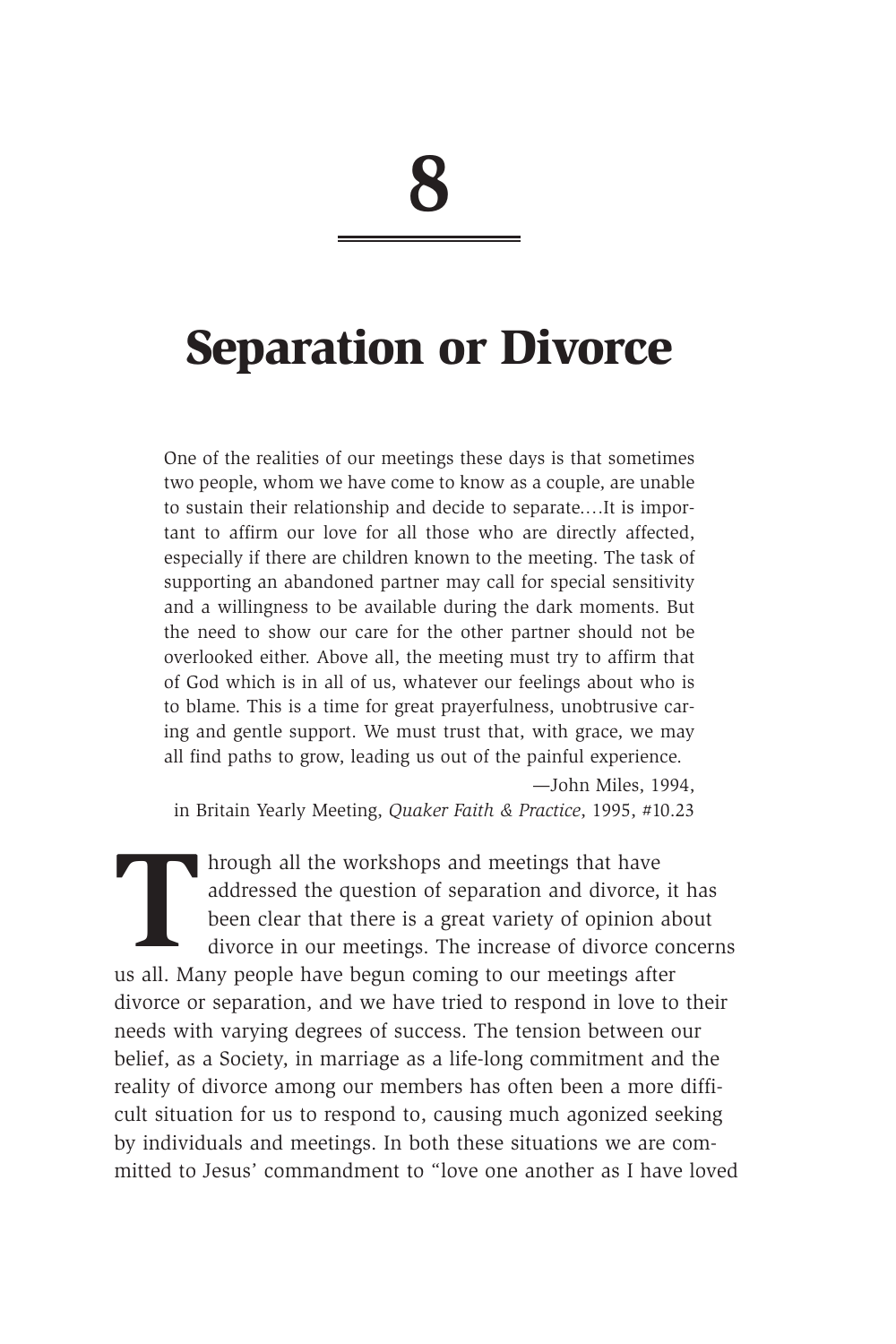you" and to continue a shared search into how to make this love visible in ourselves and in our meetings.

#### **When a Marriage is Dissolving**

Among Friends, marriage is entered into as a life-long commitment. Nevertheless, some marriages may become so painful and destructive to the persons involved that they can find no better solution than separation/divorce. The dissolution of a marriage that began in faith, love, and joy saddens us all. However, the recognition of this dissolution through divorce or separation may be the beginning of a process of healing and new growth. Even those of us who disapprove of divorce can feel an obligation to nurture and support the individuals.

Most people enter into marriage with sincere intentions of building a life-long partnership, trying very hard to resolve or accept the problems that develop and to build a strong and durable relationship. When, despite this effort, a separation or divorce is seen as necessary, feelings of anger, failure, grief, guilt and resentment are very common. Those who feel they married in the presence of God, promising in their vows to seek Divine assistance, may also face a spiritual crisis when their marriage no longer seems workable.

In coping with all these feelings, divorced or separated people may benefit spiritually and emotionally from help that is offered in an atmosphere of trust, openness, loving support and shared faith. The meeting should seek to provide that atmosphere, as well as companionship and practical help to all those involved in a separation or divorce in the meeting community, much as it would have done if the marriage had ended in death. Some Friends are afraid that this response may lead to support of divorce in the same way that we support marriage. But the support asked is for persons, just as in the case of widowhood. In the extended family of the meeting there is, or should be, concern and support for individuals. All within the meeting should be sensitive to each other.

If a clearness or support committee has been working with the couple, it may be able to help them with preliminary arrangements in terms of property division, child custody and support, alimony, etc. The committee should consider the queries relating to children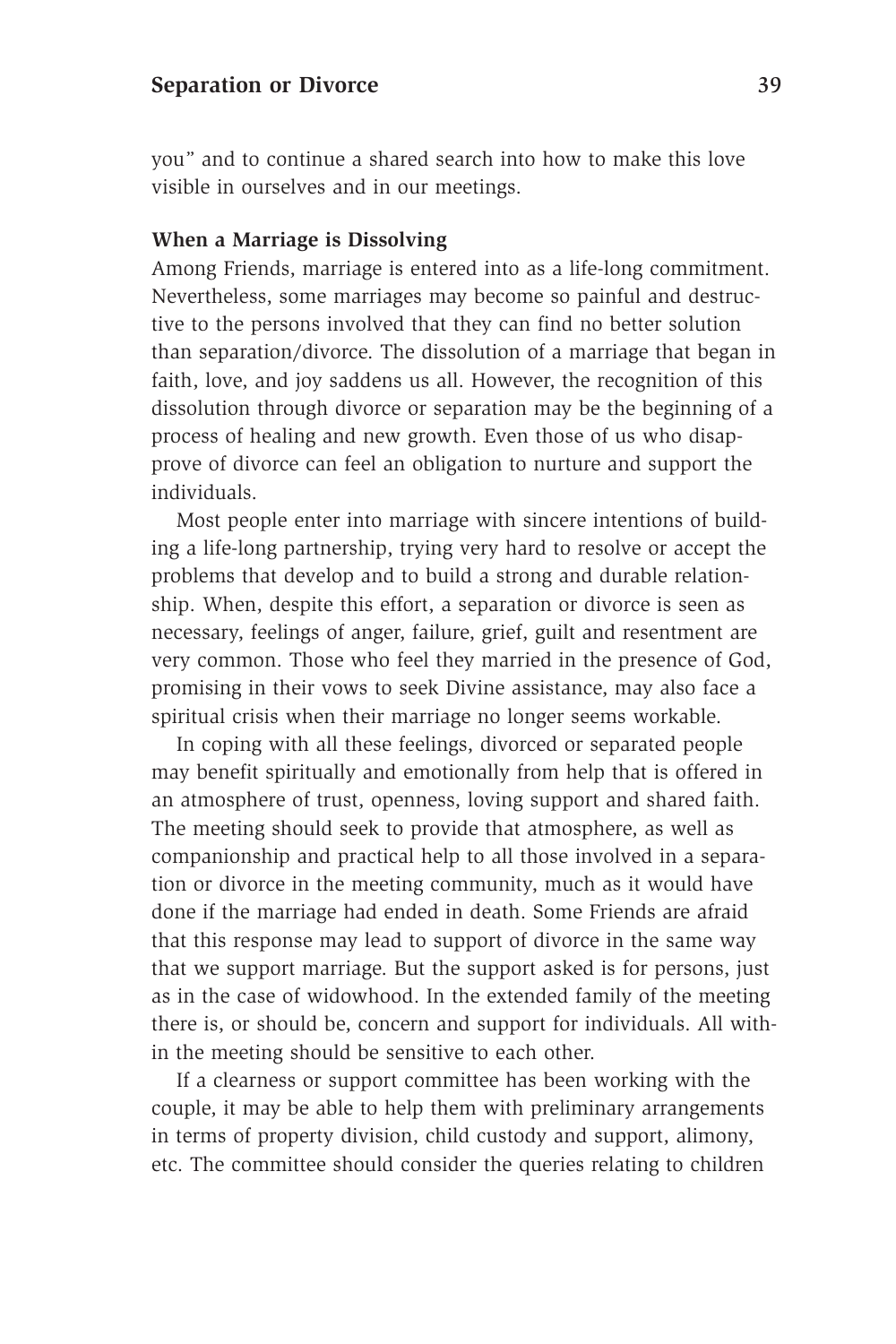and close relatives (if they are appropriate to the situation) and search for ways in which they can communicate their concerns.

A clearness or support committee may need to be willing to hear and to allow expression of the deep distress and bitterness that a couple and their children may feel at the time of the break-up of the marriage. Some people must express negative and hostile feelings before they can creatively move on with their lives.

It may be that one partner has completely finished with the marriage while the other still wants to continue the relationship. Members of the committee (and the meeting) must be careful to respect the feelings of both individuals as they deal with this most difficult of situations. If there is another person intimately involved in the separation or divorce, special problems may be present, especially if that person is also part of the meeting. It may be necessary to include that person in the efforts of the committee of concern. Although for some Friends, it is possible for all parties to attend the same meeting, other divorced Friends may seek to worship in different communities. Meetings may find themselves grieving the loss of a member.

Offers of support and help should be given, even though they may be rebuffed. Such offers may be valued or help accepted even where there is not openness to sharing problems. Some couples may find it difficult to share the break-up of their marriage with a designated group. Therefore individual Friends need to be open to those they know well whom they may be able to help by sympathetic listening. We are all members, one of another, and the disruption of a marriage may disrupt the meeting as well, often with spreading circles of resentment, grief and anger. It is hard to hold to the steadfast principles of Christian love at such times, and yet it is then that they are most needed.

### **Queries for Meetings**

- 1. Has the meeting had open discussions of marriage and divorce in which all can share their views?
- 2. Is the Ministry and Counsel committee ready if one or both partners of a troubled marriage seeks help?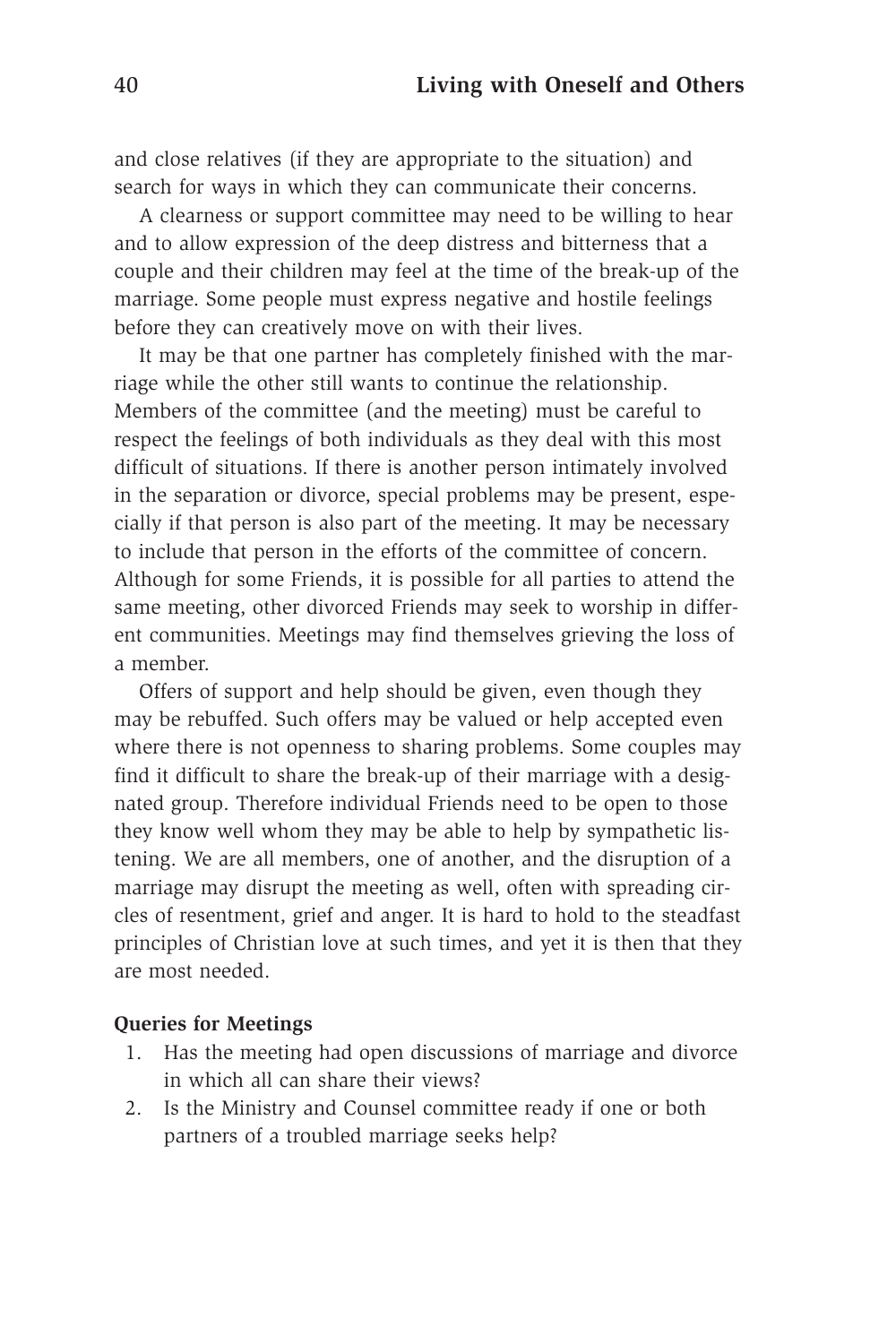### **Separation or Divorce** 41

- 3. Are members of the meeting and Ministry and Counsel aware of the functions of clearness or support committees and how they can be used in situations of this nature? (See chapter 13.)
- 4. Does Ministry and Counsel actively and sensitively reach out to persons or couples who may be troubled?
- 5. If the couple so desires, can we provide them with a list of good professionals in personal and family counseling who understand and are sympathetic to Friends' views? Are Friends familiar with divorce-mediators or lawyers in their geographical area who will seek to avoid an adversarial position and assist the couple in seeking the least detrimental and most economical means to legally end a marriage, if that is their decision? Does the meeting have information regarding state divorce laws and procedures, particularly on the rights of women and minor children?
- 6. Can the meeting as a community reach out in love to all persons involved, helping them to grow past their animosities? Is the meeting careful not to be judgmental in family disputes? Does the meeting recognize that extra support may be needed at this time and possibly for some time to come?
- 7. Can members of the meeting avoid taking sides at the expense of one partner or the other? If the meeting finds itself too emotionally involved to help, will it consider calling on the quarterly or yearly meeting for resource persons? (See chapter 13.)
- 8. Can the meeting accept whatever solution the couple decides is best for them after careful exploration?
- 9. Are members of the meeting and Ministry and Counsel (or any special committee) clear that the decision for or against divorce rests wholly with the couple, and is not to be taken as approval of divorce by Ministry and Counsel or the meeting?
- 10. Can the meeting help with the special needs of children at this time?
- 11. Are there practical ways in which the meeting can be supportive, such as locating new housing, moving, child-care arrangements, etc.?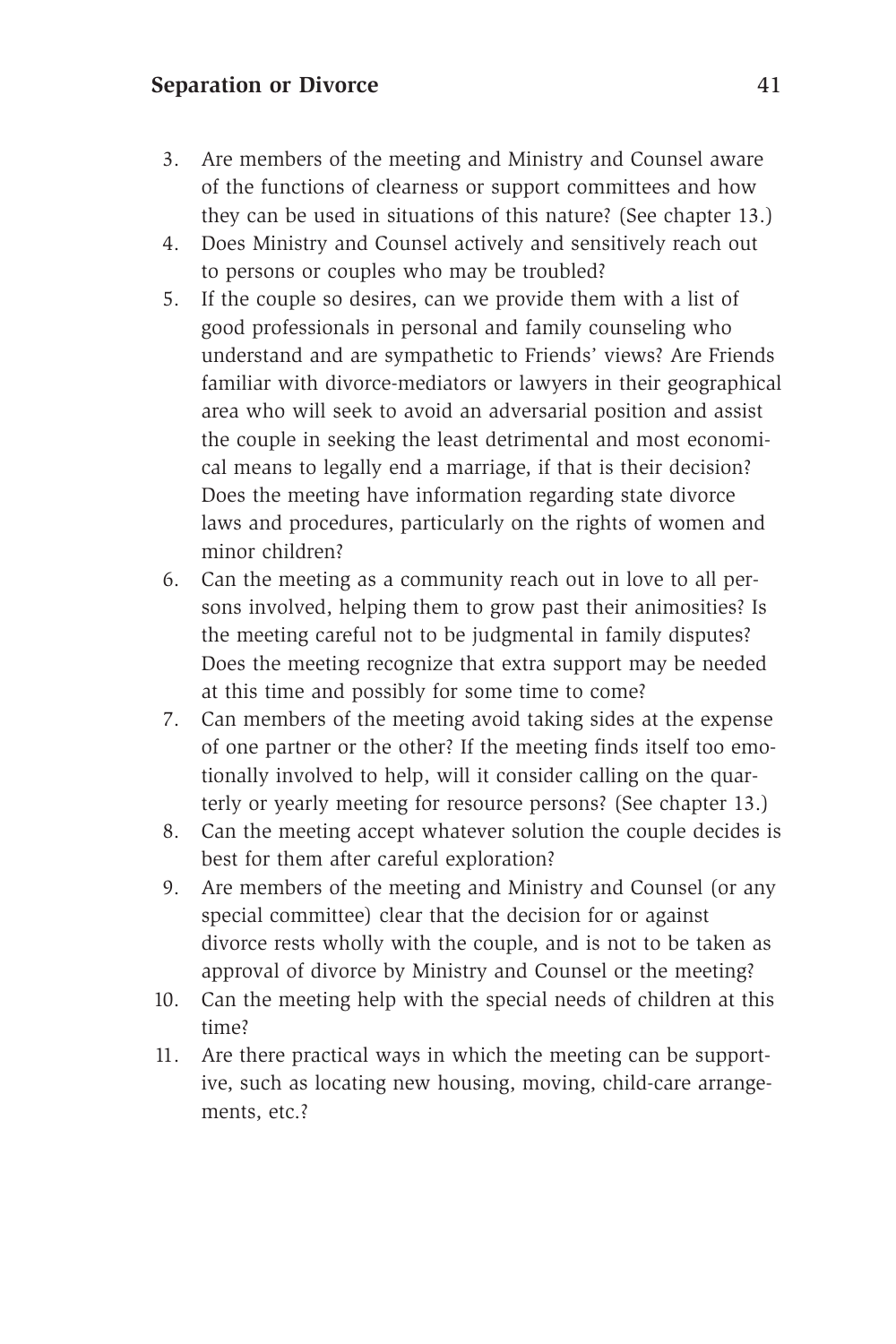#### **Concerning the Children of a Dissolving Marriage**

Children need help at this time in seeing each parent as humanly fallible yet worthy of their love; the meeting has the challenge and opportunity to model this behavior. Parents and other Friends must recognize that for healthy emotional growth the child needs to love and respect both parents. In the break-up of a marriage, often one of the children's worst fears is that they may have been in some way responsible. Assurance that this is not so is of vital importance. Children also need to know that although the parents may no longer love each other, they still love their children.

It may be difficult for some children to recognize that their parents still love and care for them even though a two-parent home is no longer a reality. Some material comforts may have to be sacrificed. Tempting as it is (even unconsciously) to try to buy a child's love with lavish or numerous gifts, parents must remember that love, affection and deep personal interaction are far more important at this time than new toys or clothes. It is sometimes difficult for a parent to avoid attempting to enlist the child on his or her side. A child cannot be asked to make a judgment against a parent without doing great emotional damage to himself or herself.

Children respect and need honesty from their parents. Fears may only be heightened by secrecy about the situation. Children are very perceptive, and even a small child senses when all is not well between parents. Children neither need nor want to know the full details of parents' problems, but false smiles and hearty assurances that the child need not worry or be anxious may damage his or her belief in parental honesty or in the validity of his or her own perceptions. It is usually sufficient to tell the child that problems do exist and that the parents are trying to solve them. If there is reasonable doubt that the marriage will survive, the physical separation of one parent from the home can be better borne if it is somewhat anticipated. The shock of abrupt departure may give rise to fear and distrust of the parent who leaves as well as excessive clinging to the one who remains.

Parents can share their grief to some extent. The dissolution of a marriage is very painful for both parents and children. Sharing this pain and hurt can strengthen the bonds between the child and each parent. It allows the child to see that her or his own emotions are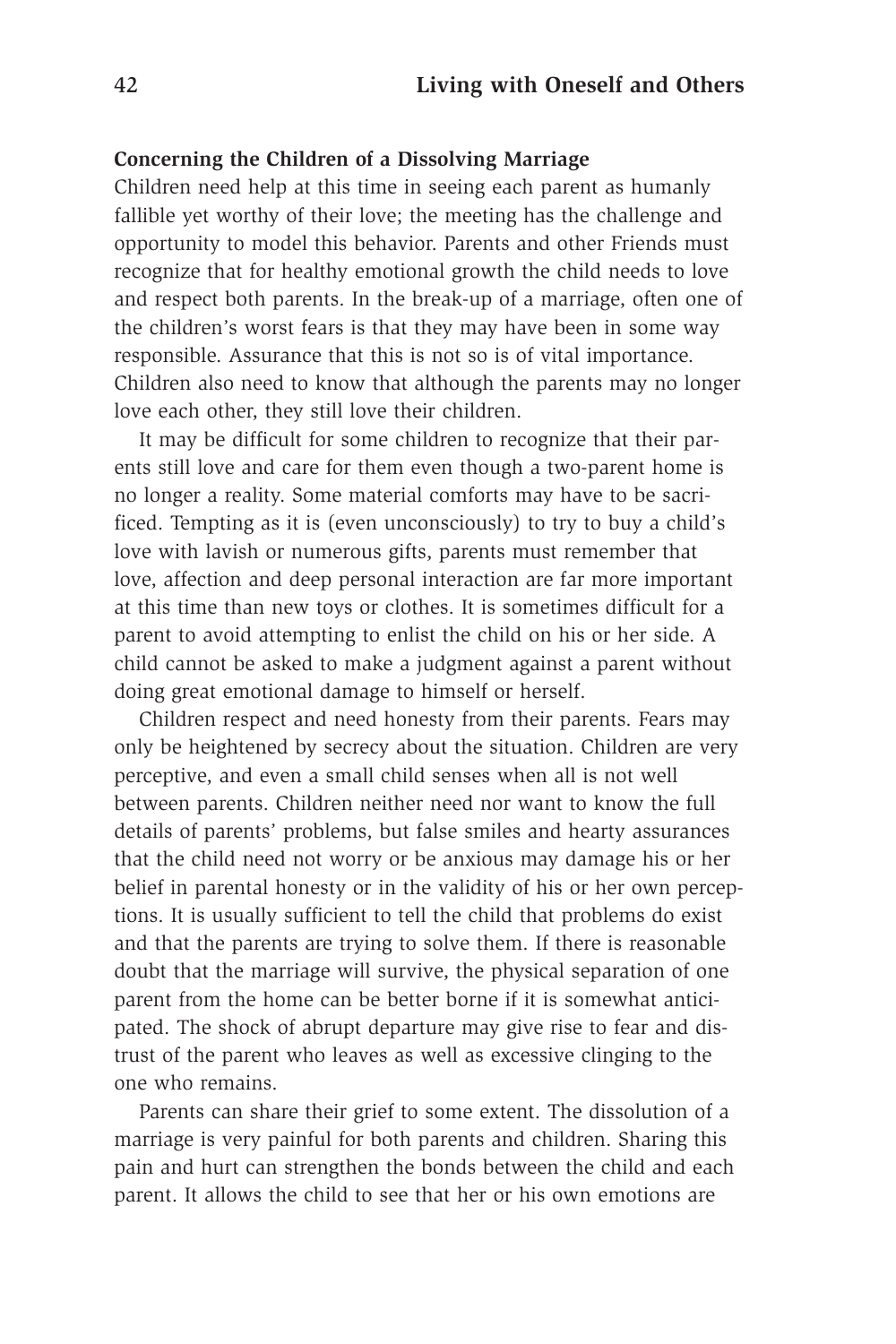valid ones. The eventual adjustment to new modes of living gives the child a chance to grow creatively and to see that problems which may seem insurmountable can be overcome. Parents and children who share grief can also share growth and joy.

…where people are married and especially where there are children, the commitment to be loving and faithful cannot be canceled but has to be renegotiated for a new situation. The partners still have a responsibility to each other, to care about and support each other…

—Britain Yearly Meeting, *Quaker Faith & Practice*, 1995, #22.75

### **Queries for Divorcing Parents and Others**

- 1. As individual parents, are you committed to the reality that, while a divorce may sever the marriage tie, you are still co-parents to your children and must find creative ways of living this commitment?
- 2. Are you mindful that even though your own pain and suffering may be great, your children are also in pain? Can you give of yourself at this time even though you may feel it is all you can do just to keep yourself together? Can you avoid both shutting your children out of your pain and leaning on them too much?
- 3. Can children be creatively involved in helping with some of the practical problems created by the separation and given a chance to express their own particular needs and wishes?
- 4. Are you mindful of the needs of your children for a continuing loving relationship with each parent?
- 5. Are you mindful of the special love between grandparents and grandchildren and do you endeavor to further strengthen that bond in spite of your own dilemma? Do you realize that although legal ties between spouses may be severed, this in no way affects the legal ties of the children to both families?
- 6. Can parents and other Friends recognize that children may naturally feel deprived and bitter at this time and allow for the expression of these feelings?
- 7. Should the children have a voice in selecting the persons who will take care of them temporarily if their parents are unable to do so?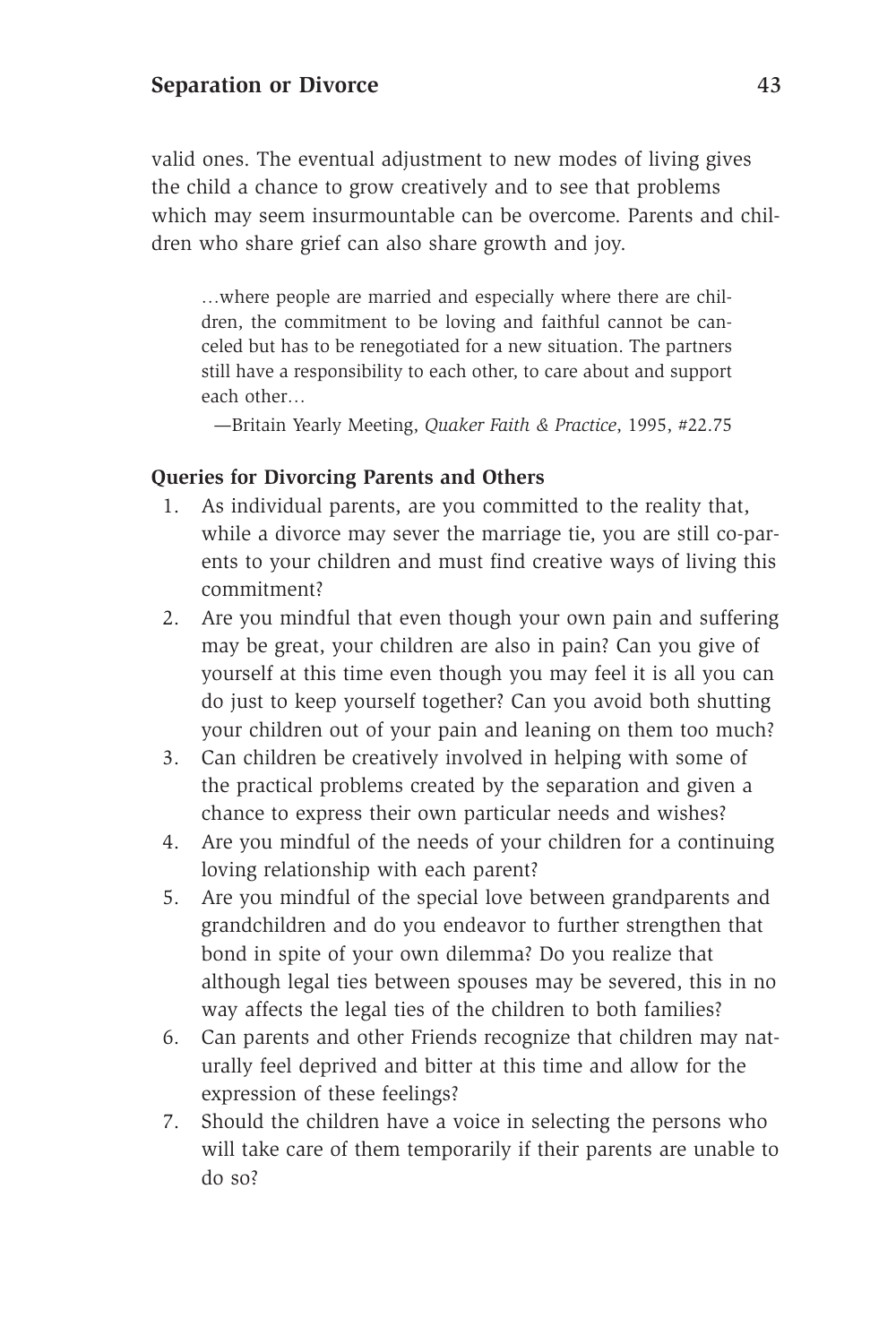- 8. Can parents and other Friends keep in mind the special needs of children for contact with others of their own age and time for play and recreation? Is companionship with other children in the meeting feasible and useful as a release from tension?
- 9. Can children of divorce be supportive of one another?
- 10. Can you guide and encourage your children in seeking their own Inner Light and in seeing that of God in both parents?

### **Queries for Relatives of the Separating Couple**

- 1. Do you recognize that your kin is the one who must directly live with the marriage or divorce and knows all the aspects of the situation more fully than anyone outside the marriage, no matter how close?
- 2. Are you scapegoating the other spouse because you are defensive of your own family member? Are you more critical of your own relative than of your in-law?
- 3. Are you judging your relative by your own values and attempting to impose your standards?
- 4. Do you try to give loving support freely and resist giving unsolicited advice?
- 5. Do you understand that you may have to do some patient listening before you can be heard?
- 6. Are you mindful of the need of the children to retain love and respect for both parents?
- 7. If you have a warm relationship with a former in-law, can you preserve it with patience and creativity without putting undue pressure on the former spouse and the children?
- 8. As parents of a separating spouse do you try to offer loving support while resisting the temptation to bring your child back into an emotionally dependent relationship with you?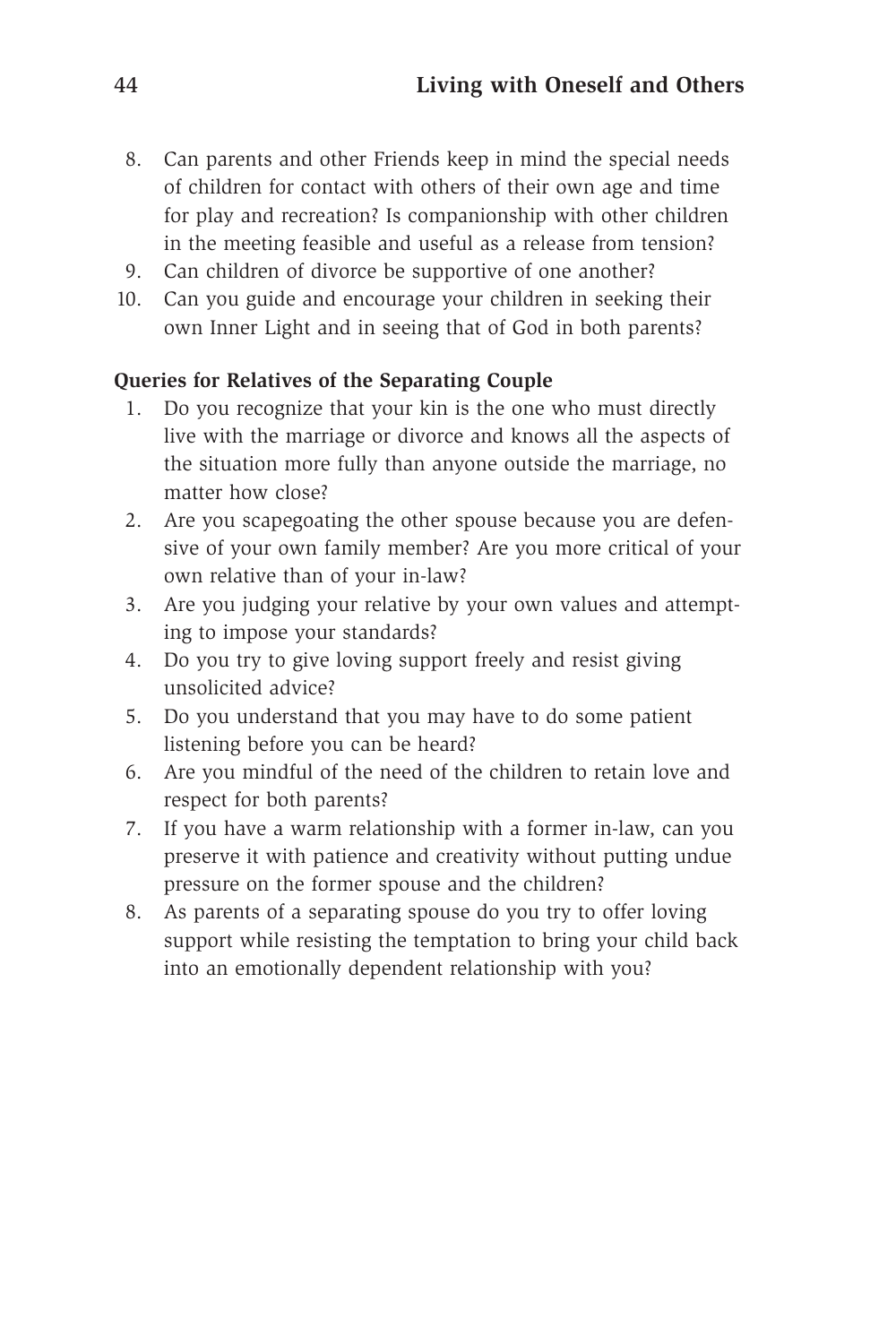## **After Separation or Divorce**

"We all know of the heartache and sometimes the liberation that divorce brings.…As a result, there are many people who are in great need of imaginative and ongoing support from their meeting. There will be feelings of bereavement, as of losing part of ourselves, of loneliness, frustration, resentment and anxiety…but it is then that we often discover new strengths in ourselves, and the value of true friendship…The ability to forgive and to accept the forgiveness of others may be the doorway that leads to new beginnings."

—Rosalind Priestman, 1985, in Britain Yearly Meeting, *Quaker Faith and Practice*, 1995, #22.74

s Quakers, we affirm that there is a power of love to draw on that is greater than ourselves, a love that transcends the anguish and bitterness of human fail and hurt. We are called to love our neighbor and ou draw on that is greater than ourselves, a love that transcends the anguish and bitterness of human failure and hurt. We are called to love our neighbor and our enemy, to care for and about the other, beyond all the issues of conflict or self. Though a change in relationship may mean that one is no longer the direct or immediate channel for the love that is nurtured between husband and wife, we are still called to acknowledge the "Thou" of the other in relation to God and to hold each other in the Light.

The period following a separation or divorce is a time of adjustment for all concerned. Children accustomed to seeing both parents every day may feel deprived in a new and unfamiliar situation. The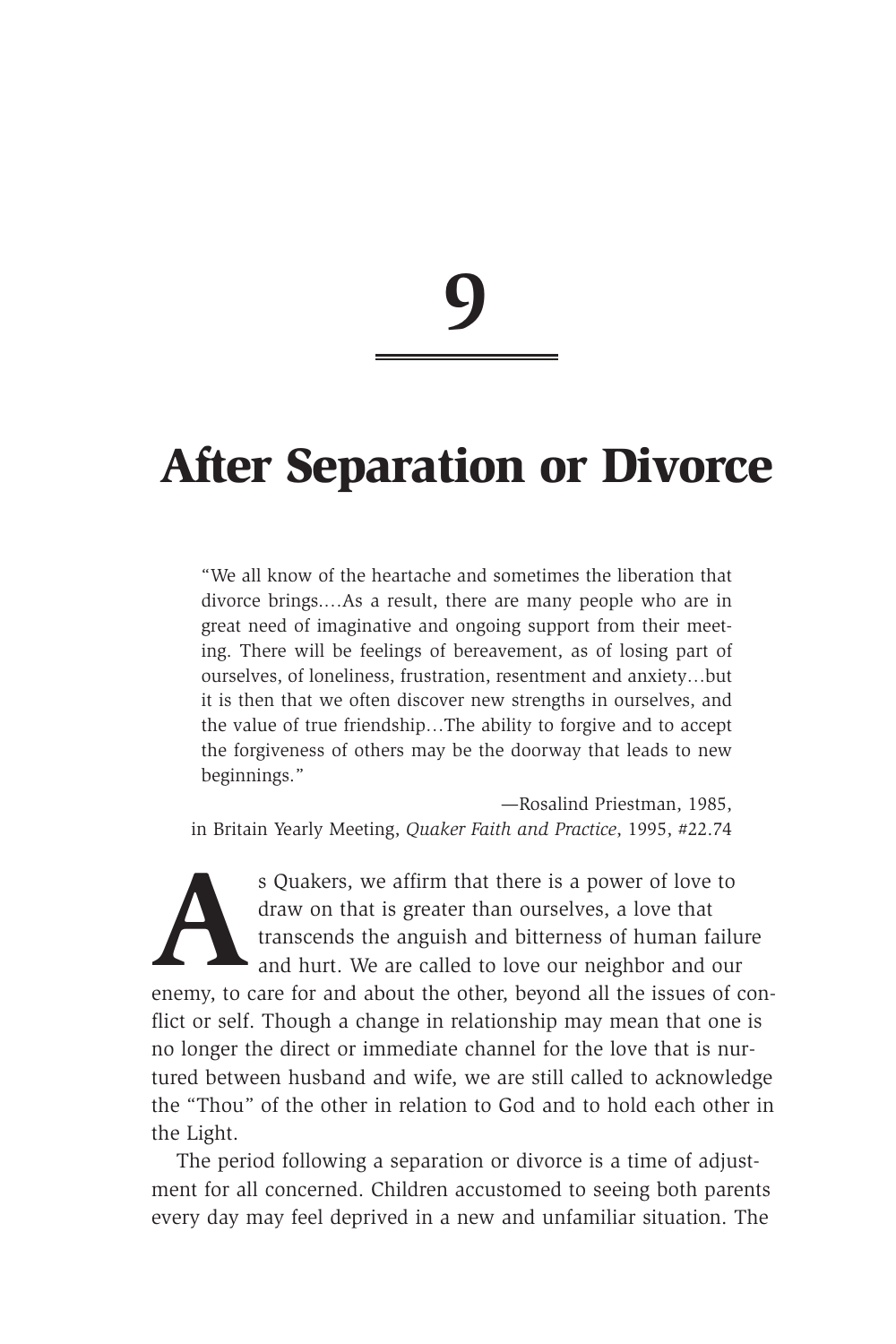parent who has moved out will have radical adjustments to make in terms of new living space and limited time to be with the children. The parent who remains in the home may have to adjust to reduced income, a new job, the emotional burdens of single parenthood, etc. Children may, however, be a blessing in keeping a parent functioning. Those who do not have children may find themselves very distressed while they learn to adjust to living alone and making new friends. If one does not have the responsibility of either work or children, this can be a very difficult time indeed. Older persons experiencing divorce may find the adjustment to single life excruciatingly painful. Through all of this, supportive Friends can be most helpful.

When a divorce has been completed, the meeting may assist in announcing or formally recognizing the couple's new status, in accordance with their wishes. Community support may help minimize embarrassment or awkwardness at this time. Some people may wish to ask the meeting for a called meeting for worship following the divorce action. Such a meeting should not be interpreted in any way as approval of the divorce by the meeting; rather it is a recognition of an accomplished event and the individuals' continuing need for spiritual relationship.

Meetings must realize that adjustment may take a considerable amount of time, and great patience may be needed. Taking care to include singles and single parents and their children in social events may help divorced persons avoid the social isolation that often plagues them. Stress and deprivation in terms of the reduced amount of time a single parent can spend with children needs to be considered as well as possible reduced financial means. The meeting should be attentive to such special needs. Various special funds of monthly or yearly meetings for assisting attendance at conferences and yearly meeting sessions might be brought to the attention of the divorced person.

#### **Queries After Separation or Divorce**

- 1. Do you seek Divine guidance in the conduct of your personal life?
- 2. Can you look to the meeting as a place for both a new beginning and a continuance of the positive aspects of the past?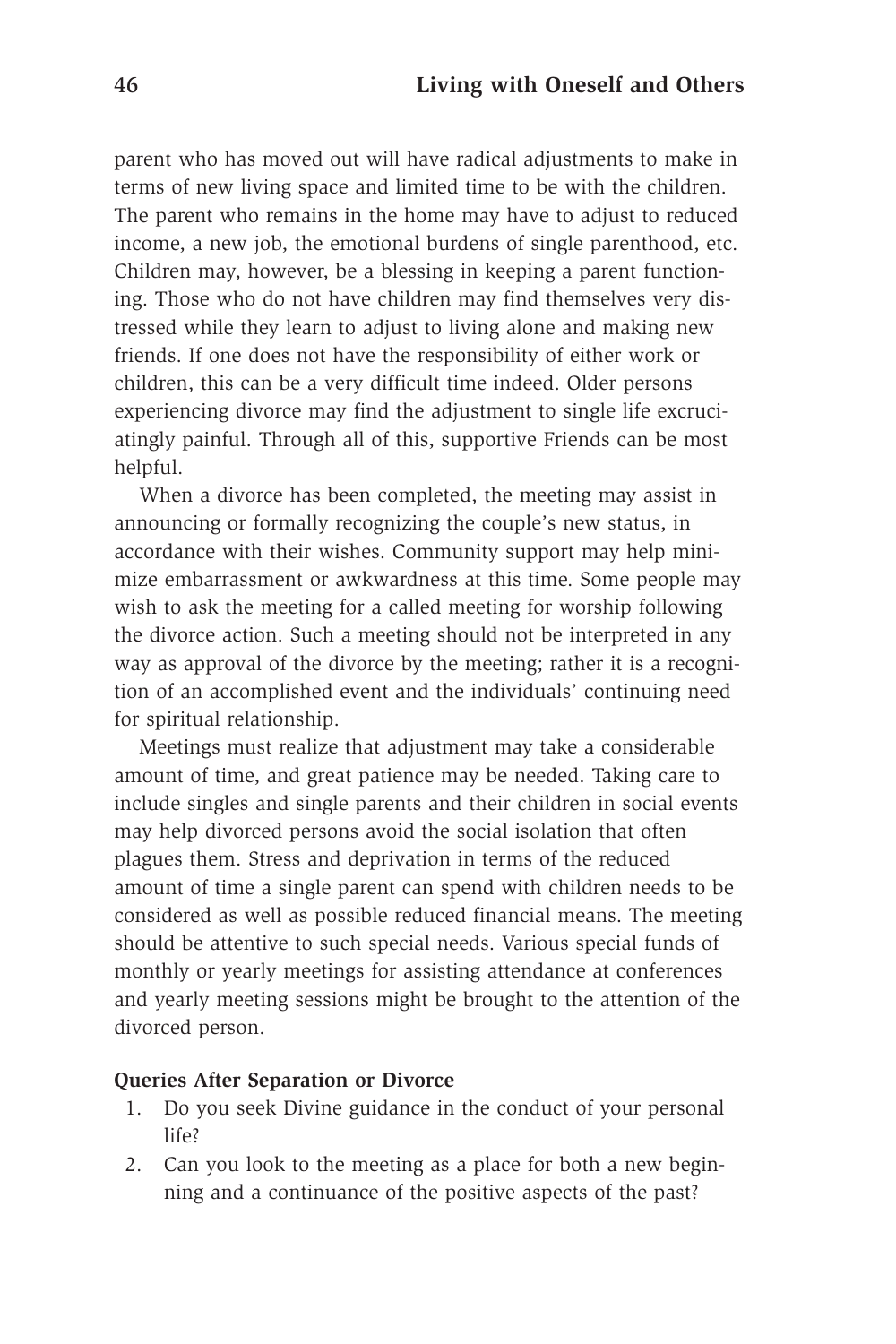### **After Separation or Divorce** 47

- 3. Can you see yourself as an individual loved by the meeting?
- 4. Are there people in whom you can trust and confide who can help you grow as you move into this new part of your life?
- 5. Can you avoid asking the meeting or individual members to take sides?
- 6. Are you able to acknowledge the depth and intensity of your own feelings of anger, hostility, even violence? Do you try to repress or deny those feelings, or do you try to find appropriate ways to cope with them, to express them in ways that will not be destructive to yourself, your family or those around you? Do you seek to keep God's love as a vital force in your life to help you deal with these negative feelings?
- 7. Do you try to avoid hurting your former spouse or your children in your relationships with others, either in or out of the meeting?
- 8. Can you use this new situation for constructive self-assessment, for reexamining your values and goals, for finding and cultivating new interests, for growth and development of your mind and spirit?
- 9. Do you seek Divine guidance with your children in solving the problems of everyday life? Do you continue to attend meeting and encourage your children to do so?
- 10. Can you keep your personal bitterness, guilt and resentment from obscuring the needs of your children and the importance of their relationships within their immediate and extended families, as well as with persons in the meeting?
- 11. Can you encourage the continuing love of your children for their other parent?
- 12. Can you avoid making moral judgments against your former spouse and transmitting these judgments to your children?
- 13. Do you try to avoid making disparaging remarks and asking your children prying questions about your former spouse?
- 14. Are you using your children as a weapon or threat against your former spouse?
- 15. Are you wary of treating your former spouse as a convenient baby-sitter, rather than considering his or her needs for adult social contacts?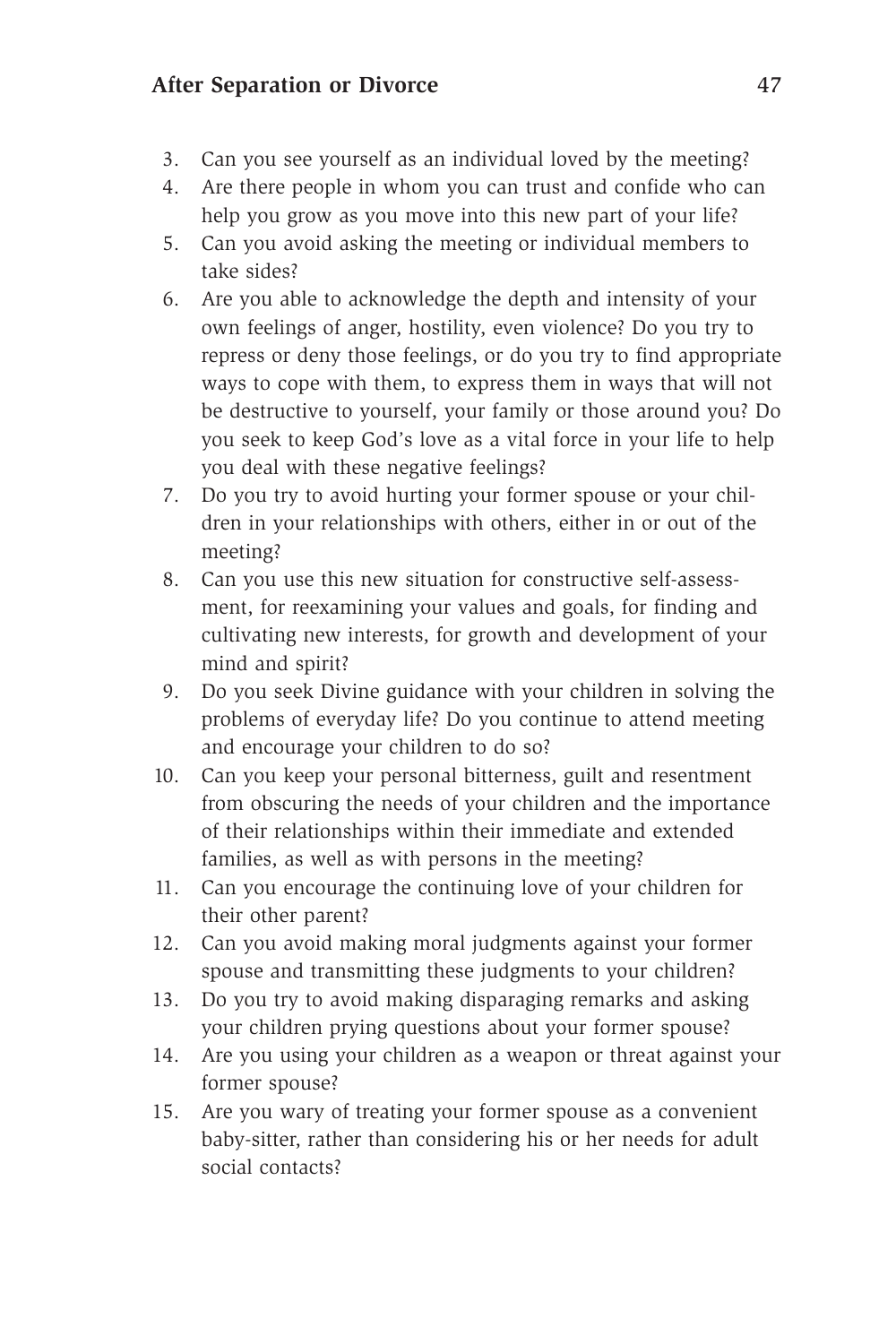- 16. If possible, can the children see and visit the non-resident parent as much as both desire? Is visiting with the non-resident parent encouraged regardless of any financial support provided by that parent?
- 17. Can you accept and work through with them the anger and hostility the children may feel toward their parents for their changed lives?
- 18. Are you careful not to allow your new social situation to absorb you to the detriment of your children's well-being? Do you avoid upsetting your children by introducing too many new people into their lives too fast? Do you consider the sensibilities of your children in selecting the companions and settings of your new life?
- 19. Do you expect too much of your children in terms of responsibility for themselves or for their siblings? Do you expect too little of them and over-protect them from the difficulties of the new situation?
- 20. If you or your former spouse form new relationships or remarry, do you encourage your children and your new partner to treat one another with courtesy, respect and love? Can you allow for the expression of natural feelings of bitterness and hostility that children may have out of loyalty to their other parent?

### **Advice from Children to Children (and Concerned Adults)**

"Sometimes a divorce can be a relief for the kids."

- "Love your parents as individuals. When they have a good partnership, love and appreciate it. In a divorce it isn't there any more and that is what hurts, but you can still love them."
- "Don't expect a whole lot. Divorce isn't the end of the world, but it won't solve all a family's problems, either."
- "There really isn't a whole lot that anyone outside the immediate family can do."

"Kids aren't always so hurt by divorce."

"Sometimes it's even hard to end up loving both parents."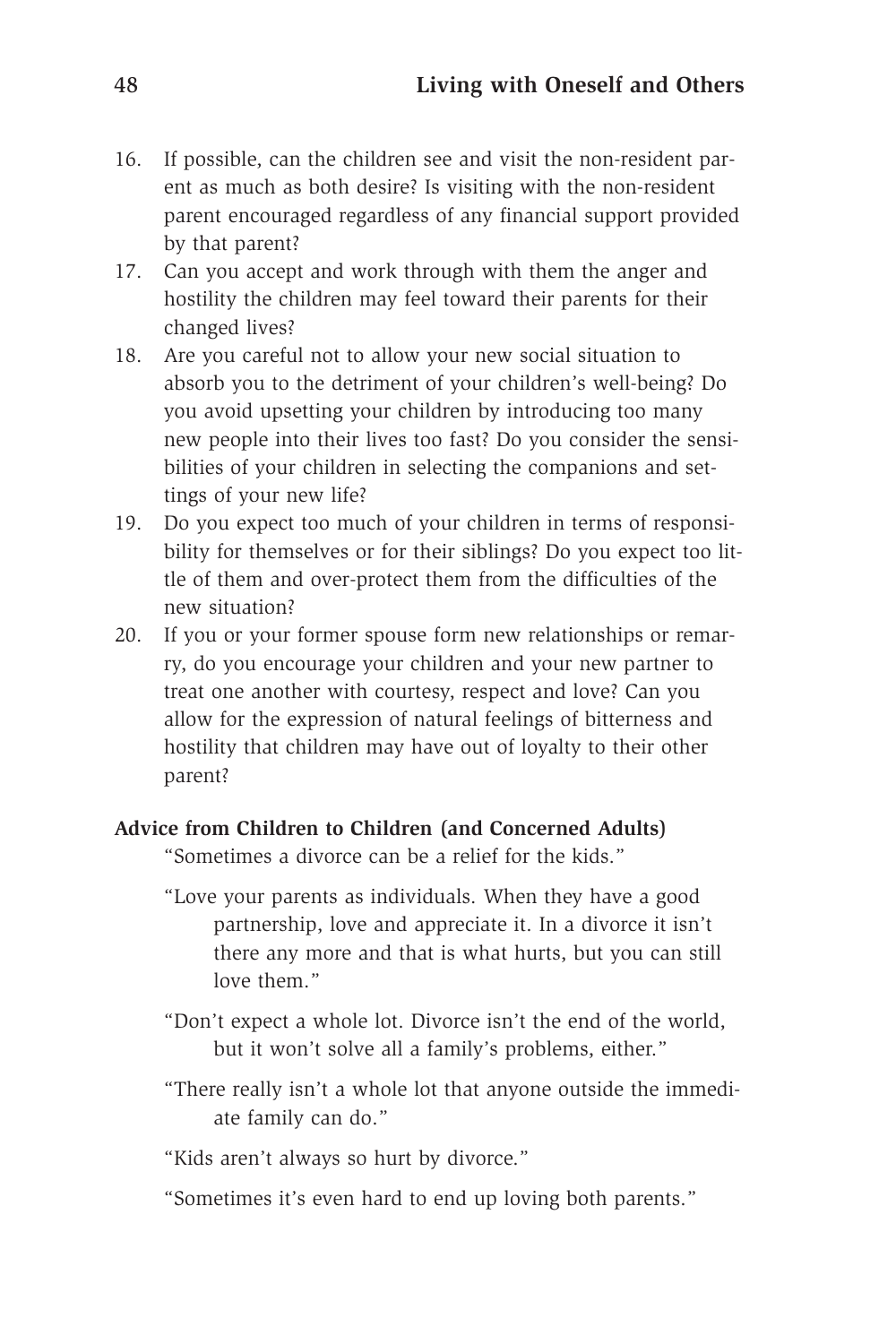"Parents continue to owe their kids emotional support."

"Joint custody and flexible living arrangements are best."

- "If they're mature enough, kids should choose who they live with."
- "Whenever he wanted to see us, we were supposed to be at his disposal. I resented that."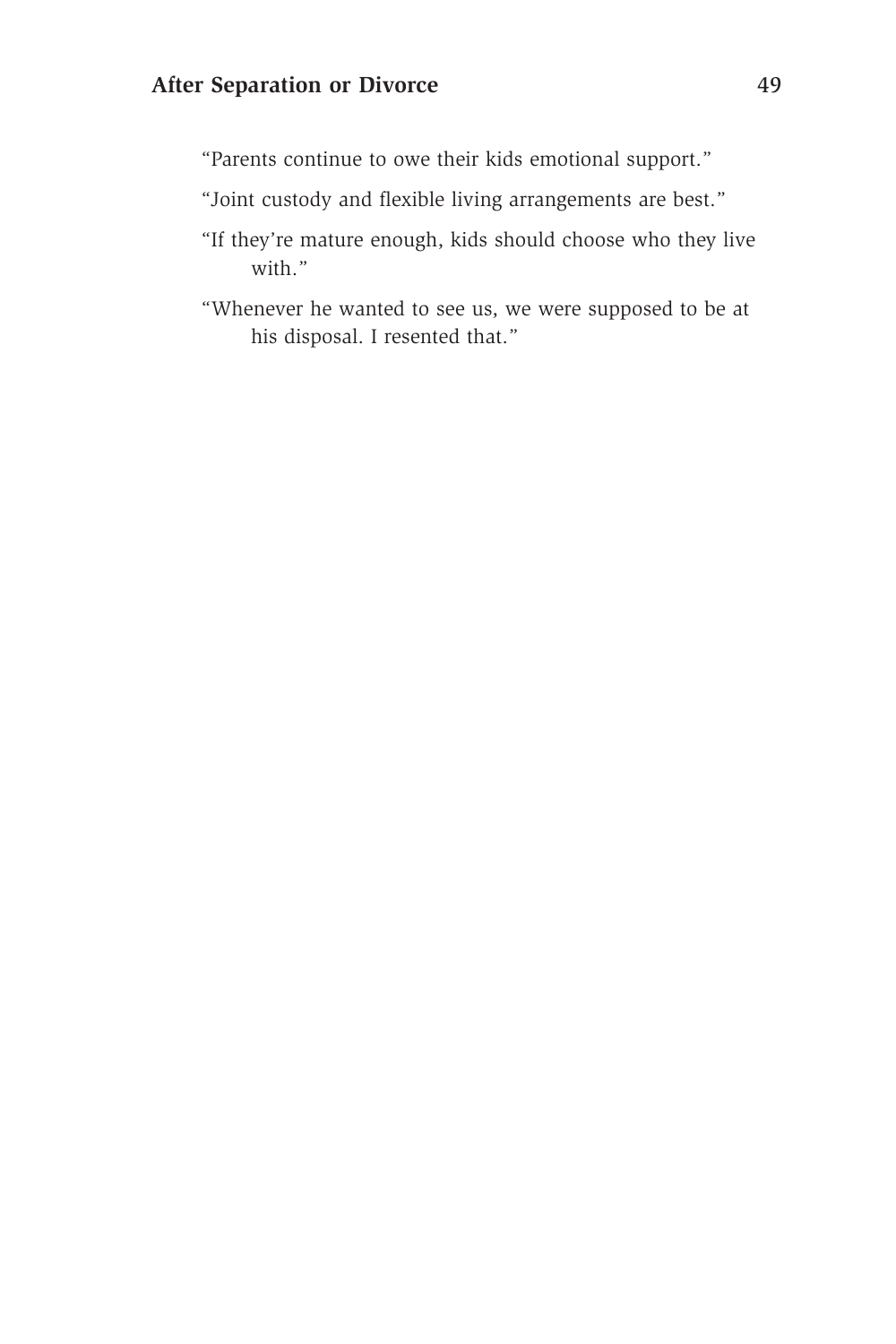## **Living without a Partner**

The amount of solitude which is attainable or would be wholesome in the case of any individual life is a matter which each of us must judge for himself.…A due proportion of solitude is one of the most important conditions of mental health. Therefore if it be our lot to stand apart from those close natural ties by which life is for most people shaped and filled, let us not be in haste to fill the gap; let us not carelessly or rashly throw away the opportunity of entering that deeper and more continual acquaintance with the unseen and eternal things which is the natural and great compensation for the loss of easier joys.…Our wisdom therefore must lie in learning not to shrink from anything that may be in store for us, but so to grasp the master key of life as to be able to turn everything to good and fruitful account.

—Caroline E. Stephen, *Light Arising*, 1908, in Britain Yearly Meeting, *Quaker Faith & Practice*, 1995, #22.30

Friends who are single, for whatever reason—whether by choice or by chance, whether never married, or separate divorced or widowed bear a particular witness to the coviction that the individual and his or her spiritual jou choice or by chance, whether never married, or separated, divorced or widowed bear a particular witness to the conviction that the individual and his or her spiritual journey is an essential unit of the Religious Society of Friends.

Many of us yearn for the meeting of minds and the affectional, spiritual and sexual union with another that is true marriage, but having failed to find it, or having found it and lost it, we need, as all persons do, to affirm ourselves and to be affirmed as children of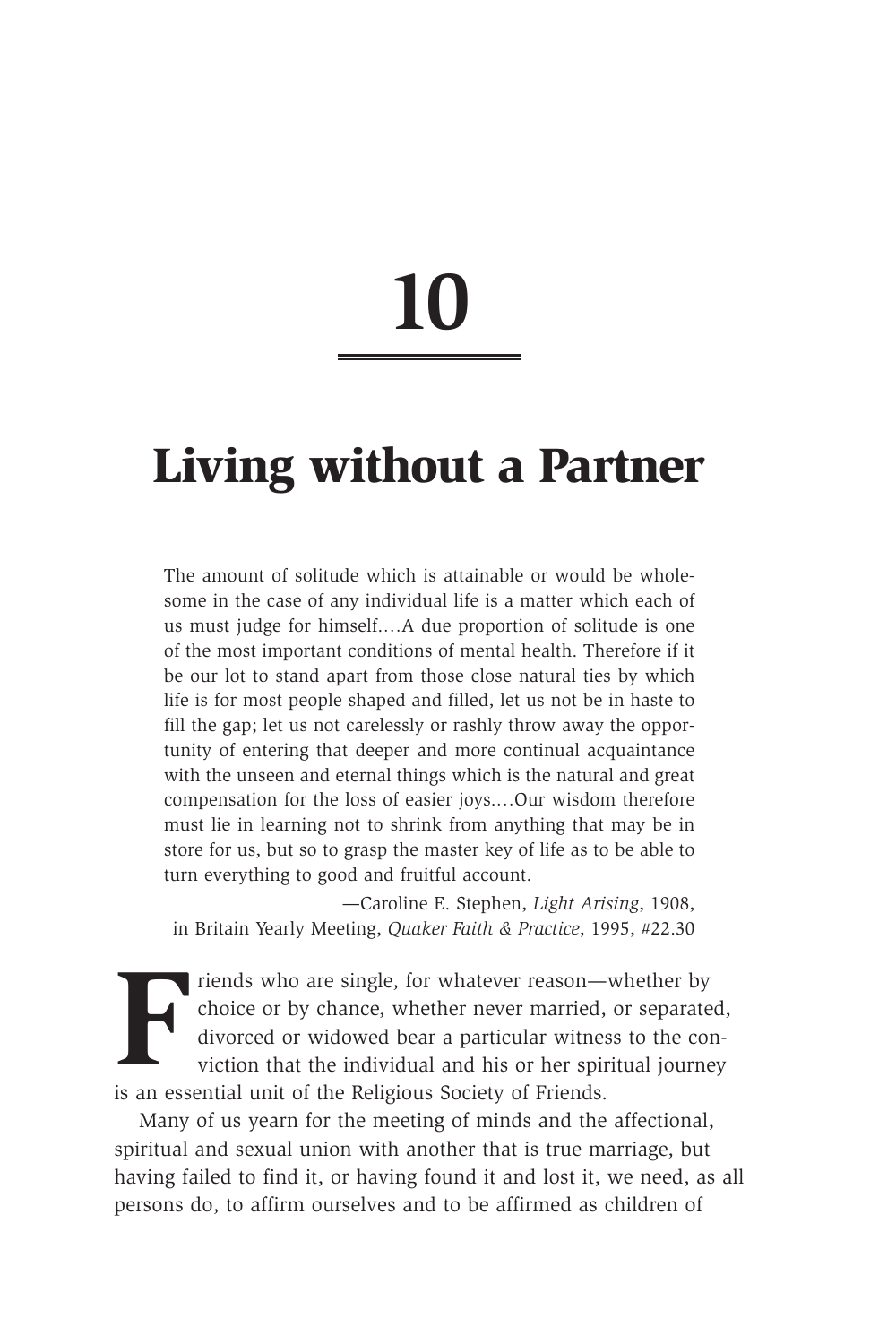God. We find, as the married Friend must also find, that we must strive for wholeness in ourselves.

### **Queries for Individuals**

- 1. Do you appreciate the privacy, freedom and flexibility that being single offers? Have you considered the opportunities for growth and service that are available to persons without family responsibilities?
- 2. When you are lonely and unhappy, what steps do you take to cope with or change your situation? Do you have interests that you can enjoy by yourself? Do you wait for external events or other people to rescue you? Do you make an effort to reach out to others for companionship?
- 3. Do you realize the importance of inner stability and guidance? What part does prayer have in your life, or meditation, reading, journal-keeping and other ways for spiritual search and growth? Have you explored the possibility of asking a few persons in the meeting to meet with you on a regular basis to discuss these ways of deepening your spiritual lives and encourage each other to use them?
- 4. Do you view marriage or intimate relationships as the only way to find emotional support, nurturance, companionship? Have you explored other ways of meeting your emotional needs, such as small worship groups or extended families? If you think of children as an important part of your life, do you look for ways to spend time with children in your meeting or community?
- 5. Can you accept the fact that some persons find a partner early in life, many do so at a later time, and some not at all? Do you try to determine your own life pattern independently of what others around you are doing? Do you take yourself seriously as an adult? Do you tend to stereotype yourself? Can you accept being single as a positive life pattern without being defensive or aggressive about it?
- 6. How do you handle the disappointment of sexual or other relationships that do not work out in the way you had hoped they would? Do you have the courage to look at a relationship realistically and, if necessary, to alter or end it? Do you tend to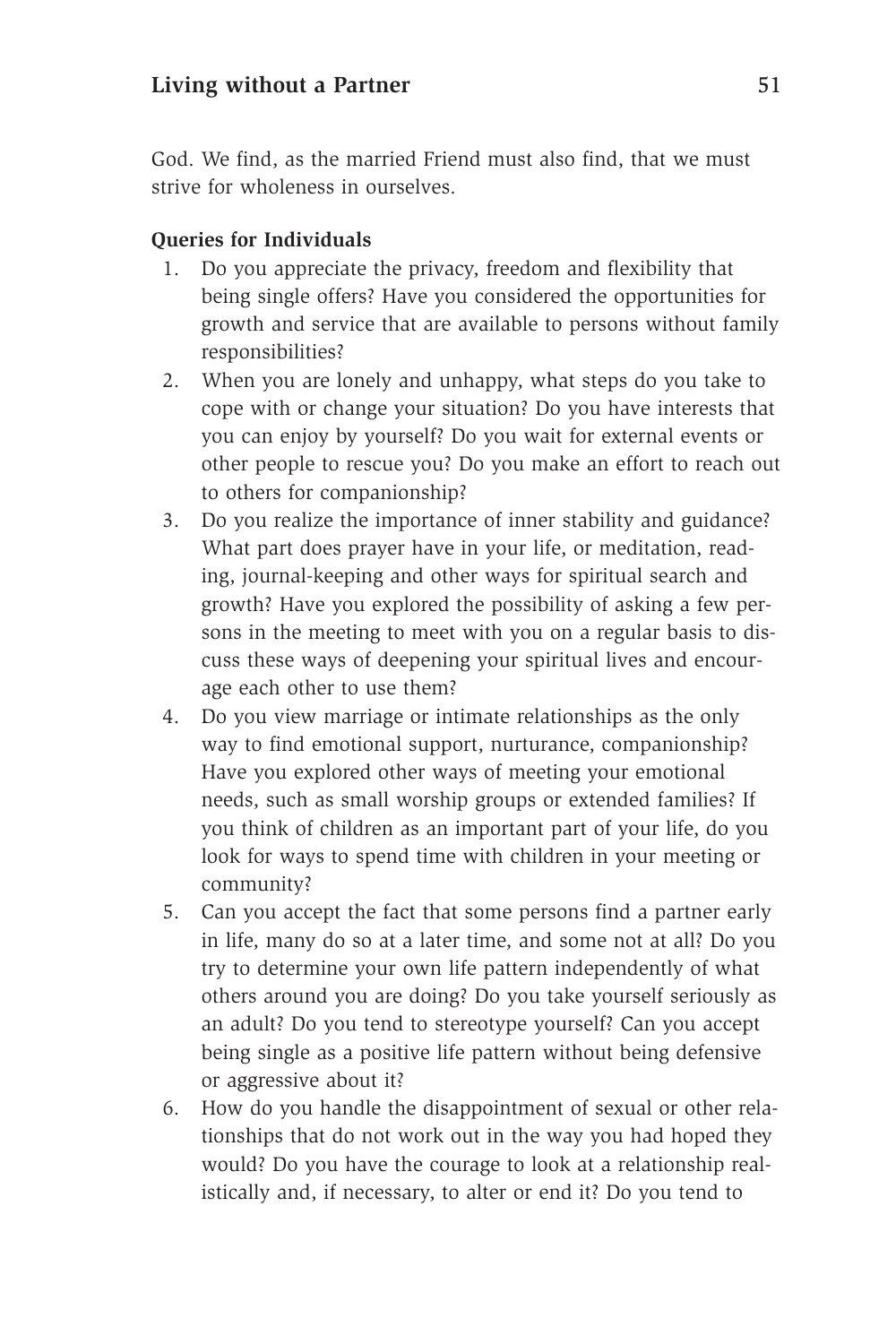deny your own needs, or demand that the other do so, for the sake of holding on to a relationship? Do you view past relationships as failures or as opportunities from which to learn and grow? Can you let go gracefully? Can you treasure particular friends for particular reasons without expecting them to fulfill all your needs?

7. Are you able to ask for support during difficult periods? Can you try to remember, in periods of darkness and discouragement, that you may be standing in your own Light? Can you accept yourself as you are—and go on from there? Have you tried reaching out to others when they need support?

All of us, partnered or single, need to feel that we belong, that we are valued and included—we need affirmation and recognition of who and what we are—we need, in our meeting especially, to make sure that this happens.

—Jennifer Johnson, 1990, in Britain Yearly Meeting, *Quaker Faith & Practice*, 1995, #22.31

### **Queries for Meetings**

- 1. Does the meeting try to see people as individuals rather than categorizing them according to marital status? Are the meeting's committee appointments free from stereotypes, e.g., sex, age, marital status?
- 2. Does the meeting include single persons, and persons in unconventional relationships, in the social life of the meeting? Do we take for granted that no one is excluded from the spiritual communion of the meeting for worship?
- 3. Does the meeting respect single persons as responsible adults? Do we offer them opportunities to serve on committees, to host fellowship meals, to share in child care, teach First Day School, welcome new members, join small study groups?
- 4. Is the meeting sensitive to the special needs of single adults for emotional support in times of trouble—and for sharing in times of joy?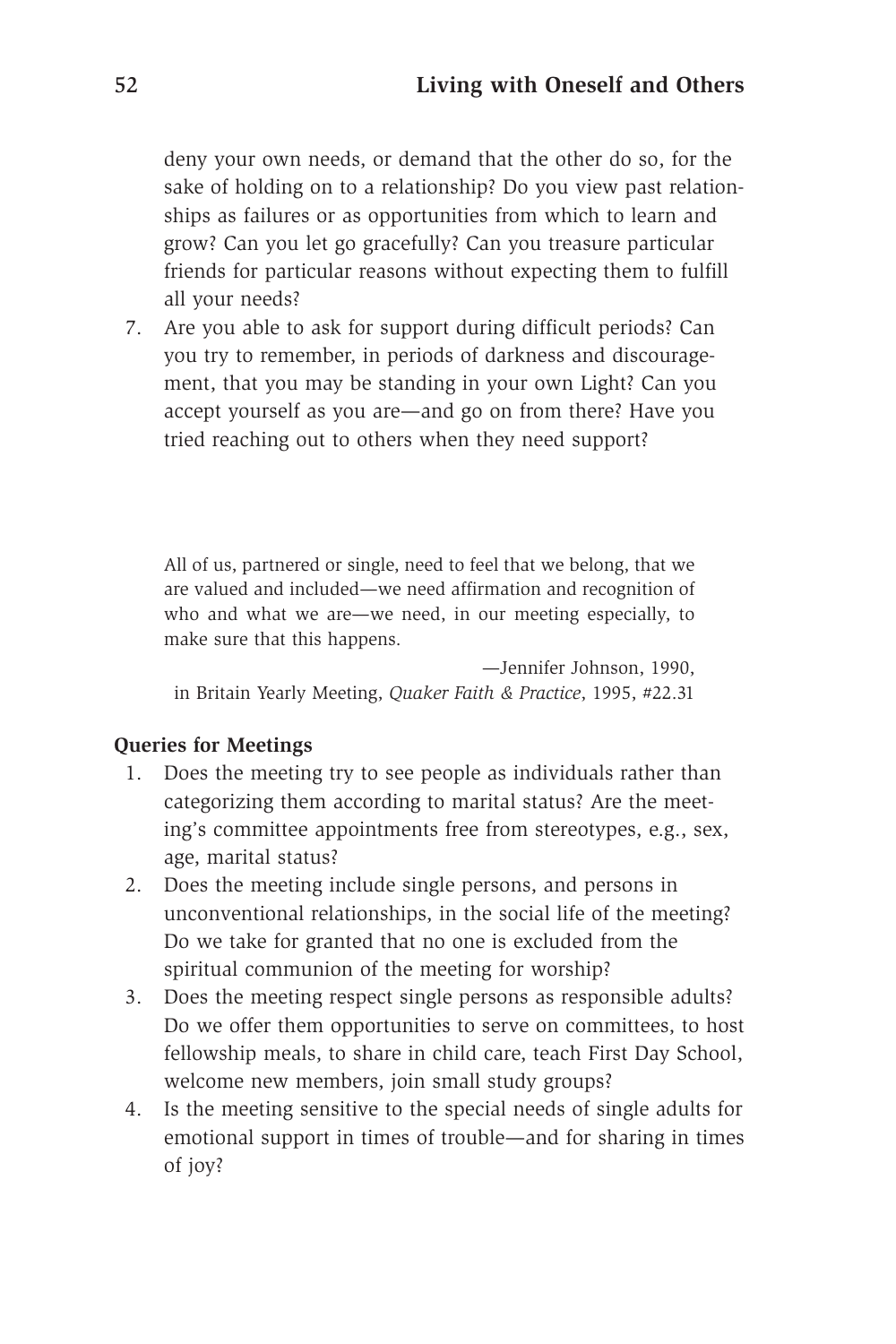### **Living without a Partner** 53

5. Does the meeting plan holiday gatherings and other celebrations that may be particularly welcome to persons who live alone, especially those without close family ties? Individually and collectively, do we include single persons in aspects of family life?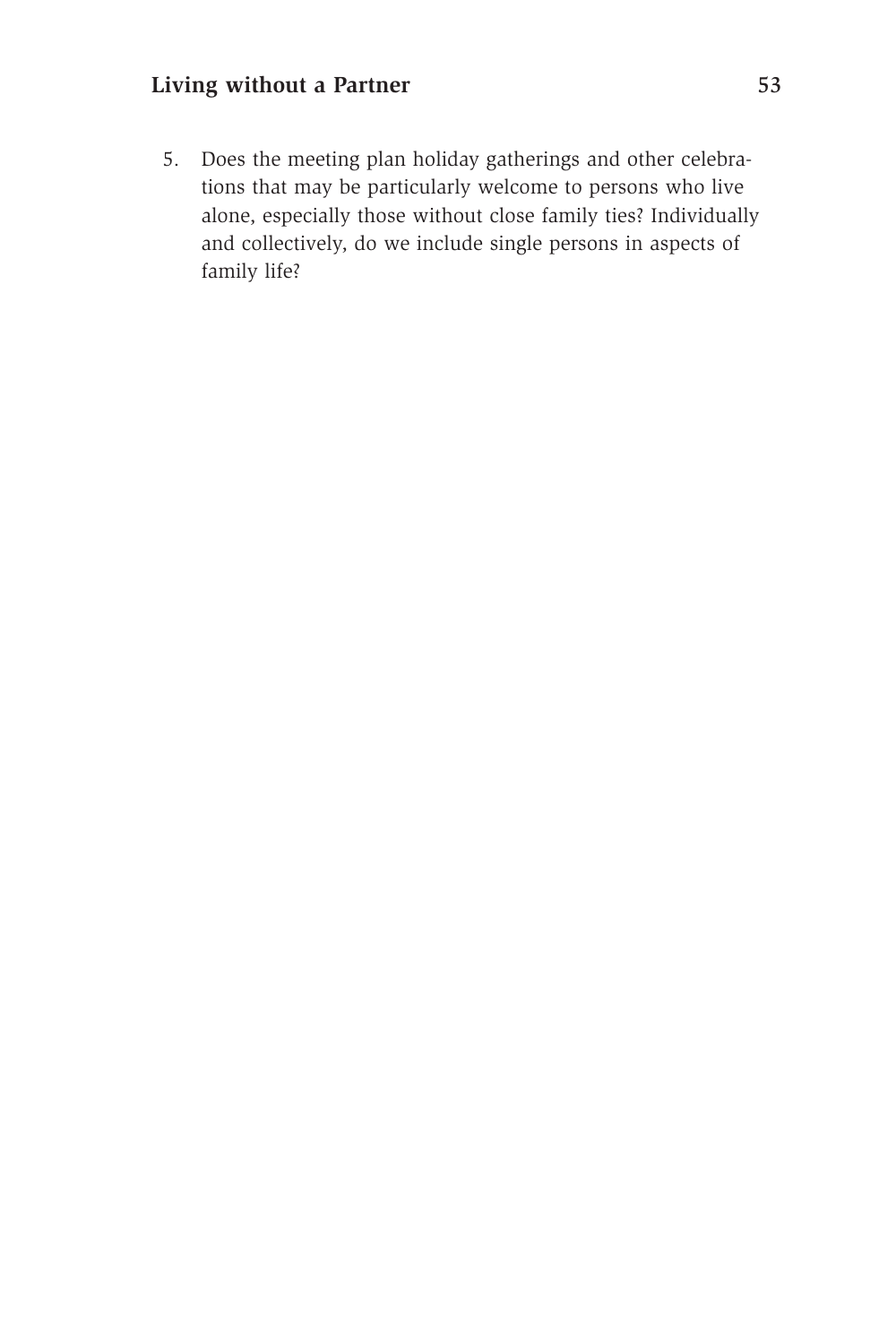## **Remarriage**

Our life is love, and peace, and tenderness: and bearing one with another, and forgiving one another, and not laying accusations one against another; but praying one for another, and helping one another up with a tender hand.

> —Isaac Penington, 1667, in New England Yearly Meeting, *Faith & Practice*, 1985

If a couple have failed, and broken away, and suffered; and if there comes into their lives a new hope of building a home, and they approach it responsibly, gravely; then it is surely right…to stand by them in love and sympathy and hold them up before the Lord…It is thus that the sanctity of marriage is asserted, rather than in the denial of a new start.

—Harold Loukes, 1962, in Britain Yearly Meeting, *Quaker Faith & Practice*, 1995, #22.76

Fry, it is a time for rejoicing. Remarriage is a new commitment to the ideal of life-long partnership and it takes much faith, strength and courage to remarry following the traumatic loss of a spouse. While there are many ry, it is a time for rejoicing. Remarriage is a new commitment to the ideal of life-long partnership and it takes much faith, strength and courage to remarry

following the traumatic loss of a spouse. While there are many differences between losing a partner by death and by divorce, there are also basic similarities and problems. Anger, hurt, resentment, loneliness, feelings of failure and unreal expectations are only a few of the specters from the past that may haunt a remarriage. Realistically coming to grips with problems and seeking solutions before the wedding may give a remarriage the solid base it needs.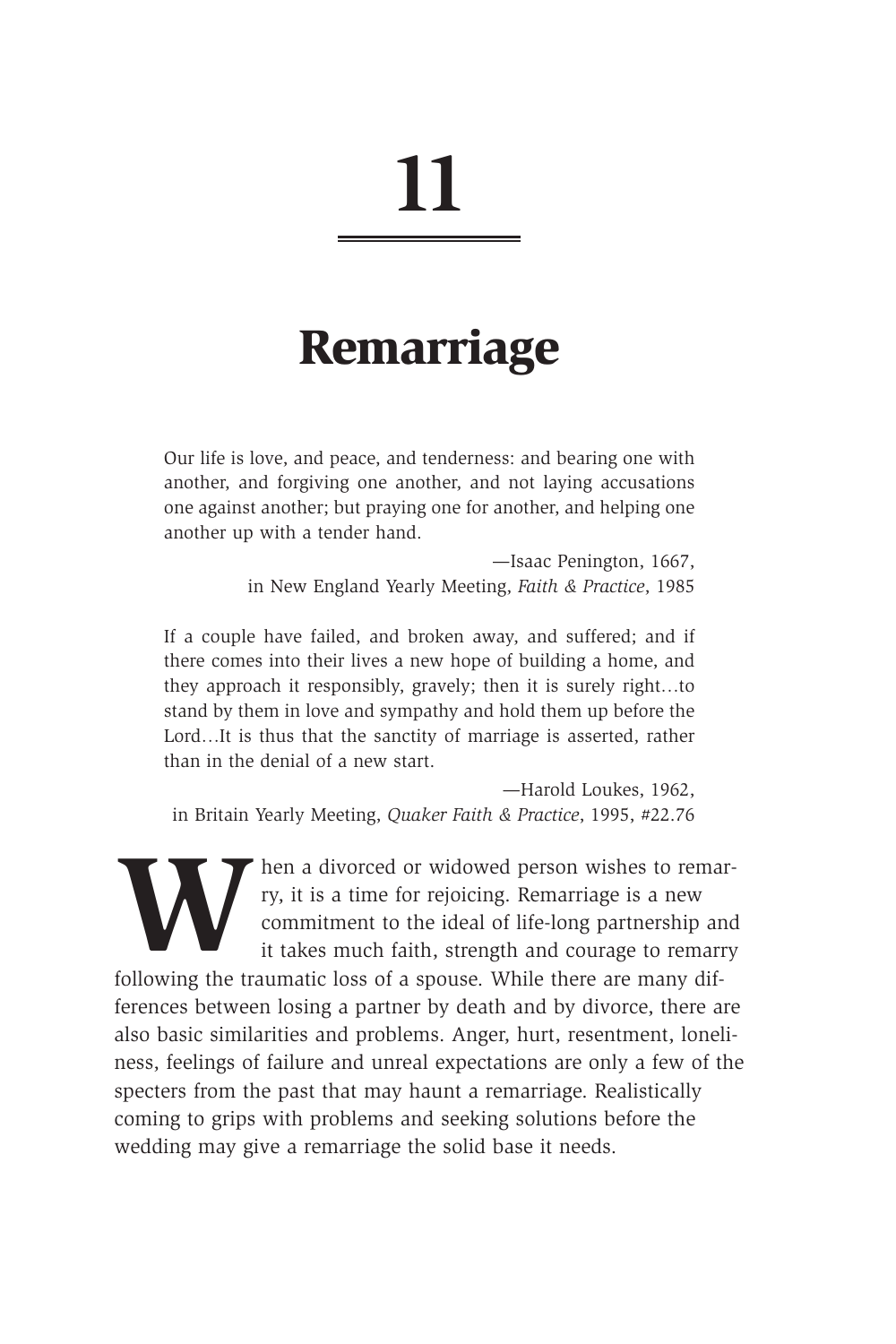### **Remarriage** 55

### **Queries for Couples**

- 1. How much time has elapsed between your divorce or the death of your spouse and your new relationship? During that time, what has been the quality of your life? Has it been a happy time? Has it been a productive period of self-discovery and growth, or a time of living in a precarious emotional or financial state? If the overall quality of this time has been negative, how much is this a factor in your desire for remarriage?
- 2. Have you prayerfully explored, together and individually, your first marriages: similarities, differences, life styles, work and recreation habits, goals, priorities, etc.?
- 3. How many times have you been married? What was the quality of each marriage? What effect might this have on your proposed marriage?
- 4. How long have you known your intended spouse? Do you truly know her or him well? What are the similarities and differences between your former and future spouses? What are the qualities you most admire? What are the qualities you most dislike? Can you learn to live with those qualities you dislike, or are you expecting him or her to change after the marriage? How realistic are your expectations? Do you avoid making unfavorable comparisons between your former and future spouses?
- 5. Can you speak freely with each other about sex? Are your attitudes similar? If early inhibitions and prejudices had an adverse effect on your sexual adjustment in your first marriage, have you worked these out so that the pattern is not repeated?
- 6. Are you ready to learn new patterns of communication with your future spouse, and set aside the patterns you developed with your previous spouse? Can you openly discuss these old habits to avoid miscommunication?
- 7. Are you prepared to explore behaviors that are reminders of a previous spouse, and in particular negative responses to such reminders, in a spirit of inquiry rather than blame?
- 8. Can you maintain a sense of humor regarding such errors as calling your future spouse by your former spouse's name or remembering trips or events and forgetting which spouse you had at the time?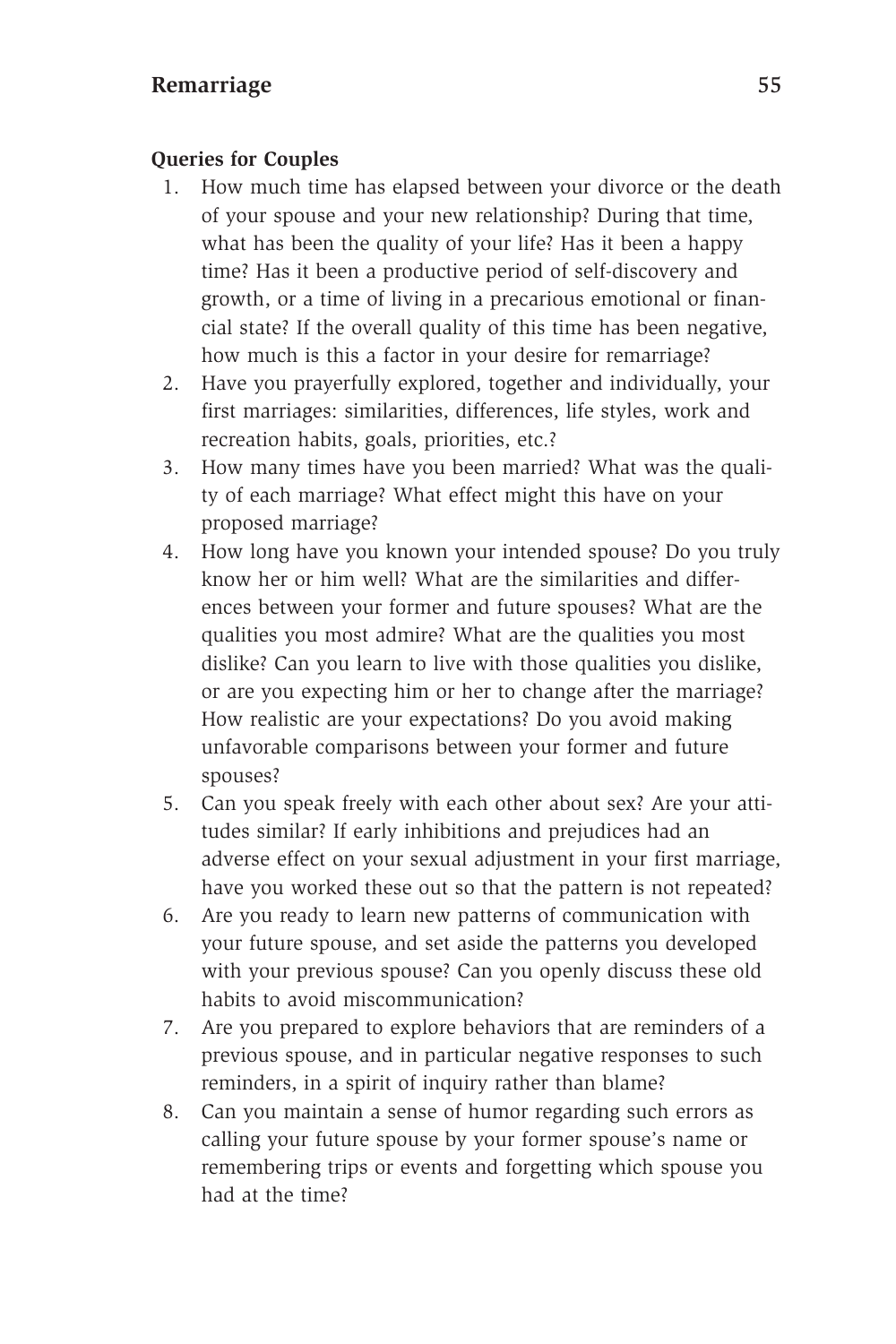- 9. What is the difference in age between you and your future spouse and how will it affect your future? If you have children by a previous marriage, do you wish to have additional children in the new marriage? Do you agree on this issue? If one of you definitely does not wish to have children, does the other feel comfortable with that decision?
- 10. If you have a career, how does your future spouse feel about it? How committed are you to your own career? If either of you were offered an excellent job in a distant location, what would happen? Would the decision for one of you to give up your career be mutual?
- 11. If you have known one another for many years, do you perceive and understand the differences between the old relationship and the new one?
- 12. How have you worked out legal details such as inheritances, insurance policies, ownership of property, etc.? If either of you has an independent income, how will this affect your personal as well as financial relationship? What will happen to a house or personal effects in the event either of you dies? Have you each prepared adequate wills, and are you familiar and comfortable with the terms of each other's will?
- 13. Have you considered how you will divide earnings, household chores, child care, etc.?
- 14. If you each own a home, where will you live? Is it possible for you to feel comfortable in a home formerly shared with another? How do you each feel about using furniture, china, utensils, etc., that belonged to a former spouse? How do you feel about your new spouse using items that belonged to your former spouse? If you have children, how do they feel? Would you be more comfortable in a new location?
- 15. Do you share a common religious faith? If not, are you tolerant and accepting of each other's belief and the actions that stem from them? Are you careful not to force your own beliefs on your new spouse or to make him or her feel excluded? Can the meeting or individuals in the meeting help you with this?
- 16. Do you strive to direct your heart and mind to the future and not dwell on the past? Are you willing to open yourself fully to love with the knowledge that you may again be hurt? Do you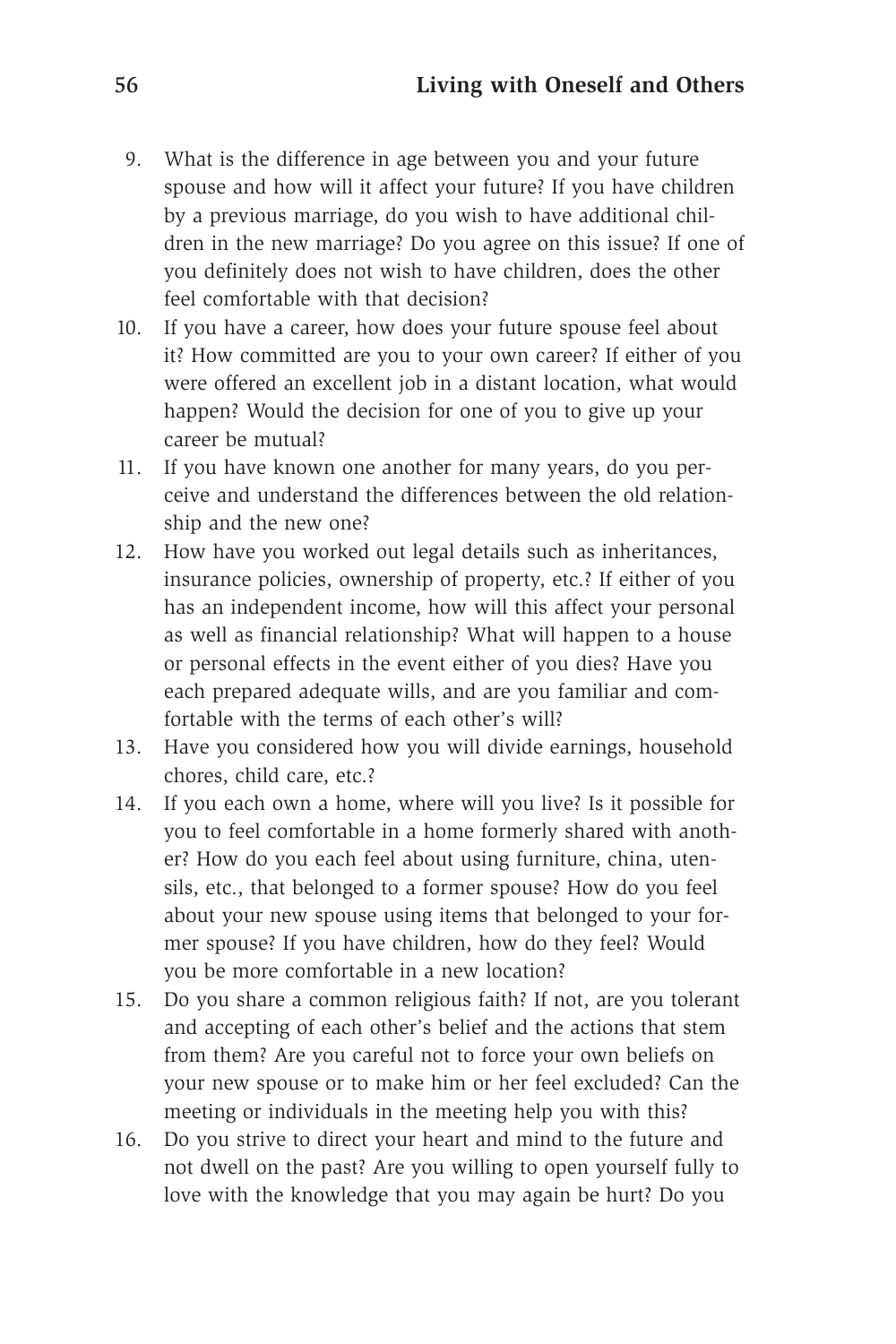### **Remarriage** 57

treat your future spouse with consideration, respect and tenderness? Are you mindful of the joys of a shared life and concentrate on them, rather than on the difficulties? Are you aware that love deepens and matures with time and careful, sensitive nurturing? Do you endeavor to hold each other in the Light?

### **Remarriage Involving Children**

The problems encountered by those couples with children from a previous marriage and still living in the home are quite different from childless couples or those with grown children. Learning to cope with, care for, and love children whom you have not known from infancy calls forth tremendous resources of patience, humility, strength and faith. Time and again children will cause anguish and pain in a new marriage, often because they did not want the marriage to take place. Even in instances where the marriage may have seemed desirable to the children, the remarriage of their own natural parents would have been preferable. Children can so easily be the rock upon which the remarriage founders. Parents, striving to create a family where one or two separate families existed, are lovingly urged to build a strong relationship with each other that can withstand the onslaughts of jealous, hurt, fearful children. The paradox that often exists is that the children so desperately need the very relationship between parent and step-parent that they seek, consciously or unconsciously, to destroy. Especially at this time, a shared religious faith can be of utmost value.

One of the first problems encountered by those with children will be the creation of a very extended family. Some people have found it useful to draw their current family tree and their family tree after marriage, including all living relatives with whom they will have any contact. If widowed and still in contact with in-laws, include them. If divorced, include the ex-spouse and his or her new spouse and family, if any.

### **Queries for Individuals**

1. How do you feel about each relationship from past and current marriages? Are you comfortable with taking all of these people into your life? How often do you see each person? What are your current arrangements for holiday get-togethers and how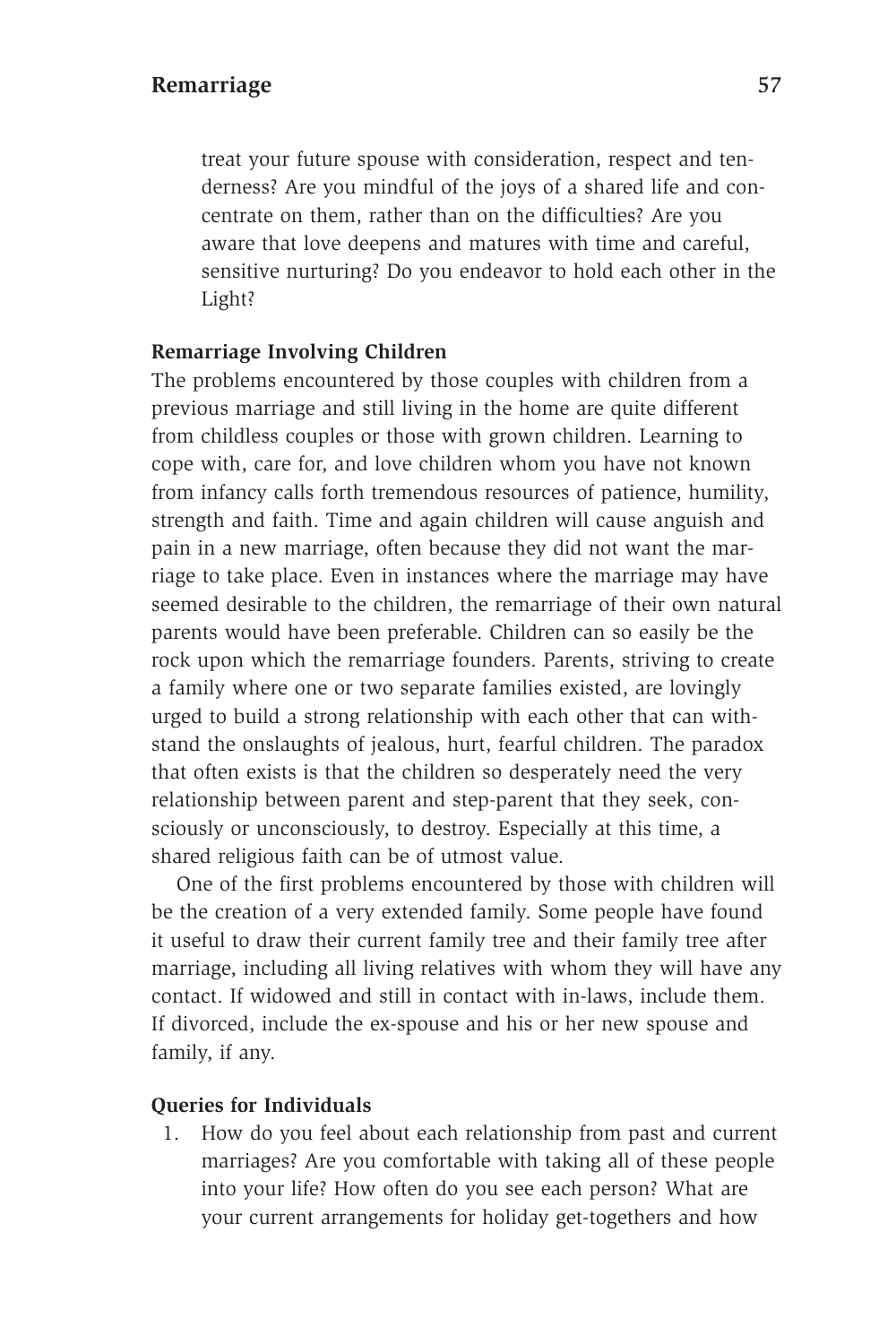will your remarriage affect these plans? How far away do the relatives live? How comfortable are your relationships with your former in-laws? Is your future spouse comfortable with his or her relatives and with your relatives?

- 2. Are your former in-laws concerned that they may be supplanted by your remarriage in terms of the children? Do you recognize that despite your remarriage, your children are still legally and often emotionally attached to your former in-laws? Can you allow and encourage continuation of these existing relationships?
- 3. Are you both fully aware that your new marriage is not only to each other but to each other's children as well? Does your relationship with your future spouse have the depth and breadth to encompass the stresses of a "ready-made" family? Are you mindful that children form a small part of your total life together? Are you comfortable with each other without the children?
- 4. If both of you have custody of minor children, how will the two families merge? What are the similarities and differences in ages, interests, hobbies, etc., of the children? How will you handle the natural jealousies that will occur between the children? If the children do not like each other, how do you propose to improve the situation?
- 5. If both of you have custody of minor children, are you and your future spouse in agreement on child-rearing practices, discipline, morals, religious training?
- 6. How do you feel when your future spouse interacts with or disciplines your children? Do you intercede for the children or allow those involved to work out the problem? Can you and your future spouse speak openly and honestly on this subject? Can you compromise, if necessary? If you have allowed or encouraged your children to assume certain responsibilities that you would now like your future spouse to assume, how will your children react?
- 7. If you or your future spouse has never been a parent, how will the adjustments be made to life with children? Does the non-parent like children and understand all the difficulties as well as rewards of living with them? Have you spent enough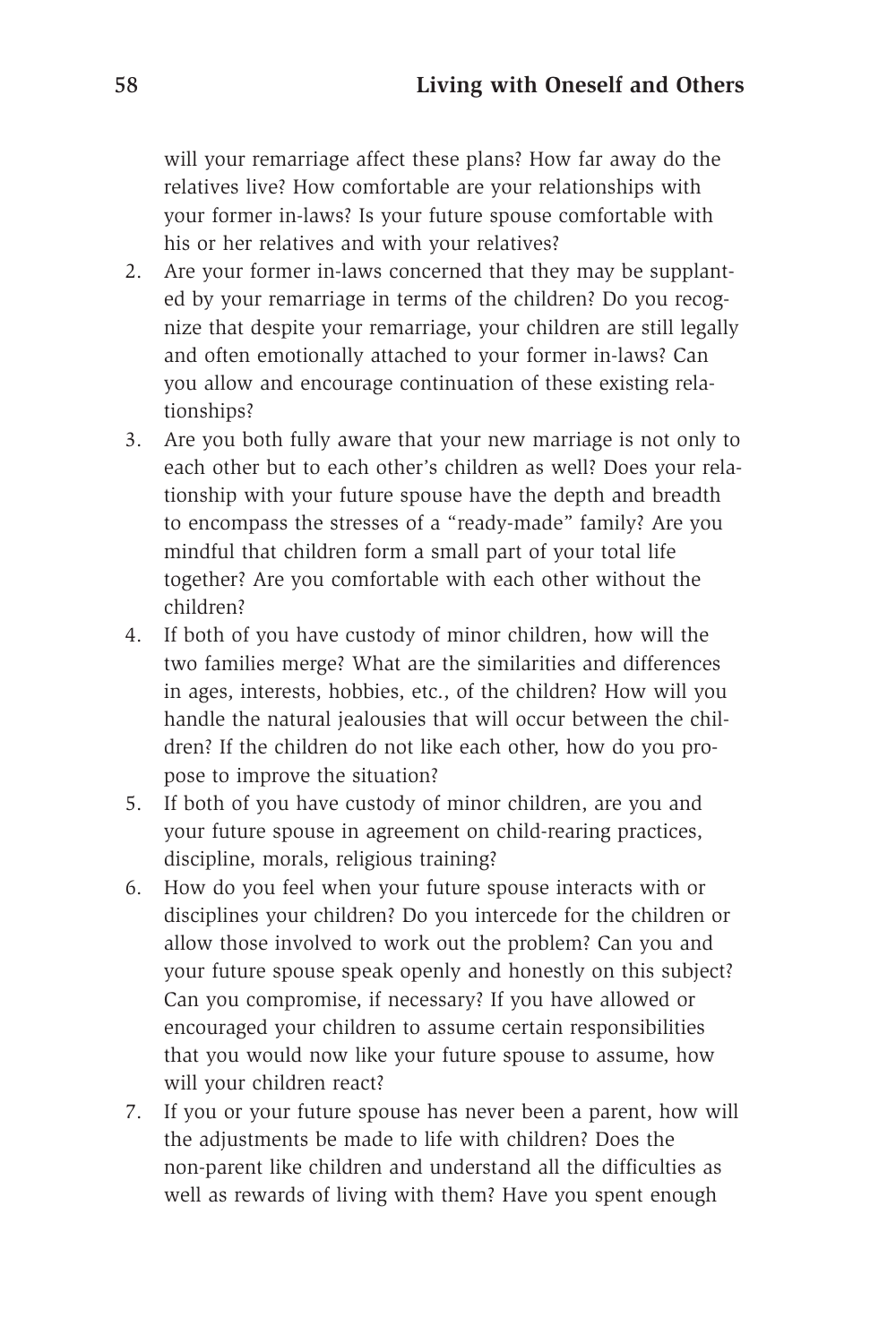time together as a family to see what demands the children make on your relationship, and can you both realistically meet those demands?

- 8. Are each of you comfortable with the number of children you now have? Would a decision to have more children be mutual? If one of you has not had children, how would a new baby affect your relationship with the existing children? Can you discuss this issue with the children? If their response is negative, how will you react?
- 9. What financial arrangements have been made for the children from the former marriages? Is your new spouse expected to pay partial or full financial support for his or her children? Your children? Can you afford additional children if you are paying child support or alimony to a former spouse? How do you both feel about such payments?
- 10. Are you able to seek advice and help from those in the meeting as well as professional counseling or mediation, if necessary? Do you seek Divine assistance both alone and together in working through the problems you face?

### **Queries on Marriage After the Death of a Spouse**

- 1. Are your in-laws or future in-laws concerned that their deceased relative will be forgotten by the children? How can you lovingly handle this situation?
- 2. If there are children still in the home, have they been given sufficient time to grieve and mourn the loss of their parent?
- 3. Can you speak with ease about your former spouse without forgetting his or her frailties as well as virtues? Can you assist your children in remembering the deceased parent as she or he really was? Can you encourage your children to integrate their past and present lives? Can you help them walk the delicate path between fond remembrance and unhealthy longing for the past?
- 4. Can you encourage the children to find joy and love with the new parent and aid them in seeing that love and affection for a new parent is not at the expense of the deceased parent? If appropriate, can you honestly assure them that the deceased parent would have wished them to love the new parent?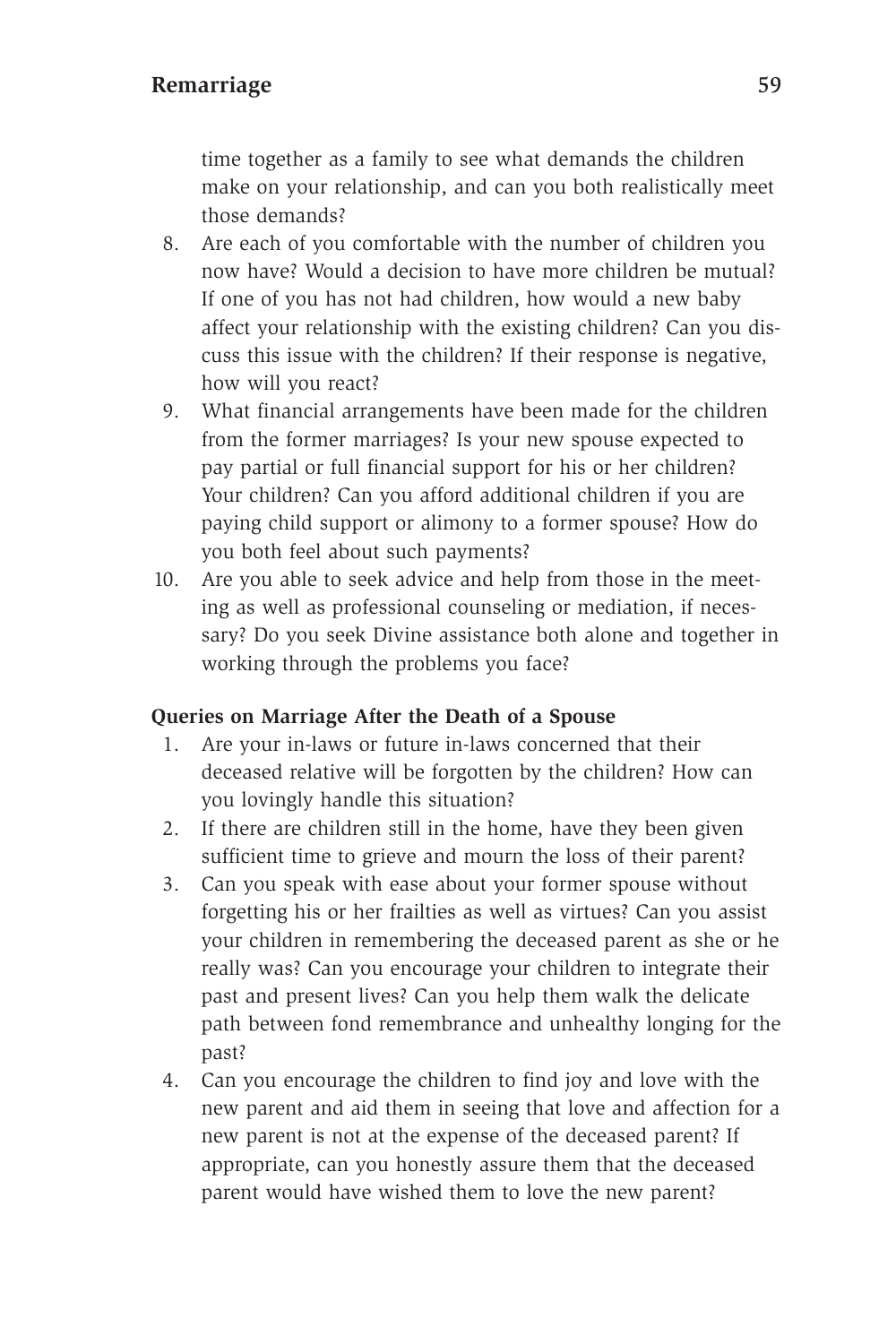- 5. If you are marrying into a family that has lost a parent, are you tender of the loyalties the children may feel for the deceased parent? Can you move slowly into your new role, recognizing that time is necessary for children to accept you into their hearts and lives? Are you able to speak freely with your future spouse about these issues?
- 6. If the children have been living with relatives or a favorite housekeeper, how will you and your future spouse help them make the transition into the new living situation?
- 7. How do your children feel about your future spouse? If your children are grown, how much do they still influence your life?
- 8. If you are acquiring grandchildren by remarriage, are you tender of the feelings of the children for their lost grandparent?

### **Queries on Remarriage After Divorce**

- 1. Have you deeply and prayerfully examined your former marriage and understand the reasons the divorce occurred? Can you view your past marriage dispassionately and see your own failures as well as those of your ex-spouse? Can you forgive yourself and your ex-spouse for the pain and suffering that you may have inadvertently or deliberately caused each other?
- 2. How much time has elapsed between your separation and divorce, and between your divorce and proposed remarriage? Are you remarrying to escape living alone, or to insure financial security, or to share the burdens and responsibilities of raising your children?
- 3. Has your former spouse remarried? Is this a factor in your desire for remarriage?
- 4. How much interaction do the children have with the non-custodial parent? What is the quality of these interactions? Are the visits regular and planned, or sporadic? Do your children feel they cannot like your future spouse out of loyalty to their other parent? How can you handle such feelings? Can you openly, honestly and lovingly discuss such problems with your future spouse?
- 5. If your future spouse does not have custody of his or her children, what are the visitation arrangements? Are you jealous of the time your future spouse spends with his or her children?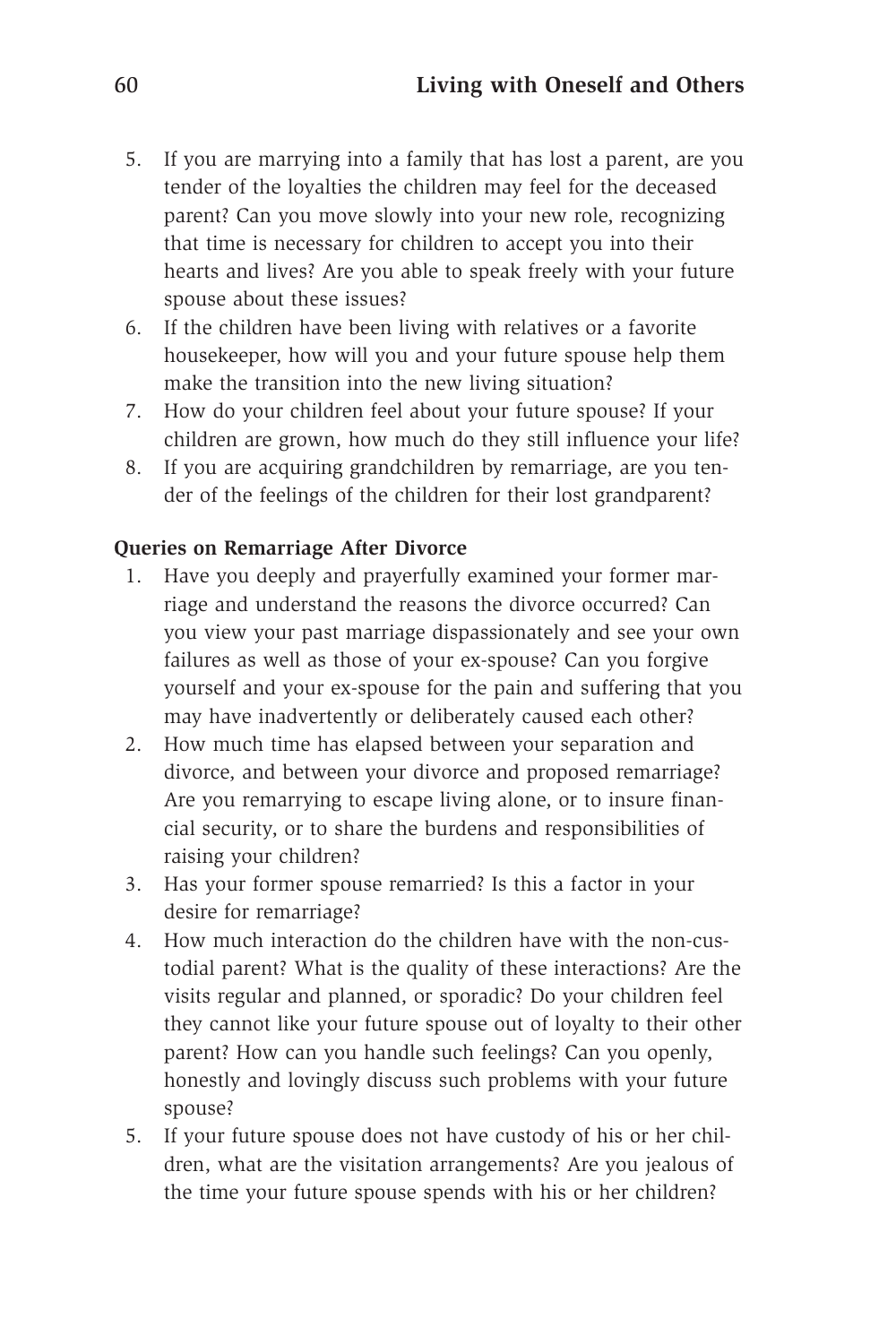### Remarriage 61

- 6. What is your role to be with your future spouse's children? Are you comfortable with that role? Are you fully aware of the joy, as well as the pain, hurt and humiliation you may suffer because of the children?
- 7. Are you comfortable with the expectations of your role with the children of your future spouse and his or her ex-partner? How will you meet those expectations or modify them, if necessary? Can all parties involved openly discuss these matters?
- 8. Are the children a point of issue between parents? Is either parent seeking to modify or completely change custody arrangements? Are there limitations written into the custody agreement that prohibit moving to another state or area? Are you aware of other possible continuing legal or financial entanglements remaining from the previous marriage? Can you give loving and creative support in constructively working through these problems with the knowledge that these pre-existing obligations may limit new directions of your marriage?
- 9. If you are confronted with a manipulative and jealous ex-spouse, can you continue to make decisions and live a married family life in a spirit of love and concern for the welfare of all involved, including the troublesome ex-spouse?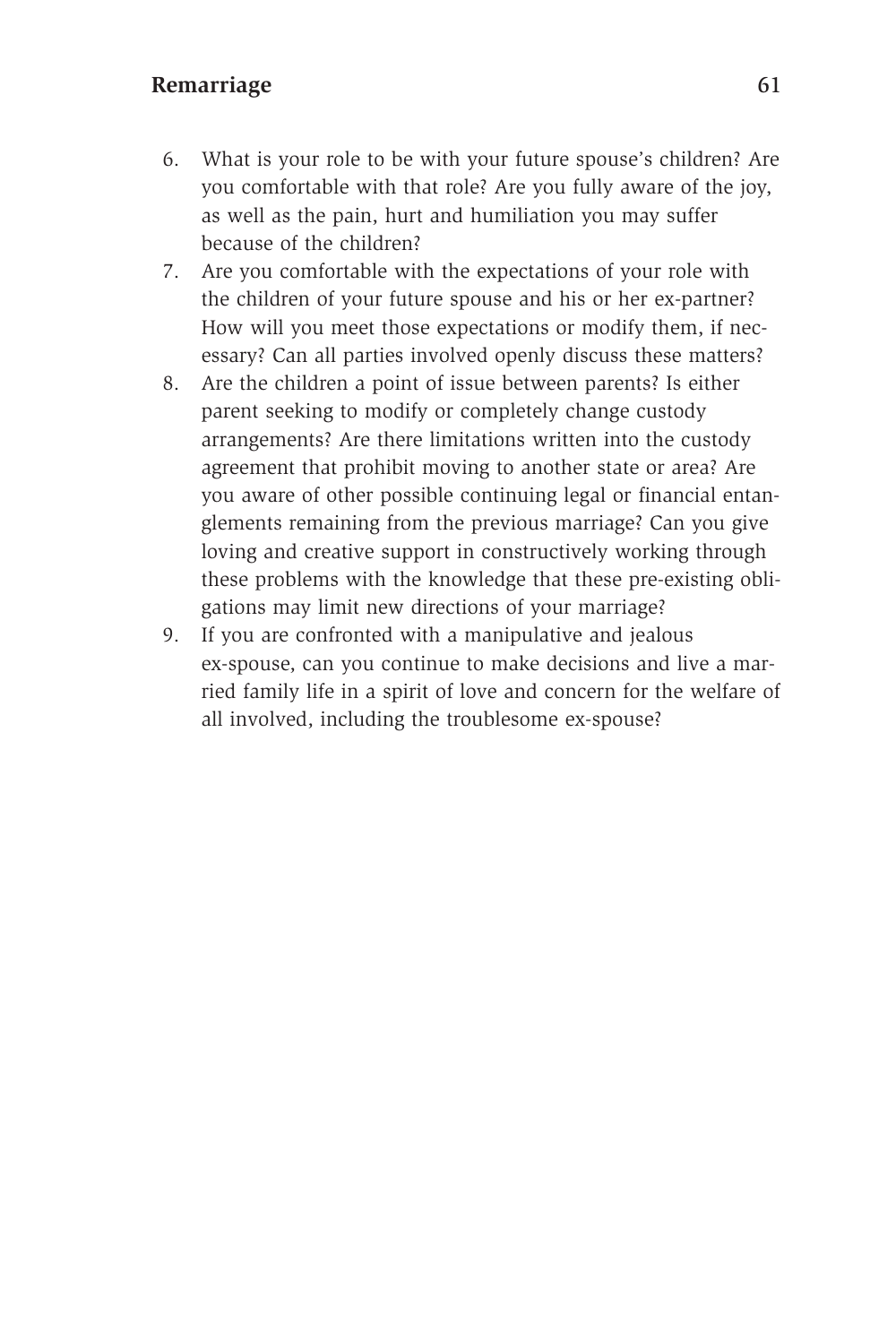### **As We Grow Older**

Here is the unfailing attraction of the life in Christ. It is a life, which even to old age, is always on the upgrade; there is always something calling for a joyful looking forward.…

—William Littleboy, 1917, in Britain Yearly Meeting, *Quaker Faith & Practice*, 1995, #21.44

"I've gone to many kinds of schools, but of all the courses in the university of life, the course in old age is the hardest; the one with the most lessons to learn. Your generation is gone. You can no longer count on your intellect or your memory. Your hearing lets you down. You can't keep track of things and you're always misplacing them. But you learn so much. You learn to accept help and to remember with your heart. To live always with the generations that went before, with those alive now, and with the generations to come—all that we must surely learn. In one way life is like a mountain climb, and we keep going steadily upward toward our death. And when we meet it, when Brother Death comes and gives us permission to go on across the frontier, then we must meet him with thankfulness, only with thankfulness."

—Emilia Fogelklou, 1985, in Philadelphia Yearly Meeting, *Faith & Practice*, 1997, #190



ome people find increased interests and zest for life as they age. Some people experience an increased spirituality as they grow older. For some, old age is a lonely time when spouse and friends have gone before. Others ma age. Some people experience an increased spirituality as they grow older. For some, old age is a lonely time when spouse and friends have gone before. Others may be over-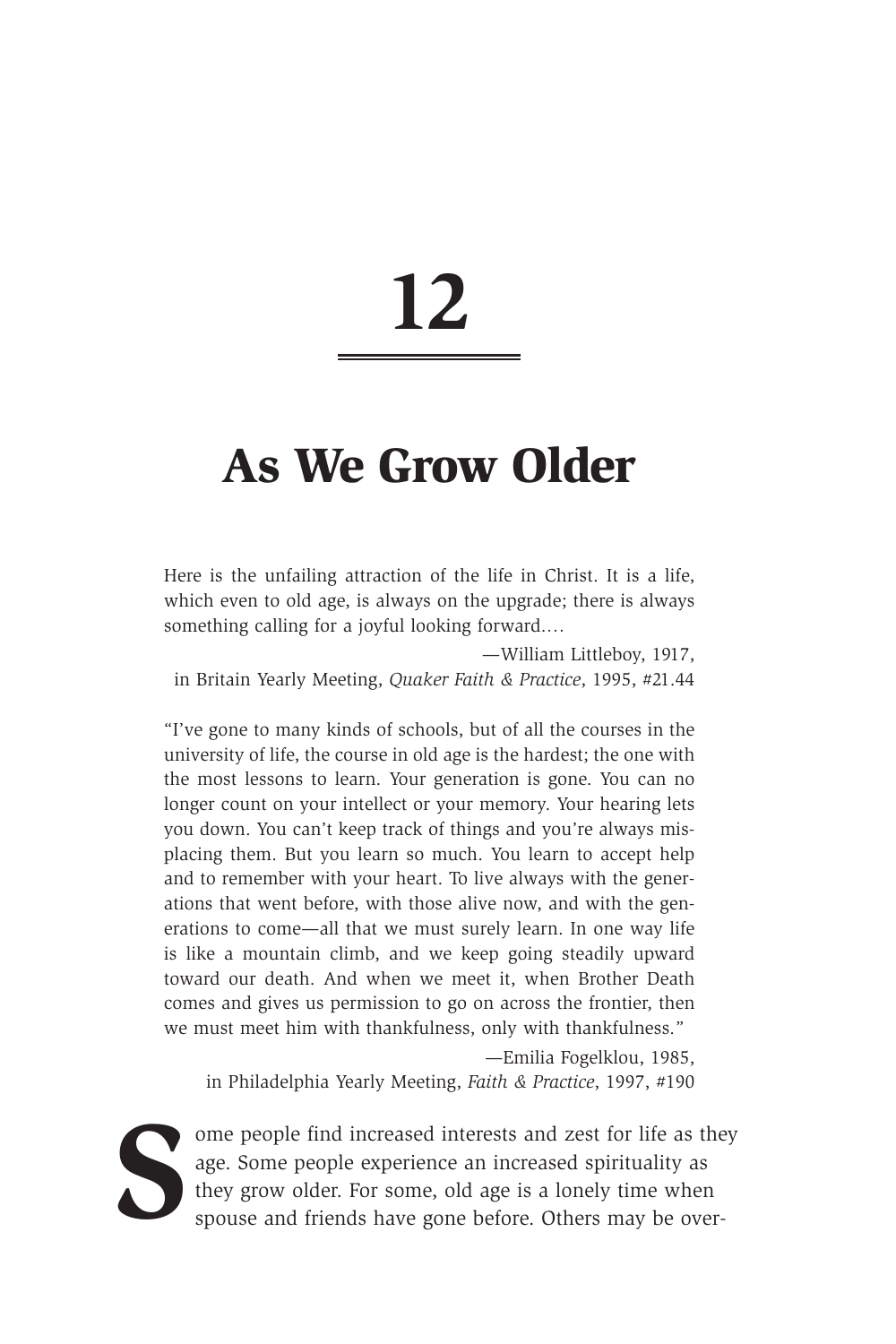whelmed by pain, by agitation, or the humiliation of a checkbook that won't balance. In our wider culture, as with the very young, older members of society are not honored and may be discriminated against by the mere fact of being a certain age. While medical advances have made it more likely that we will live longer, they do not address how to make our later years satisfying and spiritually beneficial to ourselves and those around us, or how to find the respect and support that we need. As at every stage of life, we approach these problems in a wide variety of ways. Some are grateful to let go of more and more practical responsibilities, happy to spend time in contemplation and prayer. Others find a need to keep busy and appreciate the extra time that retirement allows for social activism, volunteer work, and spending time with grandchildren. We need to seek a balance between giving up too easily when faced with lessening physical and mental capabilities and denying the existence of such changes to the extent that we are unrealistic about what we can safely and reasonably accomplish on our own. The meeting community can be a great support for its elders as they face physical and emotional challenges, as it is enriched by their experience and history. Including elderly Friends in meeting activities may require the same care and creativity as including the very young. In an era when people are often segregated by age, this care rewards us with a heightened sense of the wholeness of life.

### **Queries for Individuals**

- 1. Do I seek for continuous inner growth throughout life? Do I value each stage of the life span?
- 2. Do I strive for insight into each new stage, with its inevitable losses yet its opportunities for spiritual growth?
- 3. How can I experience aging in terms of creative use of freer time, fresh opportunities for service, wider social relationships and deeper understanding of myself and of my world?
- 4. Do I actively pursue intergenerationa1 relationships and experiences? Do I travel freely among persons of all ages—giving, receiving, sharing?
- 5. As I grow older, what living arrangements do I envisage? Am I considering all the options my inclinations and finances permit?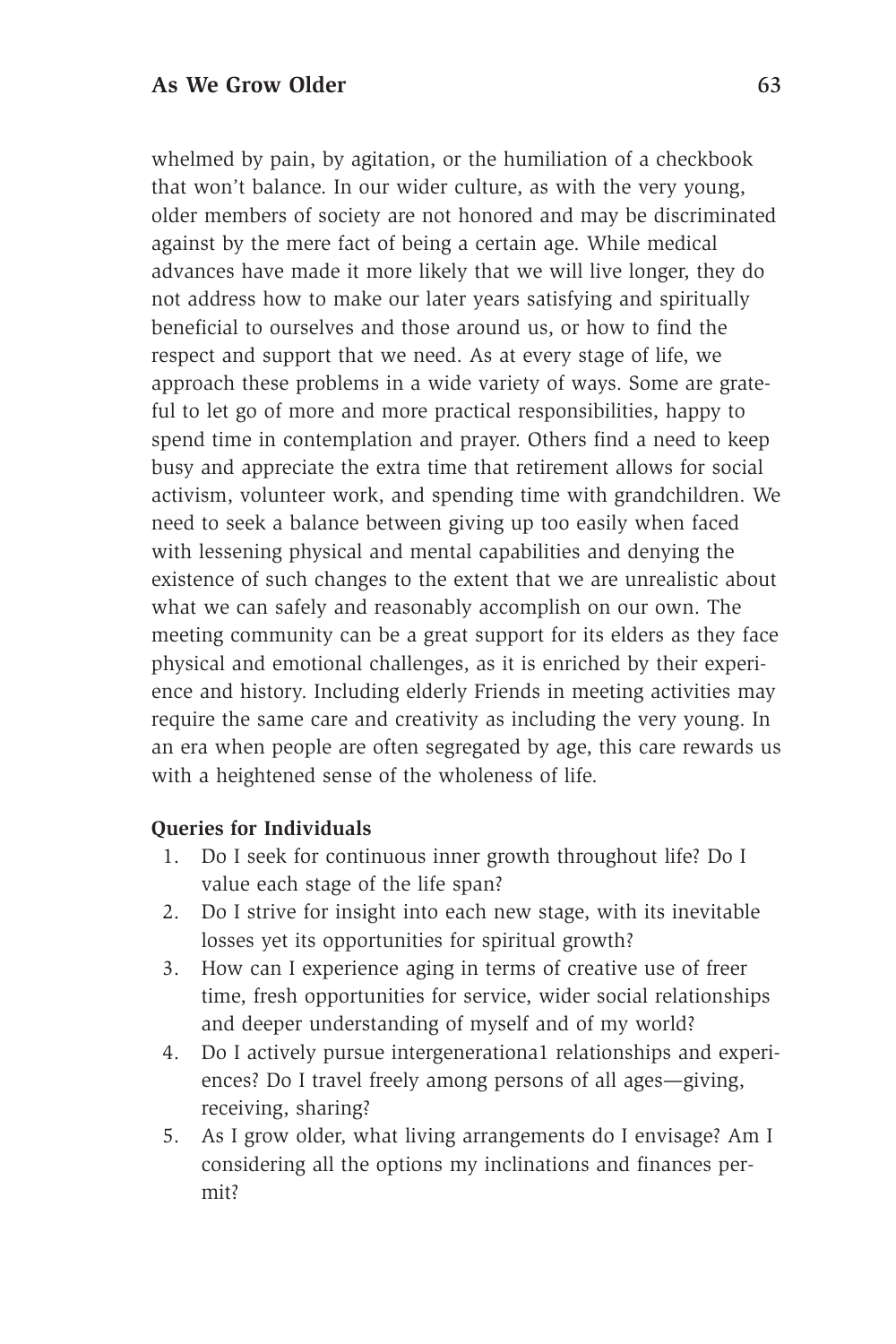- 6. Do I expect change? Can I accept losses in physical vigor, vision and hearing, and yet plan and keep a balanced regime of good nutrition, exercise of body and mind, health care and spiritual nurture?
- 7. Do I recognize that I must make a gradual transition from independence to increasing dependency? Am I willing to ask for and graciously accept help as needs arise?
- 8. Am I learning to dispose of extraneous possessions and clutter? Am I a good steward of material possessions?
- 9. Can I express my feelings of grief and accept the death of close friends and relatives?
- 10. Do my expectations of life include my own death?
- 11. Have I made clear my wishes regarding treatment in the event of terminal illness?
- 12. Have I taken care of the practical details in planning for my own death? Have I recorded my wishes and pertinent information with my family and my meeting?

### **Queries for Meetings**

- 1. Is the meeting a good one to grow older in?
- 2. In what ways does the meeting encourage intergenerational gatherings and relationships?
- 3. Does the meeting show a continuing care and concern for the spiritual and practical needs of our older members, especially those who live alone and lack close family ties?
- 4. How can the meeting utilize the talents, time and experience of our older members in the work of the meeting?
- 5. Are we aware of the losses and role changes of old age? (Examples: sensory losses, physical handicaps, loss of spouse or friends, change in professional status.)
- 6. When we speak in meetings for worship, business or other gatherings, can our messages be heard?
- 7. Does the meeting act to modify or eliminate architectural barriers in the meeting house?
- 8. Are we sensitive to the difficulty some older Friends may have in asking for or accepting help, such as with transportation?
- 9. How can we be helpful to parents and adult children as they adapt to changing roles—dependence, independence, interde-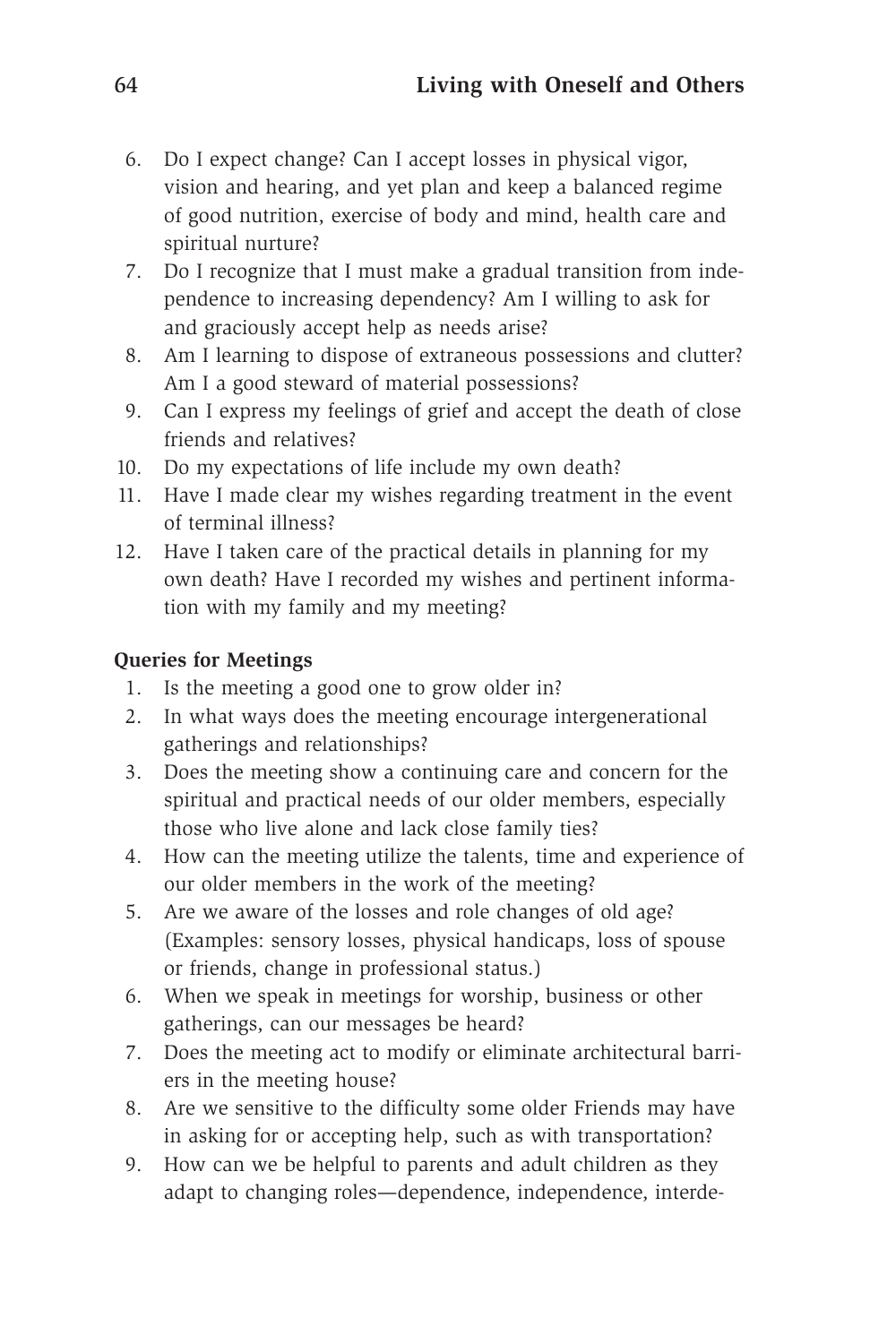pendence? Are we aware of appropriate counseling and support services?

- 10. Is the meeting learning how to help those facing terminal illness?
- 11. Does the meeting encourage all members to plan for death and memorial arrangements and keep needed information on record?
- 12. How does the meeting give both short- and long-term support to bereaved individuals and families, and assist them in their grief?
- 13. What committee or persons is/are responsible for implementing the meeting's concerns for our older members?

### **Queries for Adult Children**

- 1. Do you have the wisdom to know when independent living is no longer in the best interest of the aging parent and/or the caretaker?
- 2. When you must make decisions, do you consider what your parents would choose were they able to do so?
- 3. Do you have open communication on practical matters and present and future problems such as finances, wills and disposal of family or personal valuables?
- 4. Do you encourage family history sharing between generations?
- 5. Do you accept parents' increasing limitations realistically, helping them seek appropriate services, glasses, hearing aids, dentures and other medical care?
- 6. Are you prepared for some dark times: frustration, resentment, hostility, anxiety? Are you aware that moods fluctuate and physical vigor is variable? In your relationship, do you respond with love?
- 7. Are you careful to know your own physical and emotional limitations? Do you remember to balance your own family's needs with those of your aging parents?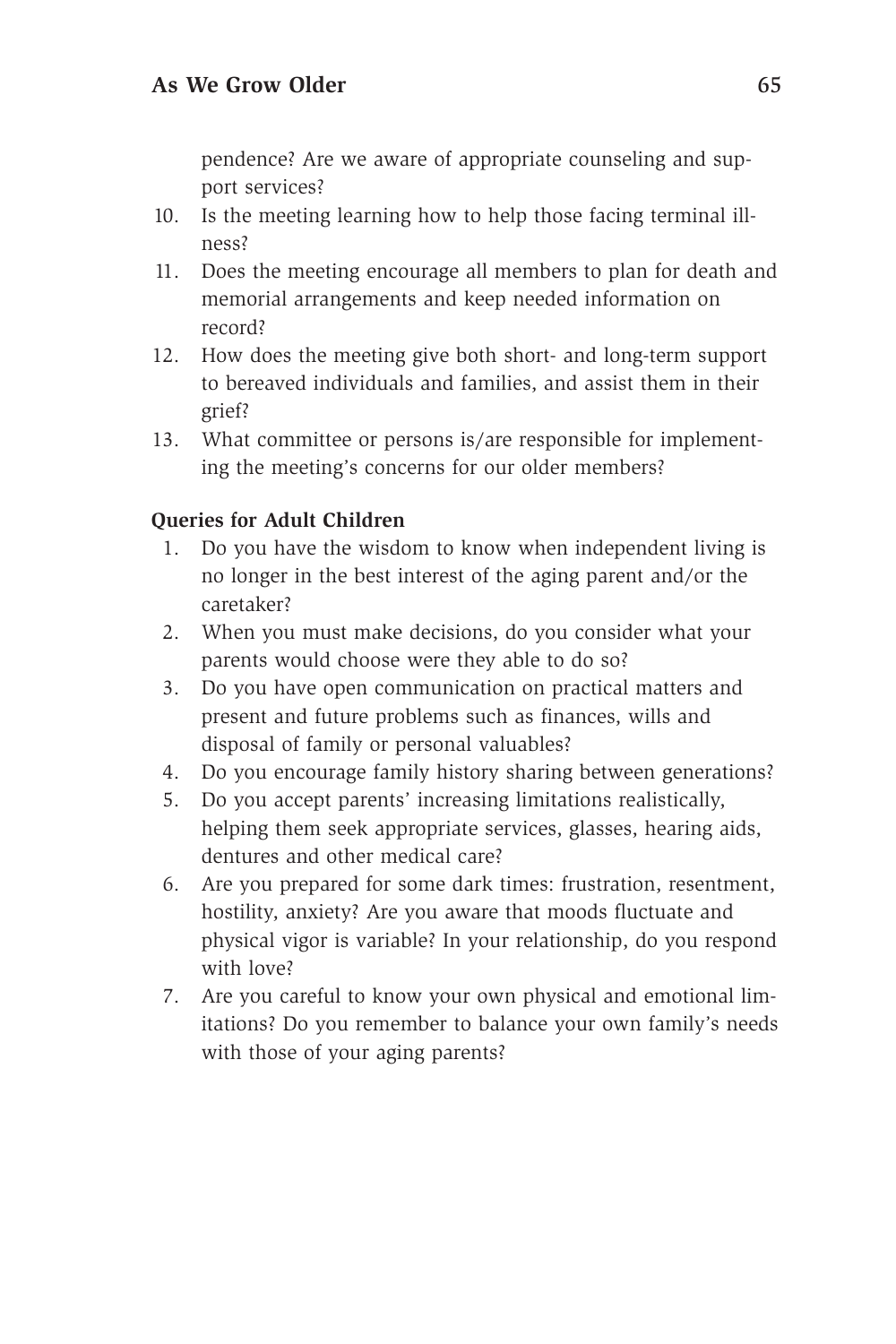### **Clearness Committees for Personal Discernment**

The spiritual strength of a meeting finds important expres-<br>sion through the loving community of its members. Out of<br>awareness and responsiveness of its members to each<br>other grow the bonds of trust and love that allow the sion through the loving community of its members. Out of awareness and responsiveness of its members to each other grow the bonds of trust and love that allow the meeting to find coherence in its spiritual life and unity in its actions.

It is appropriate to the development of this spiritual life that members of the meeting should feel free to approach the meeting for assistance in dealing with major turning points in life, including such matters as career decisions, lack of funds to live on, terminal illness, withholding of taxes, difficulties in relationships. One way that meetings could respond to this desire for help is through clearness committees, which offer support during difficult times, and clearness committees, which assist in making a decision. Both types of committee can be appointed by Ministry and Counsel of the monthly, quarterly or yearly meeting in conjunction with, and at the request of, the individual or individuals seeking help.

A clearness committee to consider marriage under the care of the meeting or a request for membership in the meeting is established for a particular reason, and has the goal of joint discernment between the couple or individual and the meeting; the meeting chooses the members of such clearness committees. In contrast, the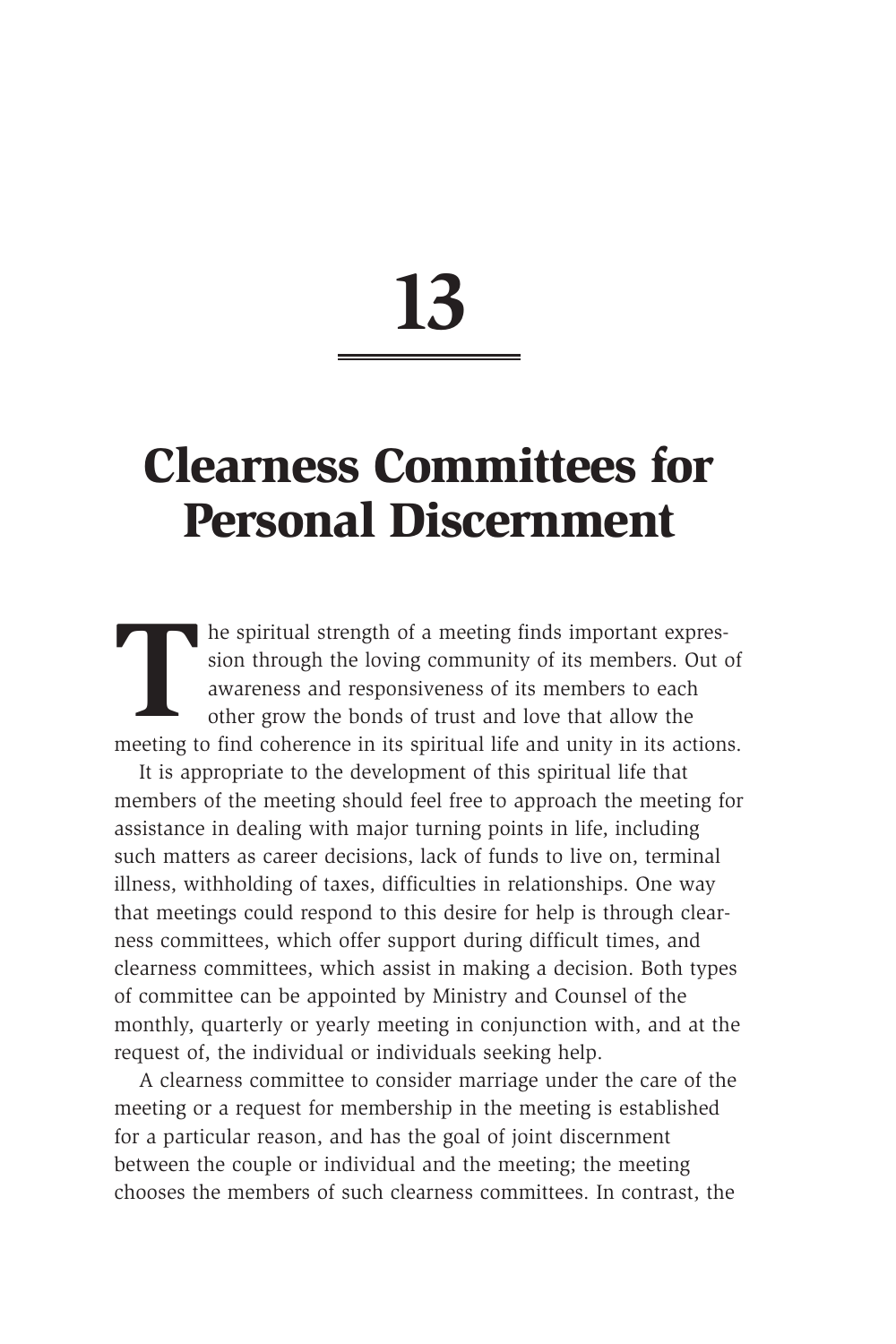individual(s) requesting a clearness committee for personal discernment can choose or suggest members of the committee.

A clearness committee for personal discernment meets with the individual or family, not as professional counselors nor as friends discussing a problem and giving advice, but rather as caring Friends, drawing on the resources that bind us together in our meeting for worship. Maintaining a spirit of openness and prayerful waiting, the committee seeks to help the individual become clear about an impending decision by serving as a channel for Divine guidance. The members of the committee are there to listen without prejudice, to help clarify alternatives and their implications, to facilitate communication if necessary, and to provide emotional support as an individual or family seeks to find God's will. The size of such a committee and the number of times it meets with those seeking to make a decision depend on the circumstances. However, care should be taken that a clearness committee does not turn into an ongoing support committee with an indefinite term. The committee is normally made up of people from within a monthly meeting, but there may be times when members of the monthly meeting find themselves to be too close to the decision to be helpful, or when special resources available at the quarterly or yearly meeting levels would make a committee drawn from a larger body more appropriate.

### **Forming a Committee**

Committees may come into being in different ways depending on the situation. Those seeking clearness should feel free to use whatever method seems easiest and most comfortable. Examples of possible methods that could be used include the following:

- a. *Through the meeting as a whole*. Those seeking clearness may initiate a committee while the meeting is gathered for worship or business. The nature of the problem or decision should be described to the group and a request made that those willing to serve on a committee meet briefly afterwards.
- b. *Through the clerk or any other member of Ministry and Counsel.* The individual or individuals seeking clearness may ask the clerk or another member of Ministry and Counsel to arrange a committee for them. In these cases, an informal conversation between those seeking clearness and the person asked to form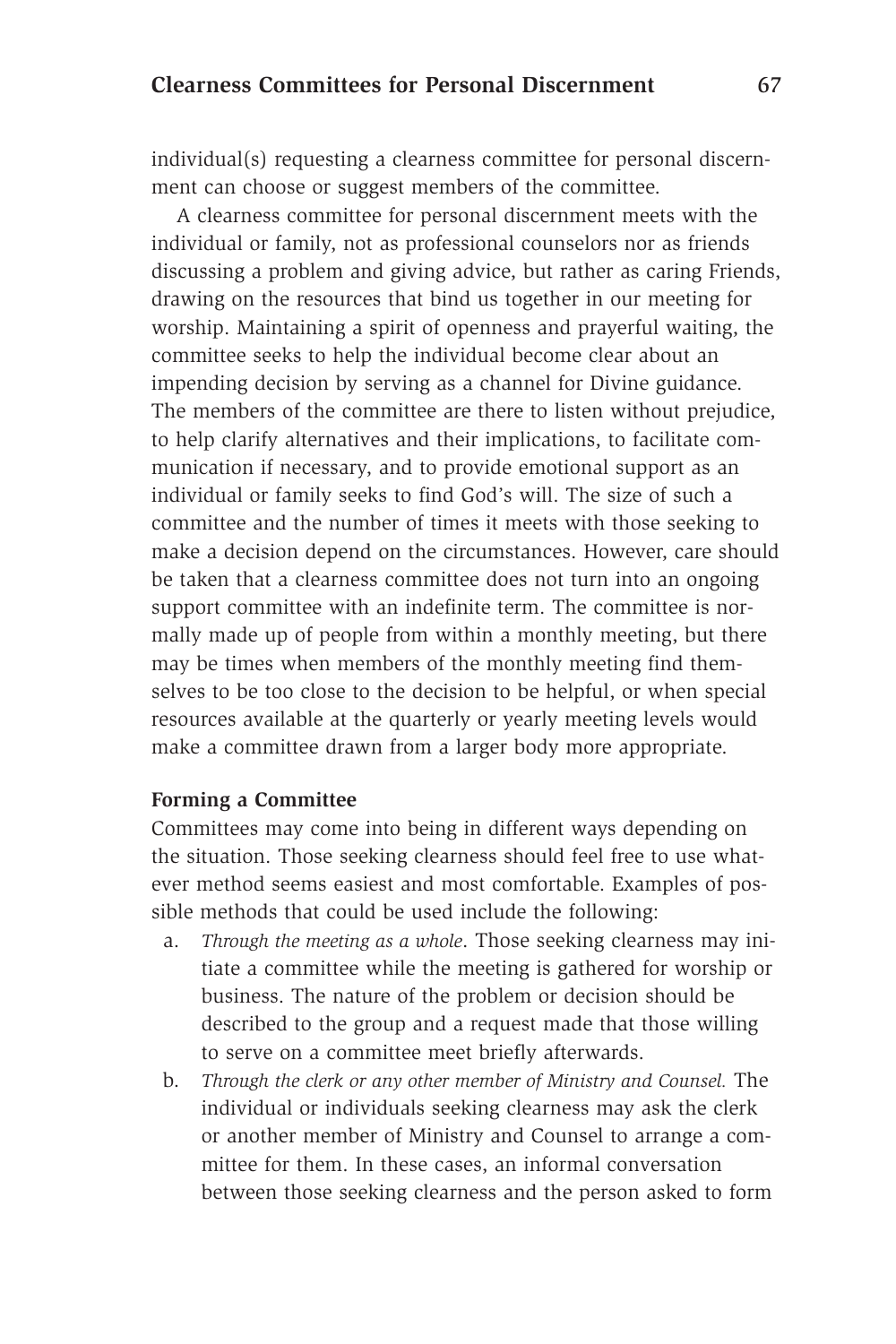a committee can serve to clarify the reasons for asking for a committee and suggest potential members. The clerk or another designated person would contact the suggested members and arrange for a first meeting. When this method is used, more potential members should be suggested than will be needed, since some may not be available. The person asked to form the committee need not be asked to be a member of it, and those who are asked to serve should not feel compelled to do so.

### **Conducting a Committee**

- 1. At the first meeting a clerk will be appointed to facilitate the meeting and do any follow-up that may be necessary. It is also important at this meeting for the committee to come to common agreement with those seeking clearness on the approach to be used and the approximate time period before evaluating the usefulness of continuing to meet.
- 2. Members of the committee should respect the needs for confidentiality of the individual or individuals seeking clearness. The degree to which confidentiality is desired should be agreed upon at the initial meeting.
- 3. Members of the committee may choose to meet without the person, couple, or family seeking clearness in order to clarify among themselves what has been said and what issues need to be addressed.
- 4. After one, two, or three meetings, the committee, together with the person or persons seeking clearness, should determine whether continuing would be useful or whether a support committee or an oversight committee should be appointed to aid the person in keeping clear and/or in being accountable to the clarity reached. In contrast to clearness committees, which are short-term, support or oversight committees meet on some ongoing basis. Members of the clearness committee are free to release themselves from further commitment or to offer to serve on such committees. A third question might be whether professional counseling should be recommended. It is important to recognize when the problem or the need is beyond the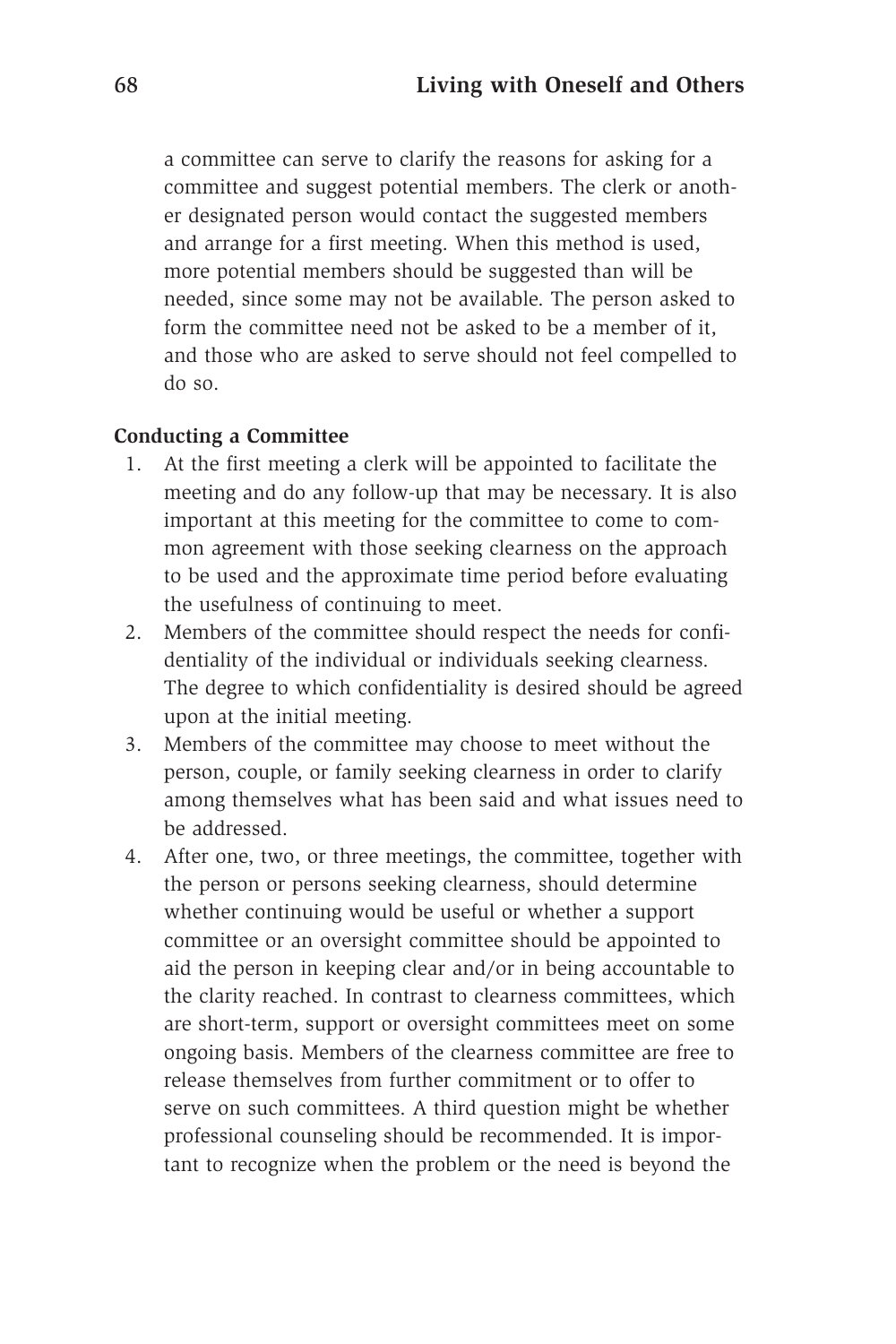## **Clearness Committees for Personal Discernment** 69

resources of the committee so that other approaches may be initiated.

5. It should be understood by all concerned that the decision finally reached with the help of a clearness committee for personal discernment is neither sanctioned nor condemned by Ministry and Counsel or by the meeting. The clearness committee may help with the process, but the final decision is the responsibility of the individual or family concerned.

### **Queries to Consider in Forming a Committee**

- 1. Does the committee have a good range of age and experience?
- 2. Is the committee too large or too small to be effective?
- 3. Can members of the committee work well together and put aside personal biases?
- 4. If it is a family decision, do all the members involved feel comfortable with the committee? It is not always necessary that all members of the family be in accord with seeking the help of a committee in reaching a decision, but the committee must keep all members of the family in mind and be careful not to take sides, or even to appear to take sides, against a family member who refuses to participate in the process of seeking clarity through a committee of this nature.
- 5. If there are children involved, is there someone on the committee especially concerned with their needs? Is it appropriate for some or all of the children to meet with the committee?

Consider asking persons outside the meeting community, such as members of yearly or quarterly meeting Ministry and Counsel or others with special resources, to serve on such committees. This may be the best procedure when a meeting is too emotionally involved in the problem to be helpful to those seeking clarity. If part of a couple or family is not a part of the meeting, consider asking some non-Friends to serve on the committee.

### **Queries for Those Asked to Serve on a Committee**

1. Do you feel sufficiently at ease with the other members of the committee to work with them? Can you labor with them to truly provide an atmosphere in which Divine guidance can be sought?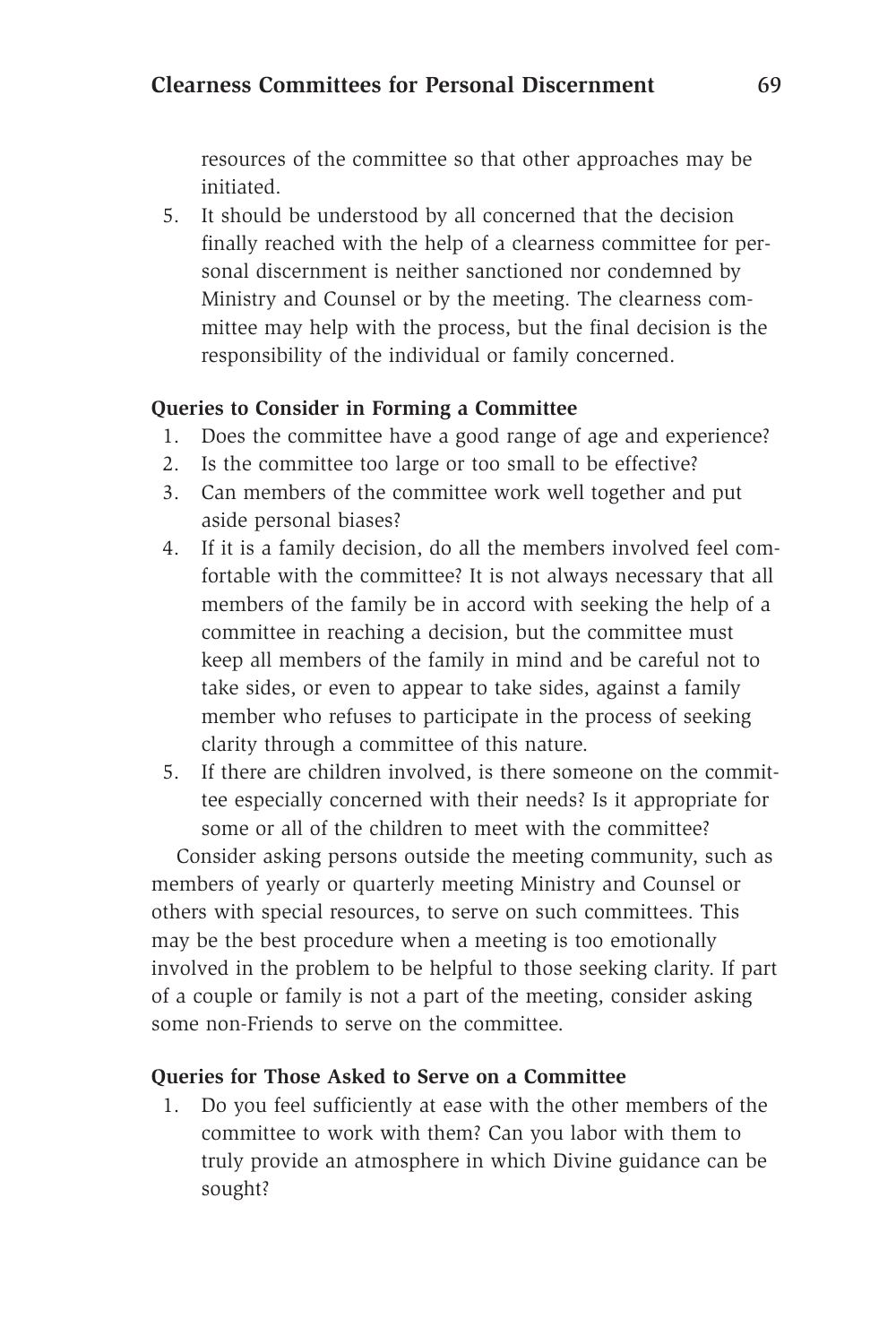- 2. If it is a family decision, can you listen without prejudice or bias to each member who is involved?
- 3. Can you devote sufficient time and energy to this committee, knowing that clarifying the problem and providing support while the decision is made and carried out may take several meetings and many weeks or months?
- 4. Can you keep the committee discussions confidential and avoid gossiping or referring to them outside the committee unless those requesting the help of the committee are comfortable with wider sharing of their problem?
- 5. What questions can you ask, or issues can you raise, that a non-religious counselor could not appropriately raise?

## **Advices for Those Asked to Serve on a Committee**

- 1. Consider that persons are capable of changing and growing. Do not become absorbed with reasons for present problems. Focus on what is happening now to maintain the situation and explore what could be done to change it.
- 2. Notice the concept of blame, whether it is directed at self or others. Point it out when it occurs and discuss its consequences.
- 3. Do not give advice; do not present solutions to others. Do not create dependency by taking over responsibility. Remember that it is your task to help clarify the problem, not to make the decision.
- 4. Do not take sides if it is a family problem. Each person contributes to the problem, its continuation, and its solution.
- 5. Truly listen to the other persons present, not just wait until it is your turn to talk. Watch for verbal and non-verbal expression.

Committee members should be sensitive to the issues but not personally involved. All share responsibility, but the primary responsibility is the clerk's, who should:

- 1. Convene the meetings at mutually agreeable times and places.
- 2. Surround each meeting with a waiting silence; begin and end with worship.
- 3. Give equal attention to each person present, whether adult or child.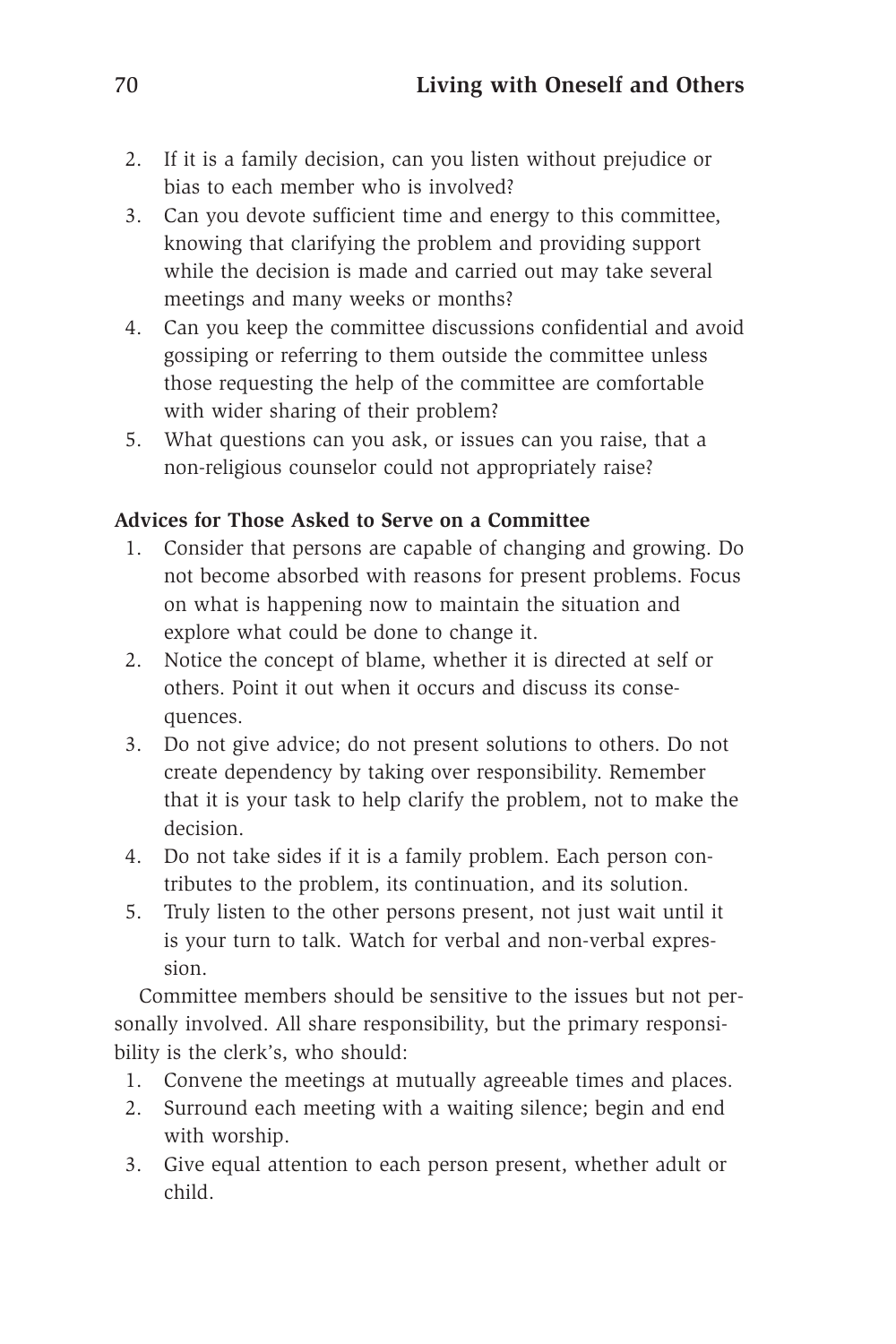# **Appendix**

This fourth printing (2001) is presented as a revision of previous printings, and was guided by the Ministry and Counsel Committee of New England Yearly Meeting. The changes throughout are attempts to: 1) make *Living With Oneself and Others* consistent in its format, and 2) delete outdated bibliographies. *Living With Oneself and Others* was initially printed in 1978; second (1985) and third (1993) editions each added new chapters to the document. The "Statement of Purpose" and "How These Papers Came to be Written" that follow appeared as introduction and preface in previous printings.

### **Statement of Purpose**

These "Working Papers" were presented after several years of long, hard, thoughtful, prayerful work by the Marriage and Family Life Subcommittee of the Committee on Ministry and Counsel, New England Yearly Meeting of the Religious Society of Friends (Quakers) and the many Friends of New England Yearly Meeting who helped in its preparation. The purpose of these papers is to provide some guidelines for individual Friends, and for meetings struggling to help their members and attenders, as they face periods of change or stress in their lives. Support and guidance, human as well as Divine, at such times can help us make these periods occasions for growth and for spiritual deepening. They are difficult to face alone; loving care and support are needed. To those Friends who think that all we need for guidance is the Bible and *Faith & Practice*, we can only say that, for many modern Friends, these do speak generally to their condition, but that further practical guidelines are helpful for applying these principles in their own lives. These papers represent an effort to build such a bridge, and we say in all humility that we believe they have been written, at every stage, with loving concern and in the Light. Not all Friends will approve of every word in these pages; the committee itself has differences of opinion.

In recent years the acknowledgment of Friends' growing concern about the breakup of marriages in our midst has made it possible to confront more openly problems that touch us all, whether or not we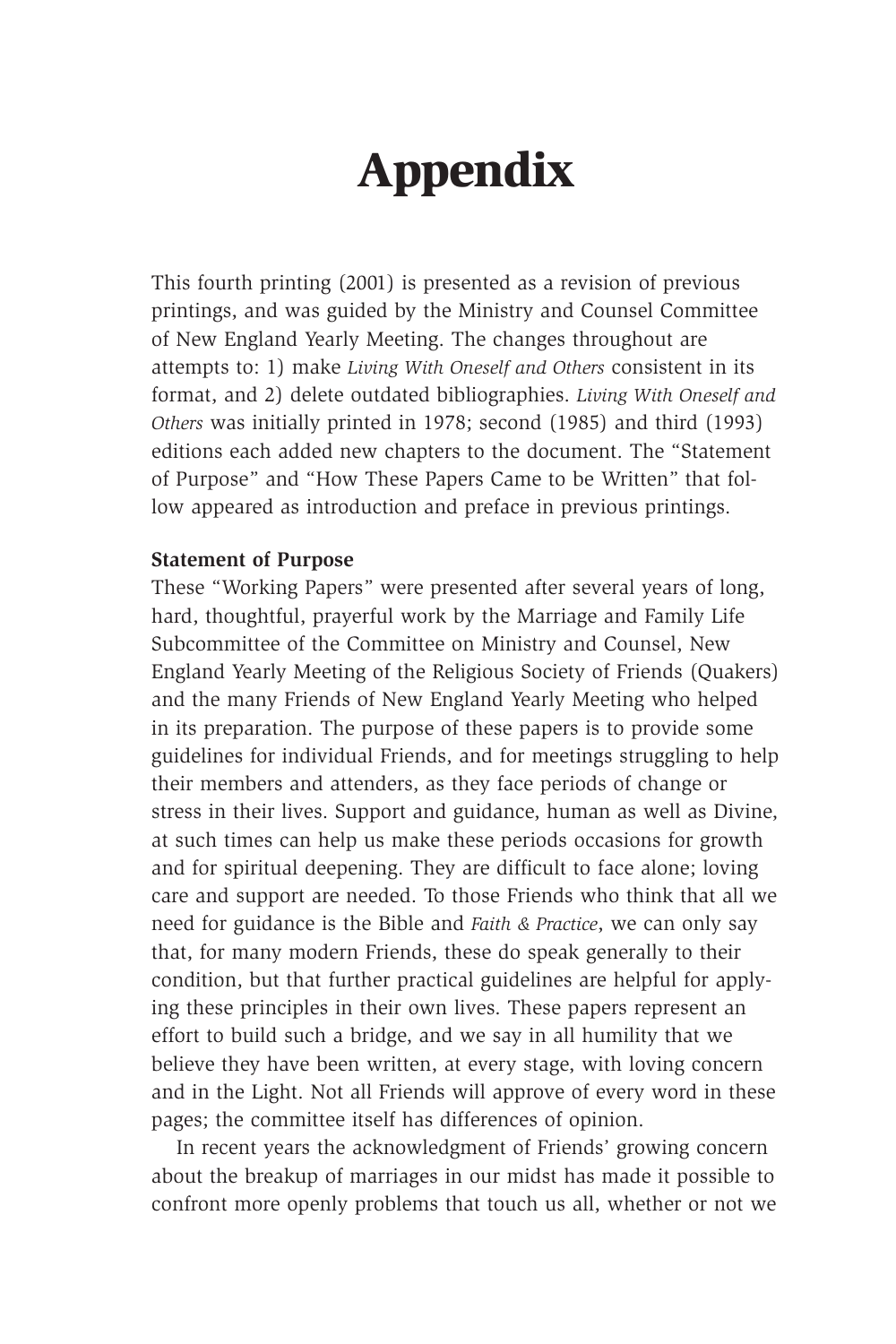are personally involved. Friends can no longer ignore this aspect of the human condition in modern life. The number of divorced persons in our meetings, and of divorces within meetings, has increased, but the usual spontaneous response of Friends to people in trouble has in many instances been checked by, at the very least, puzzlement as to appropriate action. Some meetings began to voice concern and to be involved in such situations, but there were no guidelines, no word in *Faith & Practice* (beyond a warning about the remarriage of divorced persons), and in most cases no help was offered and nothing was done. We hope sincerely that sharing these queries will be of help.

Social attitudes divide people into categories—single, married, divorced—and treat them in subtly different ways, with an acceptance of marriage as a norm from which single and divorced people deviate. Such attitudes, we believe, have no place within the Society of Friends. We need to be careful to treat all persons as worthy of love and respect, and be sensitive to their needs as individuals. In our meetings "we are all members of one another."

Four of these papers are addressed to those who choose a commitment to marriage as the way in which they can grow spiritually, personally, and in community, and for meetings as they seek to nurture this commitment. We hope that married Friends will also read the papers on "Growing as an Individual" and on "Living Without a Partner." Much of the material in them applies equally to all individuals. In the section on divorce, our interest has been to consider how we can lovingly support and sustain each other in times of pain, as well as in times of joy, and how we can help to bring new life and love and faith out of stress. We realize that not all Friends will be (or have been) sympathetic. We share the concern for our testimony on marriage "as a sacred, loving and permanent relationship," and recognize the tension inherent in holding such a corporate testimony and facing the reality of divorce and remarriage within our meetings. We know that there are those who regard Jesus' words on divorce as, for all time, unequivocal and incontrovertible, and, at the other end of the spectrum, those who question the validity of the whole traditional concept of marriage. We must seek God's help to deepen our understanding and compassion and to hold each other, and ourselves, in the Light.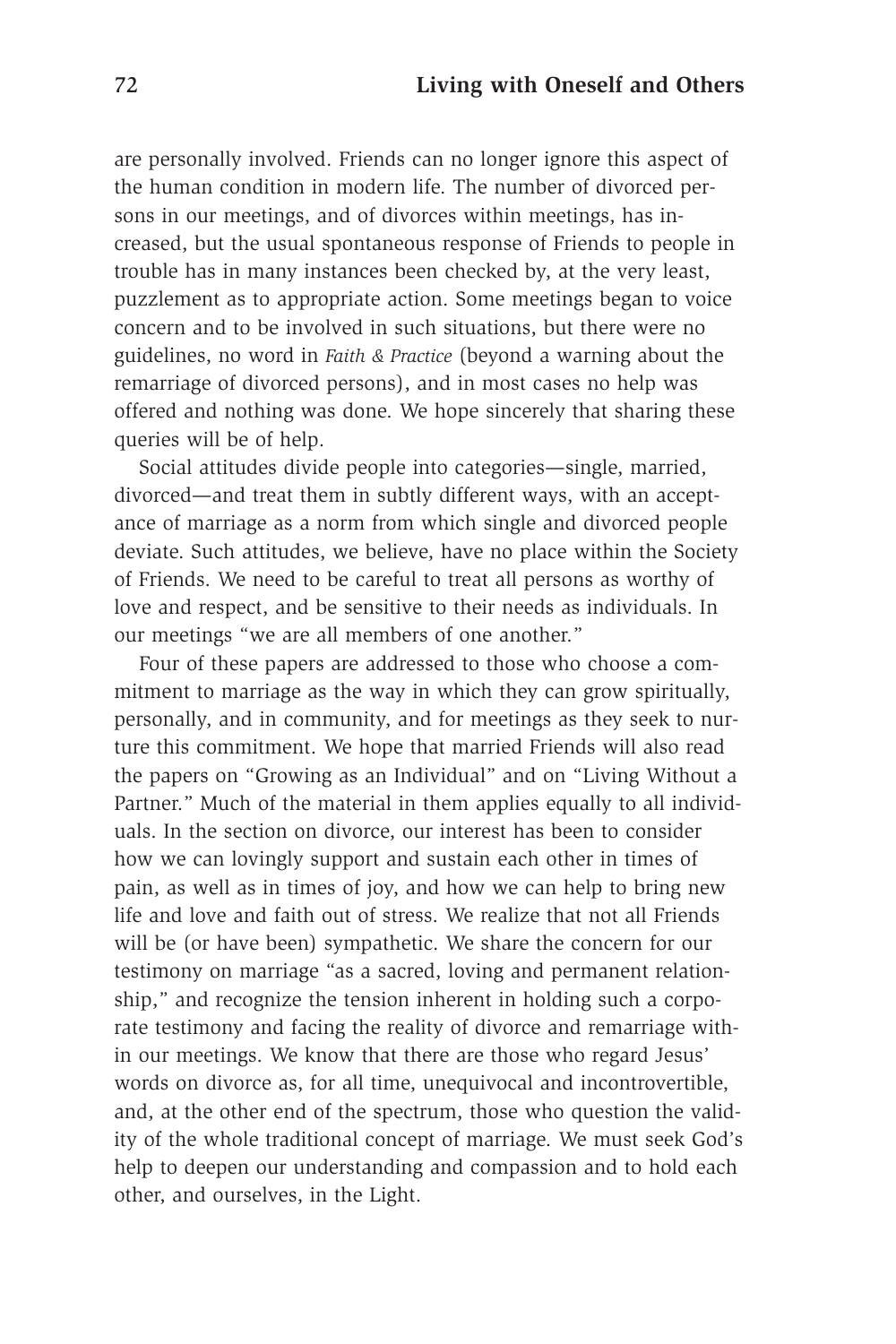## **Appendix** 73

#### **How These Papers Came to Be Written**

This series of papers began with a concern, explained in our statement of purpose. To understand how it has all come together, some recapitulation of history may be useful.

In the fall of 1972, New England Yearly Meeting Ministry and Counsel Committee sent two couples to Marriage Enrichment training sessions at Pendle Hill. Beginning in 1972, Marriage Enrichment weekend retreats have been regularly scheduled, and many couples from New England meetings have attended them. At Yearly Meeting in 1973, two workshops, one on "Marriage" and one on "Sex Roles," evoked much interest. Early in 1974 Ministry and Counsel sponsored a one-day conference on "Friends' Responsibility for Human Sexuality," at which participants were invited "to share your light (and your confusions) with us as we seek to clarify our testimonies." The warm response of many single, married, and divorced Friends did help to clarify both the concern and the responsibility. As a consequence, at Yearly Meeting in 1974, Ministry and Counsel sponsored a workshop on "Human Sexuality" that again provoked lively discussion, continued by the "back-porchers," an informal group that met in the late evenings.

Out of this came plans for a series of Yearly Meeting Ministry and Counsel-sponsored weekend conferences on "The Problems of Being Single Again," which were well attended, sensitively directed, and answered an obvious need. Participants found that they could share not only problems but insights. They were unanimous in their desire to understand those problems and live their new lives in the context of their meetings and the spiritual ground they found there, and were particularly concerned about their place in their meetings, how the meetings had or had not been of help to them, and what meetings might appropriately do.

These concerns led, in turn, to a Yearly Meeting workshop in 1975 on "Meeting's Responsibility in Separation and Divorce." Here emerged the idea of some guidelines for meetings on the care of separated and divorced persons and the handling of divorces which occur within the meeting.

The original concern had rapidly expanded into a larger concern for all aspects of living in relationships. We soon began to realize that we could not discuss divorce without discussing marriage, and